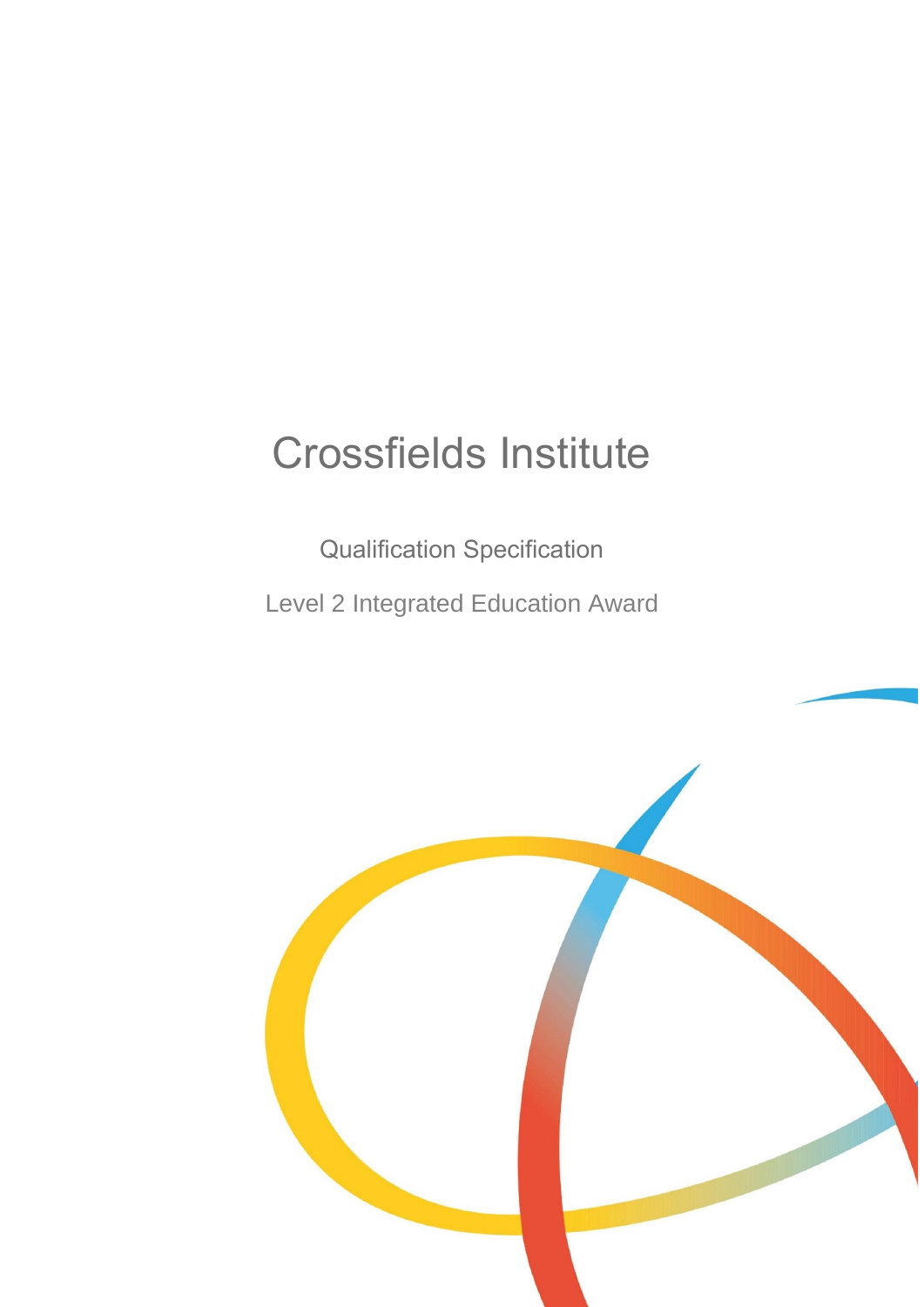Crossfields Institute © Ownership of Copyright 2020

All rights reserved worldwide.

Reproduction by schools/centres approved to deliver this qualification is permissible for internal use under the following conditions:

This Qualification Specification has been provided in Microsoft Word format to enable approved schools/centres to use its content more flexibly within their own materials. You may copy and paste any material from this document; however, Crossfields Institute does not accept liability for any incomplete or inaccurate copying and subsequent use of this information. The use of PDF versions of our materials will ensure that correct and up-to-date information is provided to students.

Qualification reference number: 603/5736/8

Crossfields Institute Level 2 Integrated Education Award Published in Great Britain Crossfields Institute Stroud House Russell Street **Stroud Gloucestershire** GL5 3AN Tel: 01453 808118

Registered Company No: 06503063

Registered Charity No: 1124859

Publication date April 2020

Version 1.1 November 2021

## <span id="page-1-0"></span>Summary of changes

**This section summarises the changes to this Qualification Specification.**

|     |               | Version   Publication Date   Summary of amendments          |
|-----|---------------|-------------------------------------------------------------|
| 2.1 | November 2021 | Section 1.10 and 5 updated to clarify staffing requirements |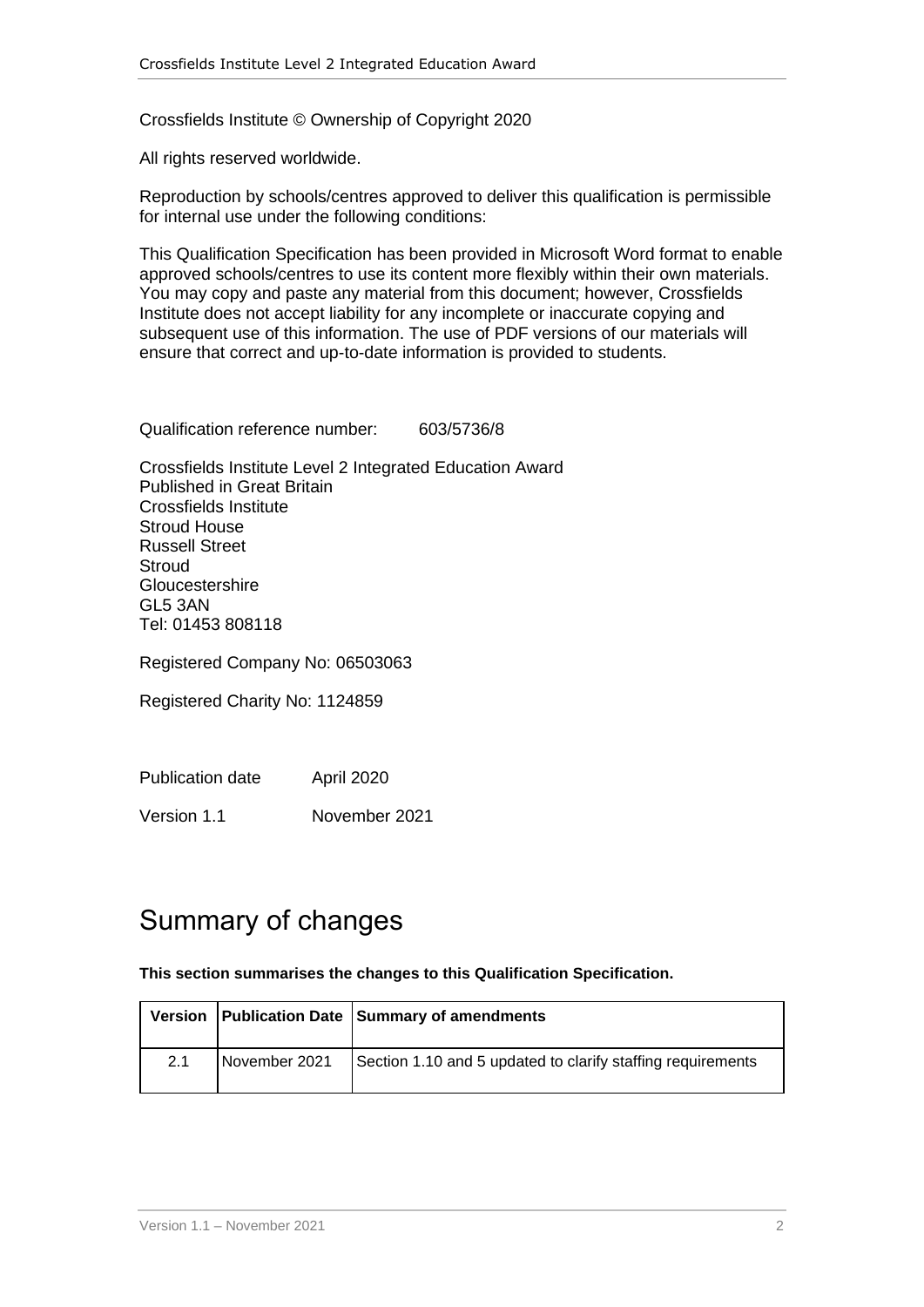## <span id="page-2-0"></span>Introduction

This Crossfields Institute Level 2 Integrated Education Award is an Ofqual regulated qualification. The qualification is also European Qualification Framework (EQF) Level 3.

### <span id="page-2-1"></span>About Crossfields Institute

Crossfields Institute is an awarding organisation and educational charity specialising in holistic and integrative education and research. The Institute develops specialist qualifications which aim to support the development of autonomous students with the intellectual rigour, practical skills, social responsibility and ability to think creatively and act decisively. The Institute is also a higher education institute (HEI) and works in partnerships with universities in the UK and overseas.

### <span id="page-2-2"></span>Guide to the Specification

We aim to support schools/centres in providing a high quality educational experience. We also believe that for students to get the most out of this qualification they should be encouraged to be autonomous and responsible in their approach to their studies. A clear, accessible qualification specification is key to this. This specification gives details about the qualification, explains how it is assessed and outlines important policies which support its delivery. It is an essential document for students, schools/centres and assessors, and has been written with all these audiences in mind.

The specification should be used as a reference source both before and during delivery of the qualification, and also signposts where further advice and support may be found.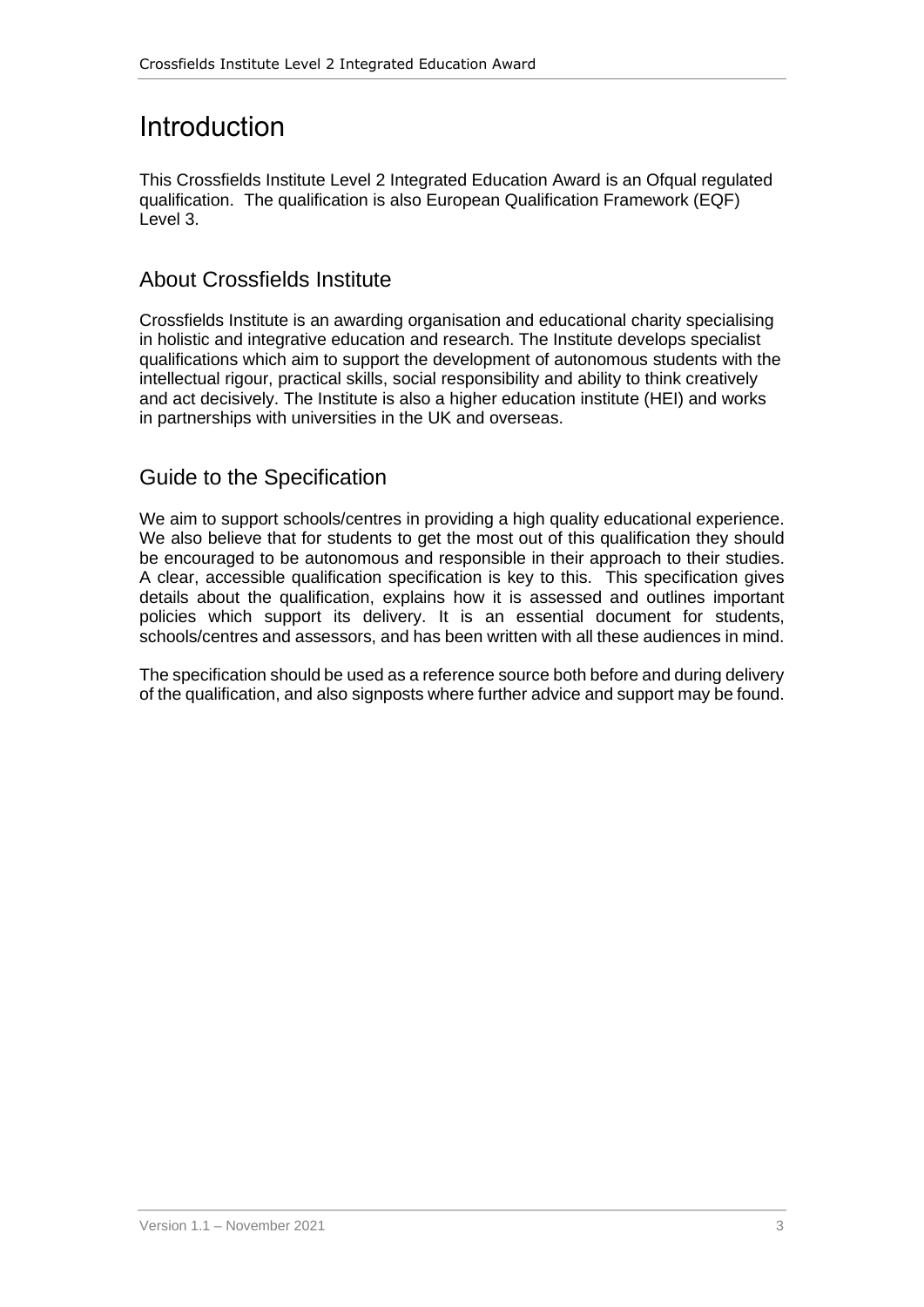## <span id="page-3-0"></span>Key Facts

| <b>Qualification Title</b>            | Crossfields Institute Level 2 Integrated Education<br>Award                                                                                                                                                                                                              |
|---------------------------------------|--------------------------------------------------------------------------------------------------------------------------------------------------------------------------------------------------------------------------------------------------------------------------|
| <b>Qualification Number</b>           | 603/5736/8                                                                                                                                                                                                                                                               |
| <b>Rules of Combination</b>           | All modules are compulsory                                                                                                                                                                                                                                               |
| <b>Total Qualification Time</b>       | 120 hours                                                                                                                                                                                                                                                                |
| <b>Guided Learning Hours</b>          | 30 hours                                                                                                                                                                                                                                                                 |
| Minimum age of students               | 14                                                                                                                                                                                                                                                                       |
| <b>Assessment Methods</b>             | Portfolio of evidence                                                                                                                                                                                                                                                    |
| <b>Grading system</b>                 | Pass/Merit/Distinction                                                                                                                                                                                                                                                   |
| How long will it take to<br>complete? | 1 year                                                                                                                                                                                                                                                                   |
| Developed by                          | The qualification has been developed by Crossfields<br>Institute with subject specific expertise provided by<br>teachers and educationalists from Steiner Waldorf<br>School Federations from four countries participating in<br>the Erasmus+ funded ACTS project 2015-18 |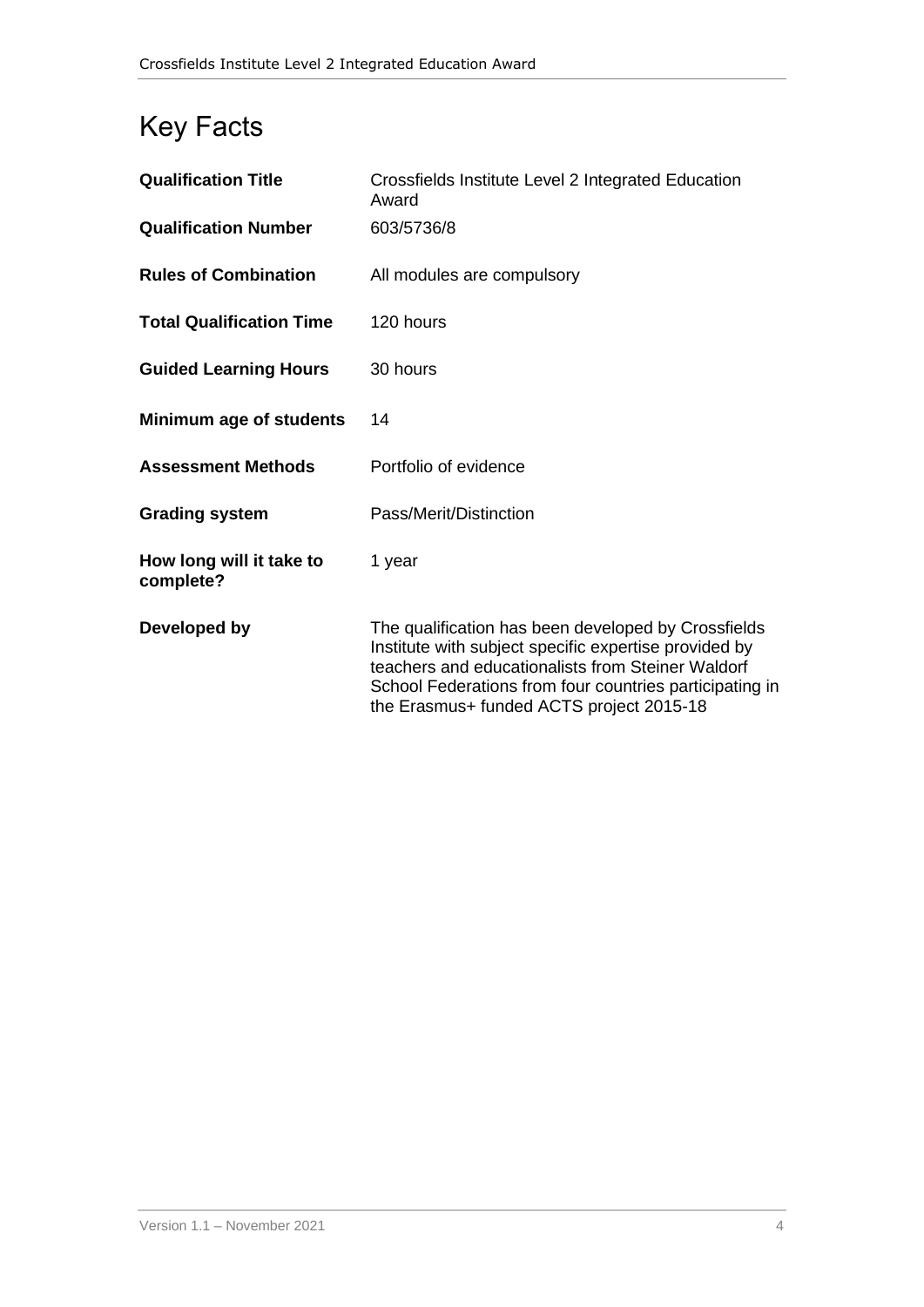| <b>Summary of changes</b>                                  | $\mathbf{2}$    |
|------------------------------------------------------------|-----------------|
| <b>Introduction</b>                                        | 3               |
| <b>About Crossfields Institute</b>                         | 3               |
| Guide to the Specification                                 | 3               |
| <b>Key Facts</b>                                           | 4               |
| <b>Section 1: About this Qualification</b>                 | $\overline{7}$  |
| 1.1 Qualification Objective and Rationale                  | $\overline{7}$  |
| 1.2 Overview of knowledge, understanding and skills        | 9               |
| 1.3 Rules of Combination                                   | 9               |
| 1.4 Requirements for real work environments                | 10              |
| 1.5 Progression opportunities                              | 10              |
| 1.6 Delivery requirements                                  | 10              |
| 1.7 Assessment overview                                    | 10              |
| 1.8 Levels of Attainment                                   | 11              |
| 1.9 Expectations of Students                               | 11              |
| 1.10 Requirements for Schools/Centres                      | 11              |
| 1.11 Role of the School/Centre and Crossfields Institute   | 12 <sup>2</sup> |
| <b>Section 2: Modules</b>                                  | 13              |
| 2.1 Module List                                            | 13              |
| 2.2 Guide to the Module                                    | 13              |
| Module 1 - Independent Project                             | 14              |
| <b>Section 3 Delivery Requirements</b>                     | 20              |
| <b>Section 4 Grading, Assessment and Quality Assurance</b> | 22              |
| 4.1 Our Approach                                           | 22              |
| 4.2 Assessment Requirements                                | 22              |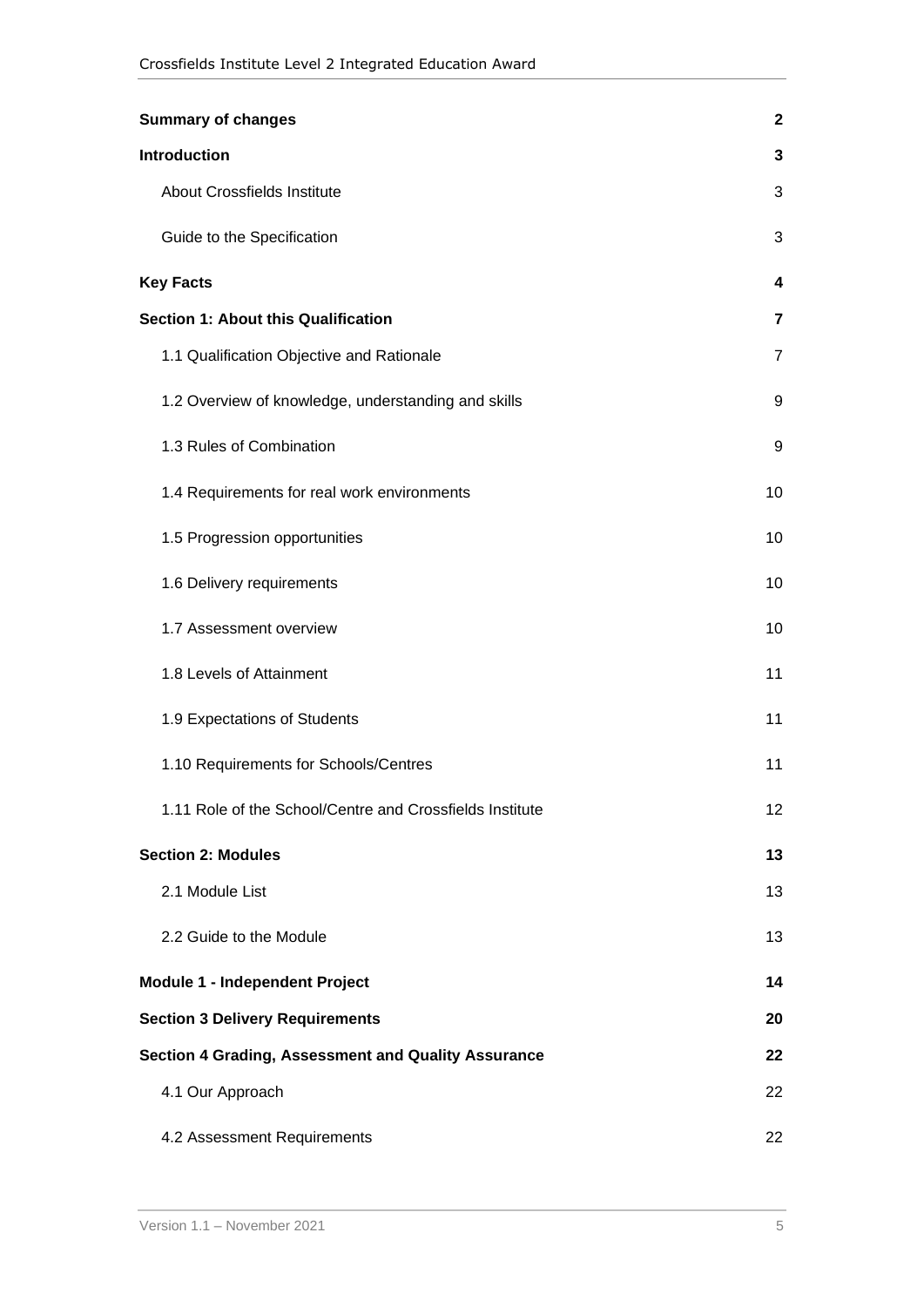| 4.3 Grading                                                                        | 23 |
|------------------------------------------------------------------------------------|----|
| 4.4 Quality Assurance Process                                                      | 24 |
| 4.5 Assessment Planning Guidance                                                   | 25 |
| 4.6 Training and Support                                                           | 25 |
| <b>Section 5: Policies and Procedures</b>                                          | 27 |
| Appendix 1: Independent Project – Approval of Topic and Title                      | 28 |
| Appendix 2: Independent Project Tracking and Recording                             | 30 |
| Appendix 3: Independent Project Statement of Authenticity and Assessment Record 39 |    |
| Appendix 4: Submission checklist and assessment record                             | 41 |
| Appendix 5: What are the Creative Thinking Skills?                                 | 46 |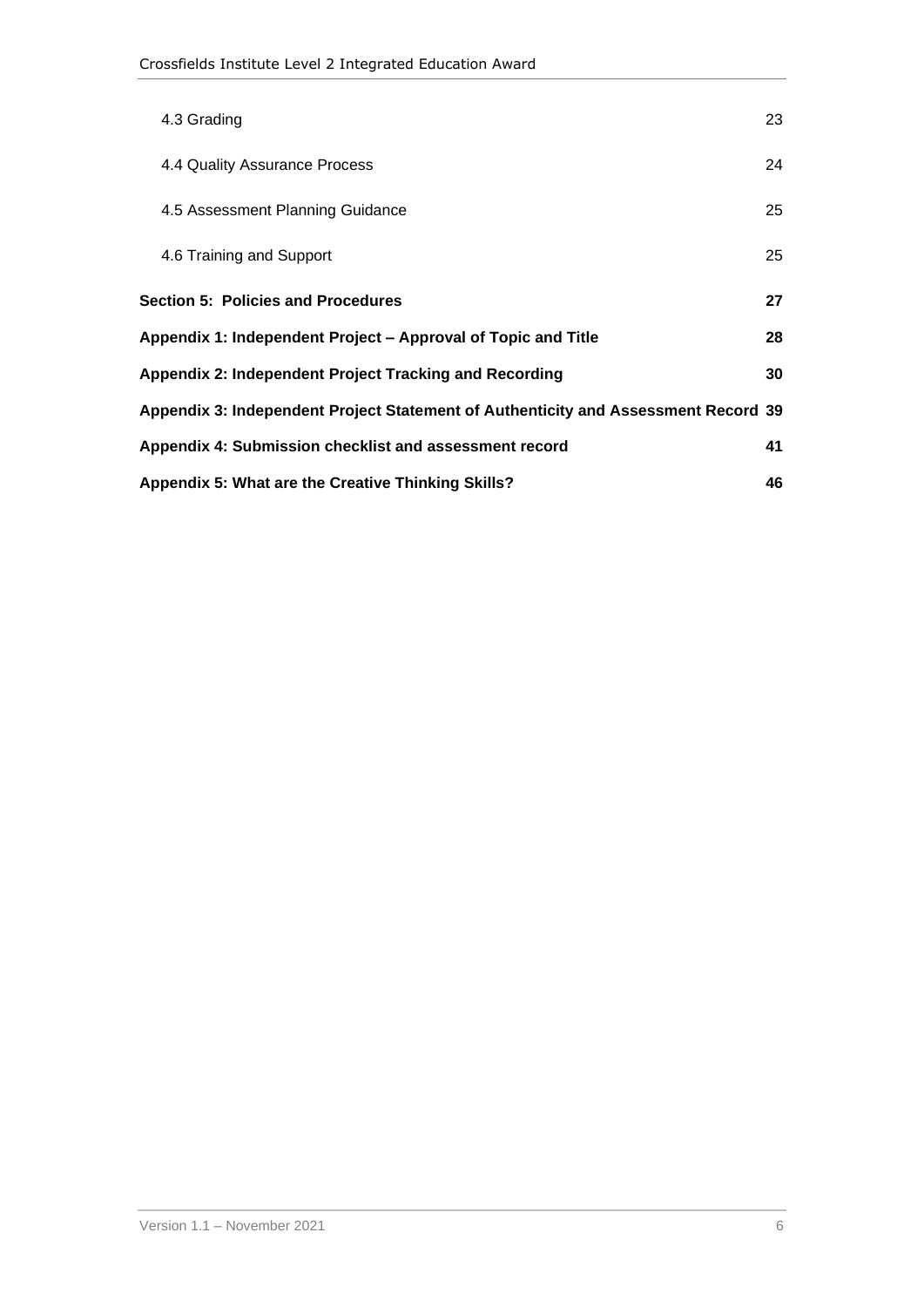## <span id="page-6-0"></span>Section 1: About this Qualification

### <span id="page-6-1"></span>1.1 Qualification Objective and Rationale

This Crossfields Institute Level 2 (EQF 3) Integrated Education Certificate has the following objectives:

- Preparing students to progress to a qualification at a higher level
- Preparing students to progress to a qualification in another subject area
- Preparing students for employment
- Giving students personal growth and engagement in learning

It equips students with a range of relevant skills which supports them to access higher education employment and entrepreneurship. These skills include:

- good communication
- working as part of a team
- the ability to use creative thinking skills<sup>1</sup>
- generating new ideas
- developing situational awareness

#### **Rationale**

There have been a number of articles and reports in the last 10 years from journalists, think tanks and research organisations from around the world that have concluded that whilst school leavers and university graduates are leaving with ever increasing qualifications, many are not well equipped for the world beyond the classroom<sup>234</sup>. Employers are noting this and many now recognise that education systems are failing to develop the skills needed by young people to succeed in the world.

<sup>&</sup>lt;sup>1</sup> See Appendix 5 for a full description of creative thinking skills

<sup>2</sup> [http://www.oecd.org/education/skills-beyond-school/recognitionofnon](http://www.oecd.org/education/skills-beyond-school/recognitionofnon-formalandinformallearning-home.htm)[formalandinformallearning-home.htm](http://www.oecd.org/education/skills-beyond-school/recognitionofnon-formalandinformallearning-home.htm)

<sup>3</sup> <http://www.wgsi.org/learning-2030>

<sup>4</sup> [https://www.newscientist.com/article/mg22029485-800-invest-in-minds-not-maths-to-boost](https://www.newscientist.com/article/mg22029485-800-invest-in-minds-not-maths-to-boost-the-economy/)[the-economy/](https://www.newscientist.com/article/mg22029485-800-invest-in-minds-not-maths-to-boost-the-economy/)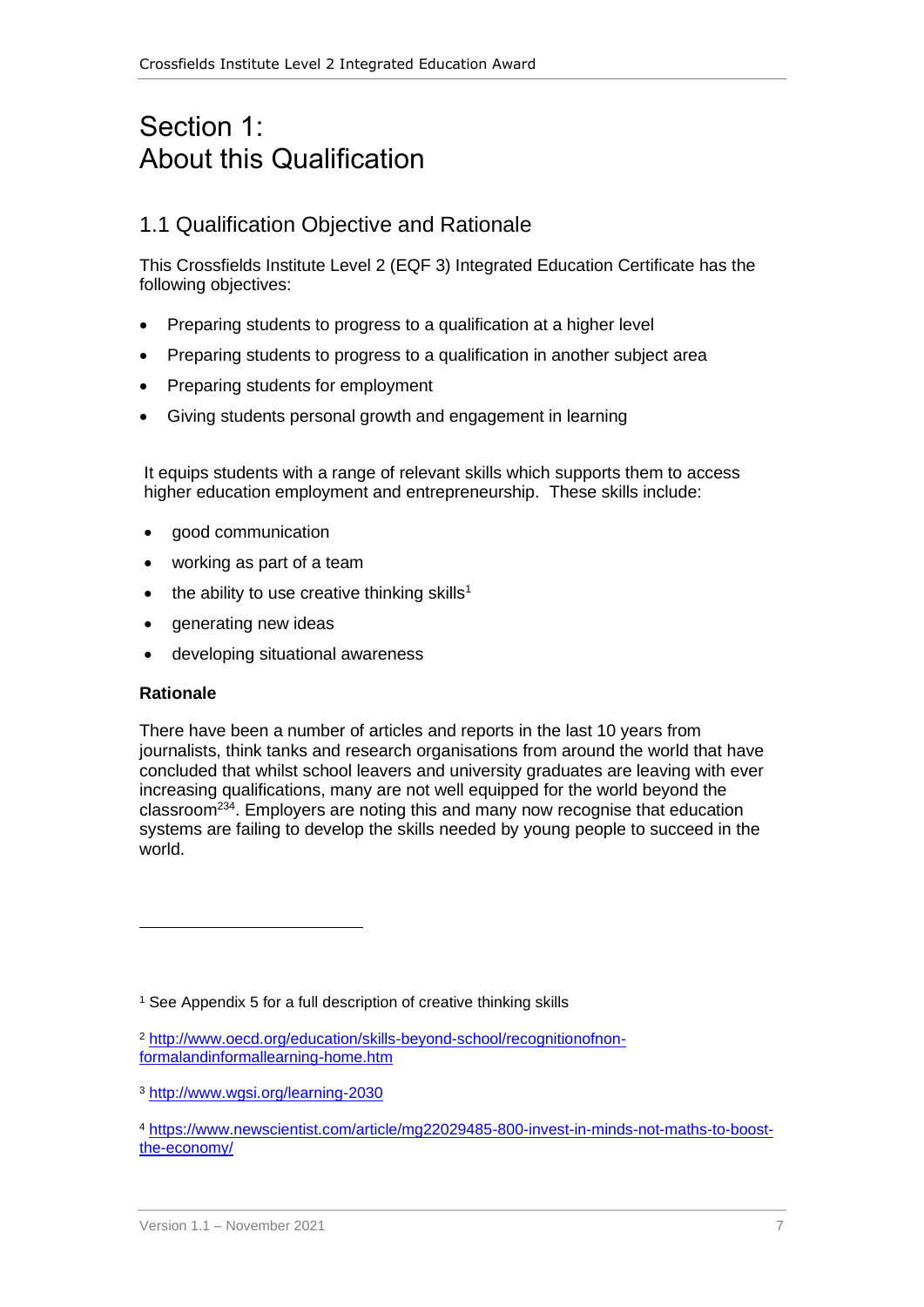It is also widely recognised by those working in education that an over-reliance on formal learning leading to summative, exam-based assessment, in order to achieve a qualification, is not serving the needs of many school-age students. The pressures to achieve in such a system inevitably devalue and reduce time spent on integrating other important non-formal or informal learning opportunities. Those students whose learning styles and needs do not sit well with formal learning and summative exam assessments are at greater risk of becoming disillusioned, disengaged, stressed and even disruptive.

This qualification aims to raise attainment for all students and reduce the numbers of early school leavers. The use of portfolio assessment and evidence of achievement from formal, informal and non-formal learning is designed to increase inclusion. A project to explore and develop this type of approach to learning and assessment was recognised and funded by Erasmus+ 2015 Key Action 2, School Education Strategic Partnership Project<sup>5</sup>, and has informed the development of this qualification. The project was led by the Steiner Waldorf Schools Fellowship (UK) in partnership with Sammenslutningen af frie Rudolf Steiner skoler i Danmark (Denmark); Steinerskoleforbundet (Norway); Steinerkasvatuksen liitto (Finland) and Crossfields Institute. Together, the four national federations of Steiner Waldorf Schools brought a wealth of curriculum and pedagogical expertise to the project and development of this qualification.

The project assessor for Erasmus+ commented:

*This highly strategic proposal demonstrates strong links with EU policy objectives and the objectives and priorities of the Action. It draws on research, analysis, and the consortium's in-depth knowledge. The needs of pupils in danger of being disengaged from formal schooling, identified across Europe, are to be addressed in a comprehensive, imaginative manner.*

This qualification will support the development of a range of competencies which include:

- Self-awareness
- Self-control and resilience
- Social awareness
- Social relationship skills
- Responsible and ethical decision making
- Responsible, ethical action

<sup>5</sup> Project reference 2015-1-UK01-KA201-013662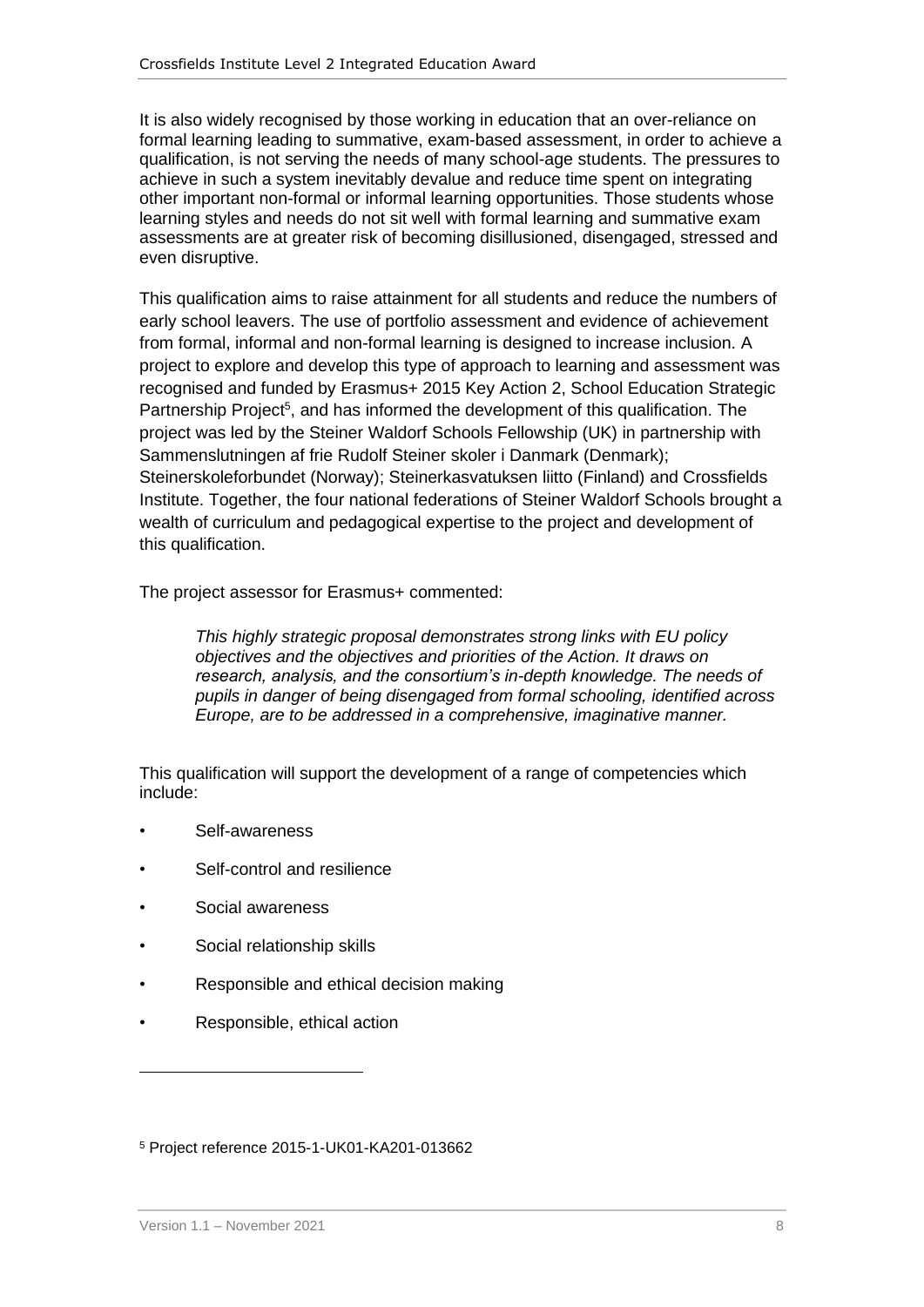For the purposes of the Erasmus+ funded project a set of Creative Thinking Skills were defined and are explored and explained in the forthcoming book *Acknowledging Creative Thinking Skills: Educating for a Creative Future* by Elaine Holt.

The underpinning theory for this qualification is that there are a set of Creative Thinking Skills which facilitate the ability to think and act creatively in a range of contexts. *Acknowledging Creative Thinking Skills: Educating for a Creative Future* states:

*Creative Thinking Skills together facilitate the ability to generate, manipulate and refine an imagination. They may be practiced like any other skill. The manipulation or transformation of an imagination is the creative process. The raw material for an imagination can be drawn from immediate perception, memory and a multitude of collected associations including emotional responses. In fact, anything that can be "called to mind" is raw material for imagination and creativity. The greater the number of associations, understandings and experiences available, the richer and more fertile the mental environment in which a creative thought develops. Unaltered, it is uncreative information: perception, memory or fact-regurgitation. Transformation is the key.*

### <span id="page-8-0"></span>1.2 Overview of knowledge, understanding and skills

The qualification consists of 1 module

#### 1. **Independent Project**

This module supports the student to follow their passion and explore an interest or career aspiration in depth. It develops skills of independent and self-directed learning and develops the student's creative thinking skills, especially Coordinated Thinking.

### <span id="page-8-1"></span>1.3 Rules of Combination

There is one, mandatory module.

The total qualification time is 120 hours, some of which is guided learning hours (GLH) i.e. face to face delivery time. The amount of GLH allocated to the module is specified in the module descriptor. Students should bear in mind that these hours are given for guidance only and the amount of time required by individual students will vary.

Students also need to be aware that this qualification requires the student to be engaged in additional independent learning hours (ILH) to support their progress through the module and for the preparation of work for assessment.

Total Qualification Time (TQT) is the sum of GLH and ILH and represents the total amount of time a student may take to complete the qualification.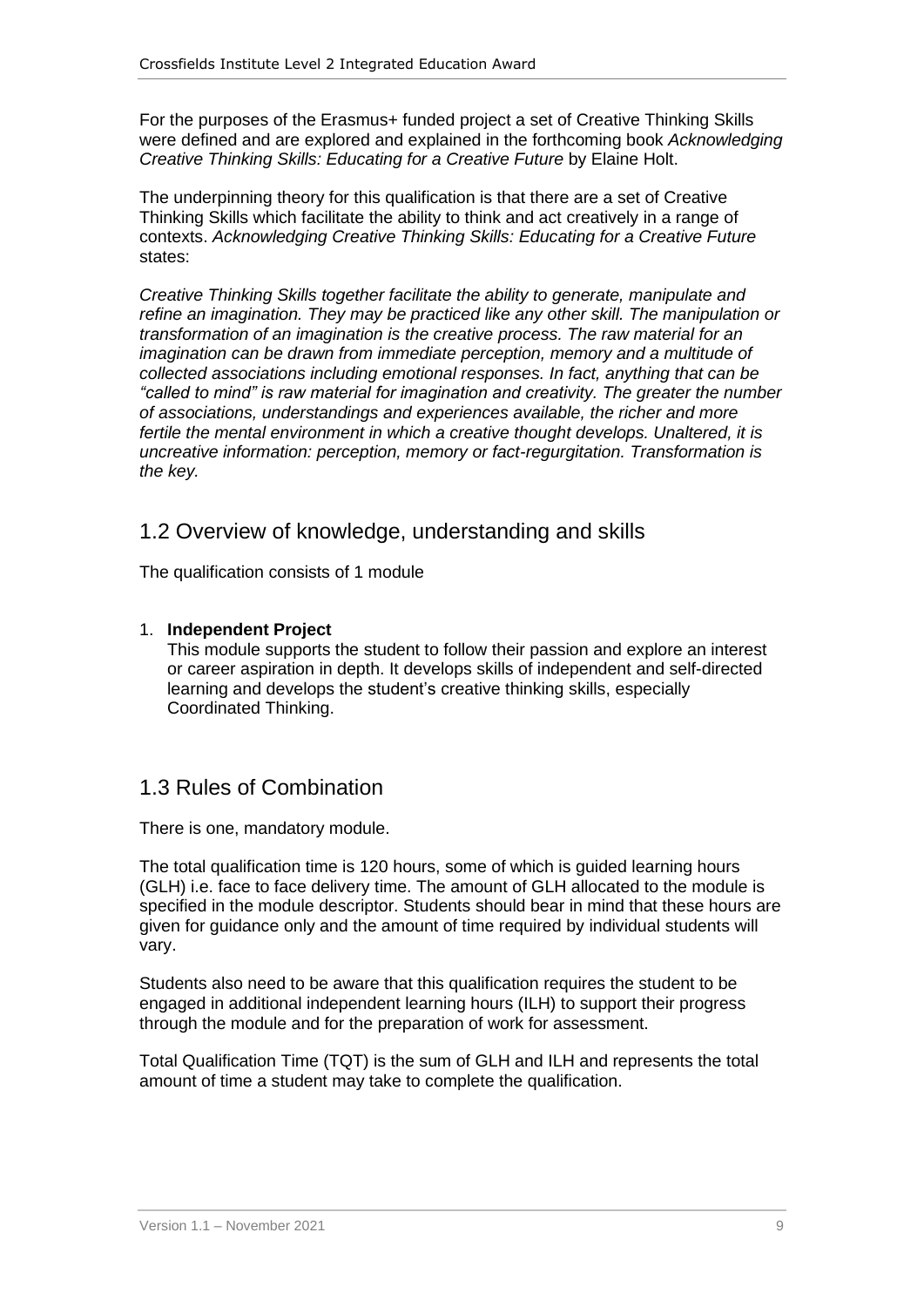### <span id="page-9-0"></span>1.4 Requirements for real work environments

None

### <span id="page-9-1"></span>1.5 Progression opportunities

This qualification prepares students to confidently progress to higher level academic and vocational qualifications, as well as undertaking independent study in a range of contexts.

### <span id="page-9-2"></span>1.6 Delivery requirements

A full explanation of the delivery requirements for this qualification is included in section three.

Schools or centres can offer the qualification using whatever modes of delivery meet their students' needs. Whatever delivery methods are used, schools/centres must ensure that students have sufficient access to the resources identified in the specification and to appropriately qualified staff delivering and assessing the modules.

#### <span id="page-9-3"></span>1.7 Assessment overview

This qualification is graded Pass/Merit/Distinction which are pass grades and Working Towards which is a fail. Grading grids are included in the module and further details of the grading method is included in the assessment section and in supporting documentation.

Assessment is an ongoing process that is initiated in the earliest stages of the qualification and recorded in a portfolio of evidence. At the core of the process is observation of learning by experienced teachers, work produced by the students, questioning and discussion. These assessment methods may be supported by peer observation or feedback as witness testimony.

The portfolio of evidence may include feedback from a teacher/assessor, a learning journal, written assignments, artefacts, self–reflective journals and witness testimony.

#### **Plagiarism**

Plagiarism means claiming work to be your own which has been copied from someone or somewhere else. All the work you submit must be your own and not copied from anyone else unless you clearly reference the source of your information. Your teacher will explain how to provide a reference list that shows where you found your information. If your school/centre discovers evidence that your work is copied from elsewhere, it will not be accepted and you may be subject to your school/centre's or our disciplinary procedure. If this happens you will have to submit an additional piece of work for assessment. We will be notified of any cases of plagiarism.

#### **Buying and selling assignments**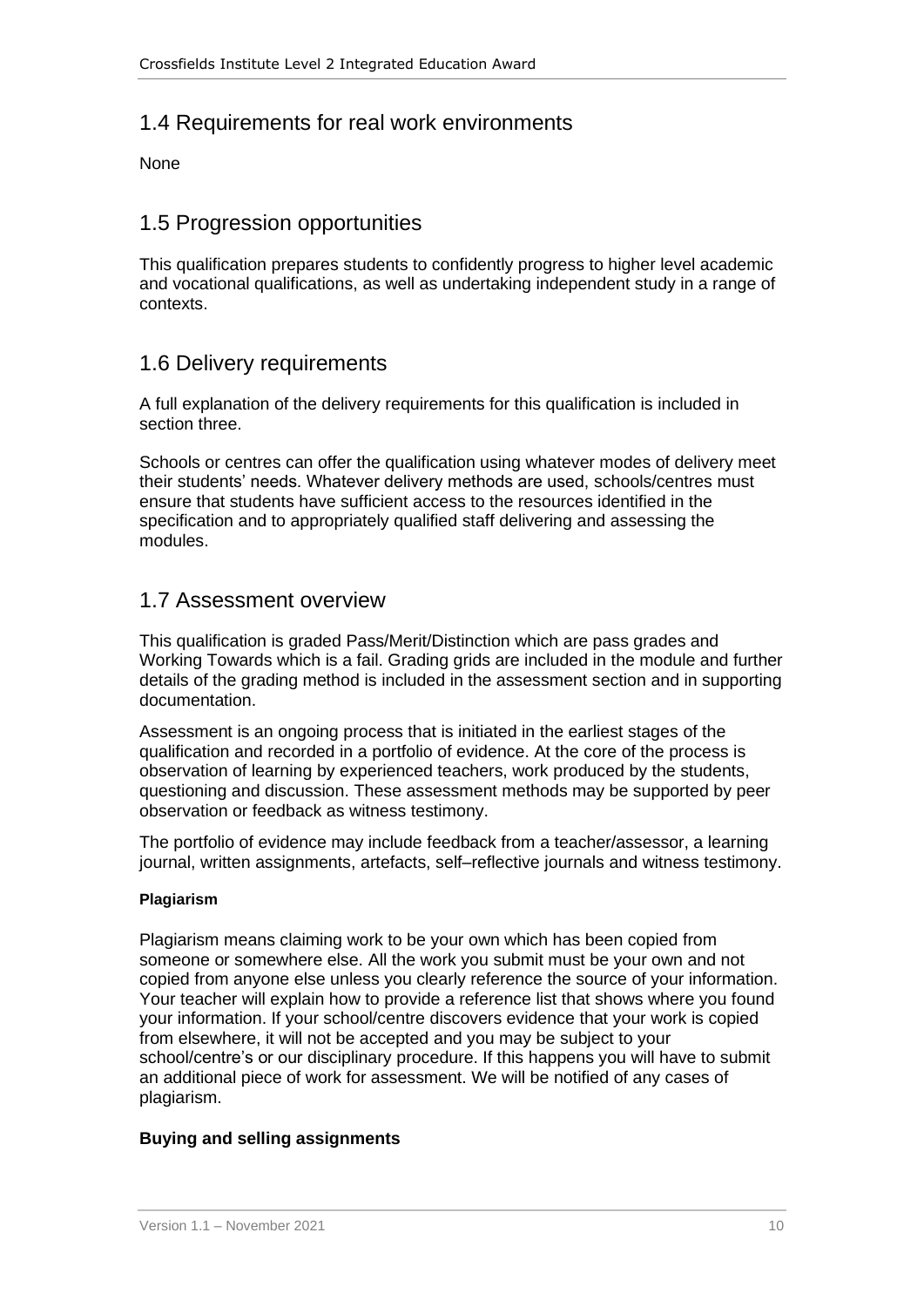Offering to buy or sell assignments is not allowed. This includes using sites such as eBay. If this happens we reserve the right not to accept future entries from you.

Full information about the assessment process is included in section four.

### <span id="page-10-0"></span>1.8 Levels of Attainment

This qualification is published on the Ofqual register under the Regulated Qualification Framework as a level 2 qualification (EQF Level 3). The module learning outcomes are designed to fit this level. Work is assessed for the qualification against this level descriptor throughout the qualification.

Level Descriptor from the Regulated Qualifications Framework 2015

| Knowledge Descriptor (the holder )                                                                                                                                                                                                                                                                                         | Skills Descriptor (the holder can                                                                                                                                                                                                                                                 |
|----------------------------------------------------------------------------------------------------------------------------------------------------------------------------------------------------------------------------------------------------------------------------------------------------------------------------|-----------------------------------------------------------------------------------------------------------------------------------------------------------------------------------------------------------------------------------------------------------------------------------|
| Has knowledge and understanding of facts,<br>procedures and ideas in an area of study or<br>field of work to complete well-defined tasks<br>and address straightforward problems.<br>Can interpret relevant information and ideas.<br>Is aware of a range of information that is<br>relevant to the area of study or work. | Select and use relevant cognitive<br>and practical skills to complete<br>well-defined, generally routine<br>tasks and address straightforward<br>problems.<br>Identify, gather and use relevant<br>information to inform actions.<br>Identify how effective actions<br>have been. |

[https://www.gov.uk/government/uploads/system/uploads/attachment\\_data/file/461637/qualific](https://www.gov.uk/government/uploads/system/uploads/attachment_data/file/461637/qualification-and-component-levels.pdf) [ation-and-component-levels.pdf](https://www.gov.uk/government/uploads/system/uploads/attachment_data/file/461637/qualification-and-component-levels.pdf)

### <span id="page-10-1"></span>1.9 Expectations of Students

The entry requirements for students

• Students must be at least 14 years old

It is the school or centre's responsibility to ensure that students who are entered for this qualification make reasonable progress and are likely to achieve at this level.

### <span id="page-10-2"></span>1.10 Requirements for Schools/Centres

To offer this qualification, schools/centres must be approved by Crossfields Institute. For more information about these processes, please contact us via email on [info@crossfieldsinstitute.com](mailto:info@crossfieldsinstitute.com) or phone 01453 808118. In order to be approved to offer this qualification, centres must have: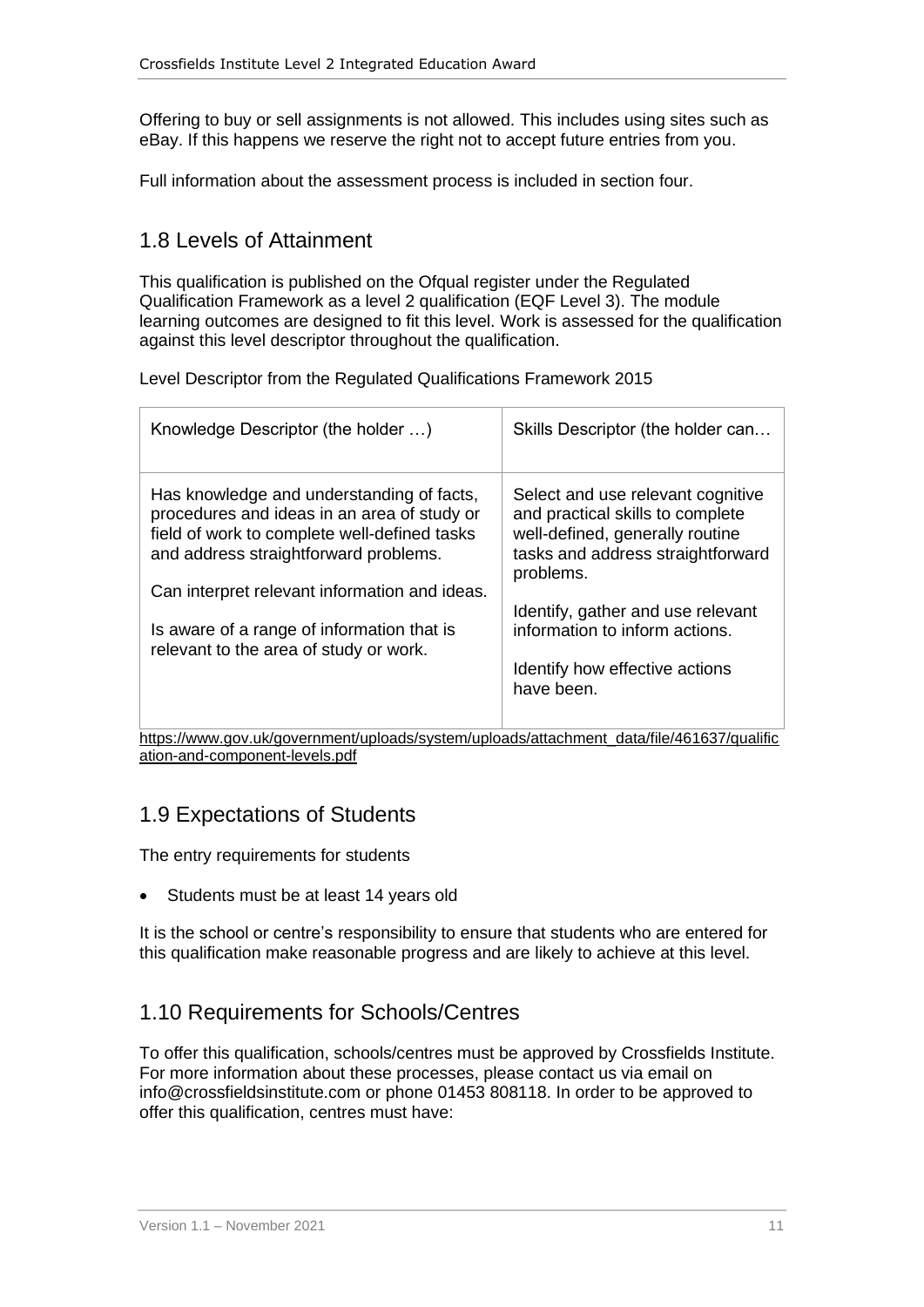- At least one staff member who has completed or is enrolled on the Crossfields Institute Level 7 Diploma in the Philosophy and Practice of Integrative Education.
- Other staff members who are appropriately qualified (minimum Level 3 Award in Education and Training or equivalent) and experienced in integrated or holistic education.
- A learning environment that supports independent learning and a transdisciplinary approach.

### <span id="page-11-0"></span>1.11 Role of the School/Centre and Crossfields Institute

Each school/centre is required to work in partnership with Crossfields Institute to ensure that all students have the best possible experience whilst taking this qualification and are treated fairly. Our commitment to this is supported by our Centre Handbook, which all schools/centres should become familiar with (www.crossfieldsinstitute.com/resources). The handbook also explains a range of mandatory policies which are listed in section five.

If you have any queries or concerns about this qualification, or if you would like to suggest improvements to this specification or the qualification itself, please contact us by email at info@crossfieldsinstitute.com or phone 01453 808118.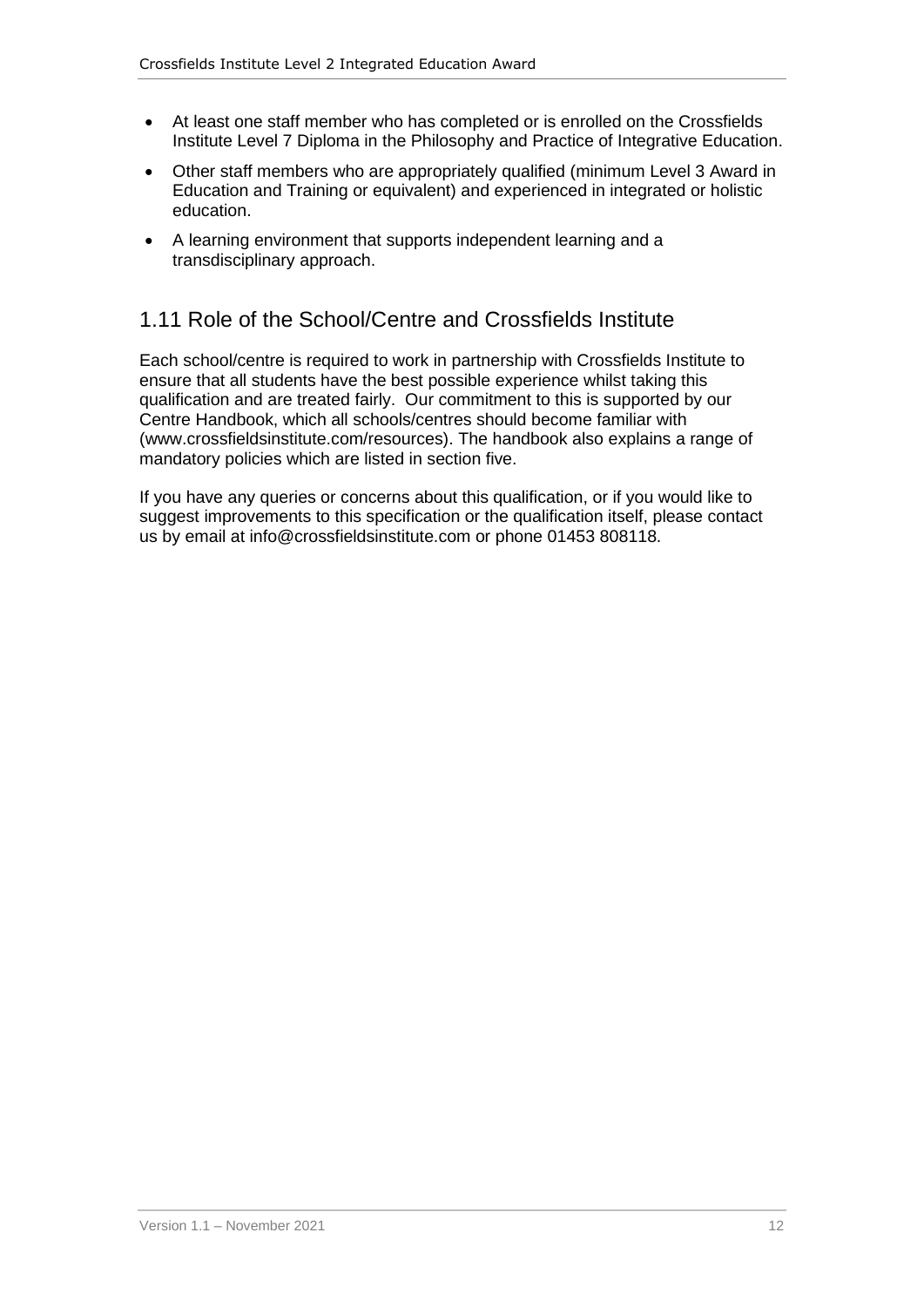## <span id="page-12-0"></span>Section 2: Modules

### <span id="page-12-1"></span>2.1 Module List

| <b>Module title</b>            | Ofqual code | <b>Guided</b><br>learning<br>hours | <b>Total</b><br>qualification<br>time | <b>Credits</b> |  |
|--------------------------------|-------------|------------------------------------|---------------------------------------|----------------|--|
|                                |             | (GLH)                              | (TQT)                                 |                |  |
| Module 1 - Independent Project | L/617/2786  | 30                                 | 120                                   | 12             |  |
| <b>Total</b>                   |             | 30                                 | 120                                   | 12             |  |

### <span id="page-12-2"></span>2.2 Guide to the Module

The qualification is formed of one module, which specifies what knowledge and skills the student must demonstrate in their assessments. The module includes:

| <b>Module Code</b>                       | a unique code assigned by the regulator                                                                                                 |
|------------------------------------------|-----------------------------------------------------------------------------------------------------------------------------------------|
| <b>Module Level</b>                      | gives the level of demand placed upon students in line<br>with level descriptors published by the regulator                             |
| <b>Module Aim</b>                        | explains what is covered in the module and how it<br>contributes to the students' learning journey                                      |
| <b>Total Qualification Time</b><br>(TQT) | total hours required to complete the module – including<br>independent study and assessment                                             |
| <b>Guided Learning Hours</b><br>(GLH)    | total hours of face to face time, which can include<br>classroom work, lectures, seminars, mentoring, and tutor<br>facilitated webinars |
| <b>Credit value</b>                      | One credit is equivalent to one tenth of total qualification<br>time                                                                    |
| <b>Learning Outcomes</b>                 | Tells students what they will know, understand and be<br>able to do upon completion of the module                                       |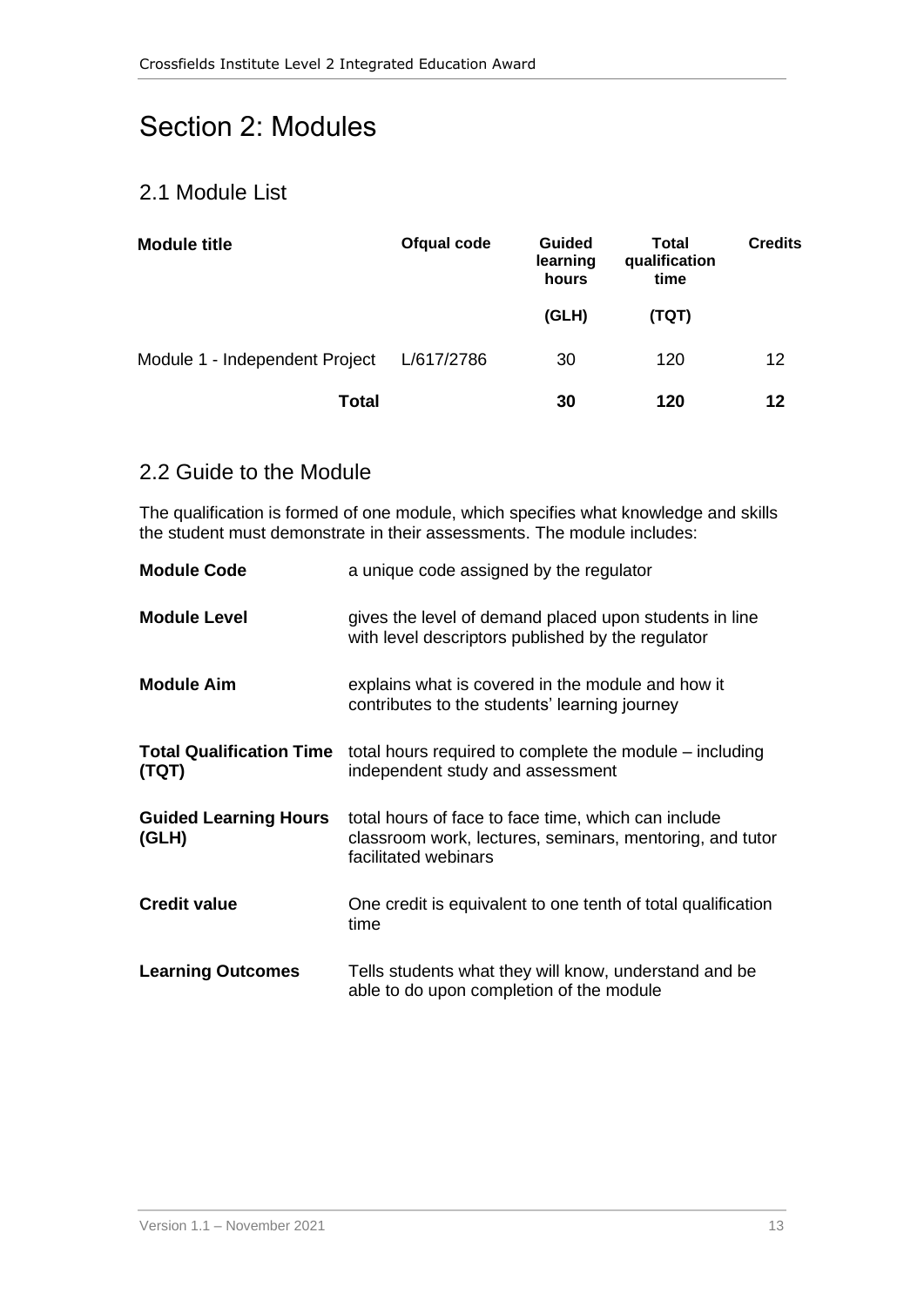## <span id="page-13-0"></span>Module 1 - Independent Project

| <b>Module code</b>                                                                    | L/617/2786  |                                                                                                                                                                                                                                                                                                                                                                                                                                                                                                                                                                                                                                                                                                                                                                                                                                                                                                                                               | <b>Guided Learning Hours</b><br>(GLH)                                                                                                                                                                                                                                                                                                                                                                                                                                                                                                                                                                                                                                                                                                                                                                                                                      | 30  |
|---------------------------------------------------------------------------------------|-------------|-----------------------------------------------------------------------------------------------------------------------------------------------------------------------------------------------------------------------------------------------------------------------------------------------------------------------------------------------------------------------------------------------------------------------------------------------------------------------------------------------------------------------------------------------------------------------------------------------------------------------------------------------------------------------------------------------------------------------------------------------------------------------------------------------------------------------------------------------------------------------------------------------------------------------------------------------|------------------------------------------------------------------------------------------------------------------------------------------------------------------------------------------------------------------------------------------------------------------------------------------------------------------------------------------------------------------------------------------------------------------------------------------------------------------------------------------------------------------------------------------------------------------------------------------------------------------------------------------------------------------------------------------------------------------------------------------------------------------------------------------------------------------------------------------------------------|-----|
| <b>Module level</b>                                                                   | $2$ (EQF 3) |                                                                                                                                                                                                                                                                                                                                                                                                                                                                                                                                                                                                                                                                                                                                                                                                                                                                                                                                               | <b>Total Qualification Time</b><br>(TQT)                                                                                                                                                                                                                                                                                                                                                                                                                                                                                                                                                                                                                                                                                                                                                                                                                   | 120 |
| <b>Module aim</b><br>relevant technologies.                                           |             | The Independent Project will allow you to develop as an independent<br>student, be inspired and enthused by new areas or methods of study, enable<br>you to self-direct your learning and give you the opportunity to plan and<br>review your own work. You will have a mentor to support you through the<br>process of planning, developing, presenting and reviewing your project, who<br>will act as a critical friend and adviser. It is strongly recommended that you<br>develop your project in the context of a peer group, who are also working on<br>projects, and that you meet with your peers to give and receive informal<br>feedback, share resources and teach and learn skills together.<br>Your project may give you the opportunity to explore your aspirations for<br>further study and career development, give you time to develop and present<br>something that you are passionate about and develop and use a range of |                                                                                                                                                                                                                                                                                                                                                                                                                                                                                                                                                                                                                                                                                                                                                                                                                                                            |     |
| Learning outcomes                                                                     |             |                                                                                                                                                                                                                                                                                                                                                                                                                                                                                                                                                                                                                                                                                                                                                                                                                                                                                                                                               | Amplification                                                                                                                                                                                                                                                                                                                                                                                                                                                                                                                                                                                                                                                                                                                                                                                                                                              |     |
| You will be able to:                                                                  |             |                                                                                                                                                                                                                                                                                                                                                                                                                                                                                                                                                                                                                                                                                                                                                                                                                                                                                                                                               |                                                                                                                                                                                                                                                                                                                                                                                                                                                                                                                                                                                                                                                                                                                                                                                                                                                            |     |
| 1. Select, plan and carry out an<br>independent project, within a<br>given framework. |             |                                                                                                                                                                                                                                                                                                                                                                                                                                                                                                                                                                                                                                                                                                                                                                                                                                                                                                                                               | A framework and structure for an Independent Project is<br>provided in an accompanying workbook, and you will meet<br>regularly with your mentor to plan and review your project.<br>You will be asked to describe why you have chosen this<br>specific project and identify the skills and knowledge you<br>already have and what you will need to acquire. You will be<br>helped to identify objectives for the project and produce a<br>project plan and timeline. You must discuss possible risks to<br>achieving your objectives with your teacher or mentor and<br>describe how you plan to overcome them. You must keep<br>records of your progress with the project, referring to the<br>project plan and timeline. You must complete a mid and end<br>of project review, reflecting on any changes that you made or<br>challenges that you faced. |     |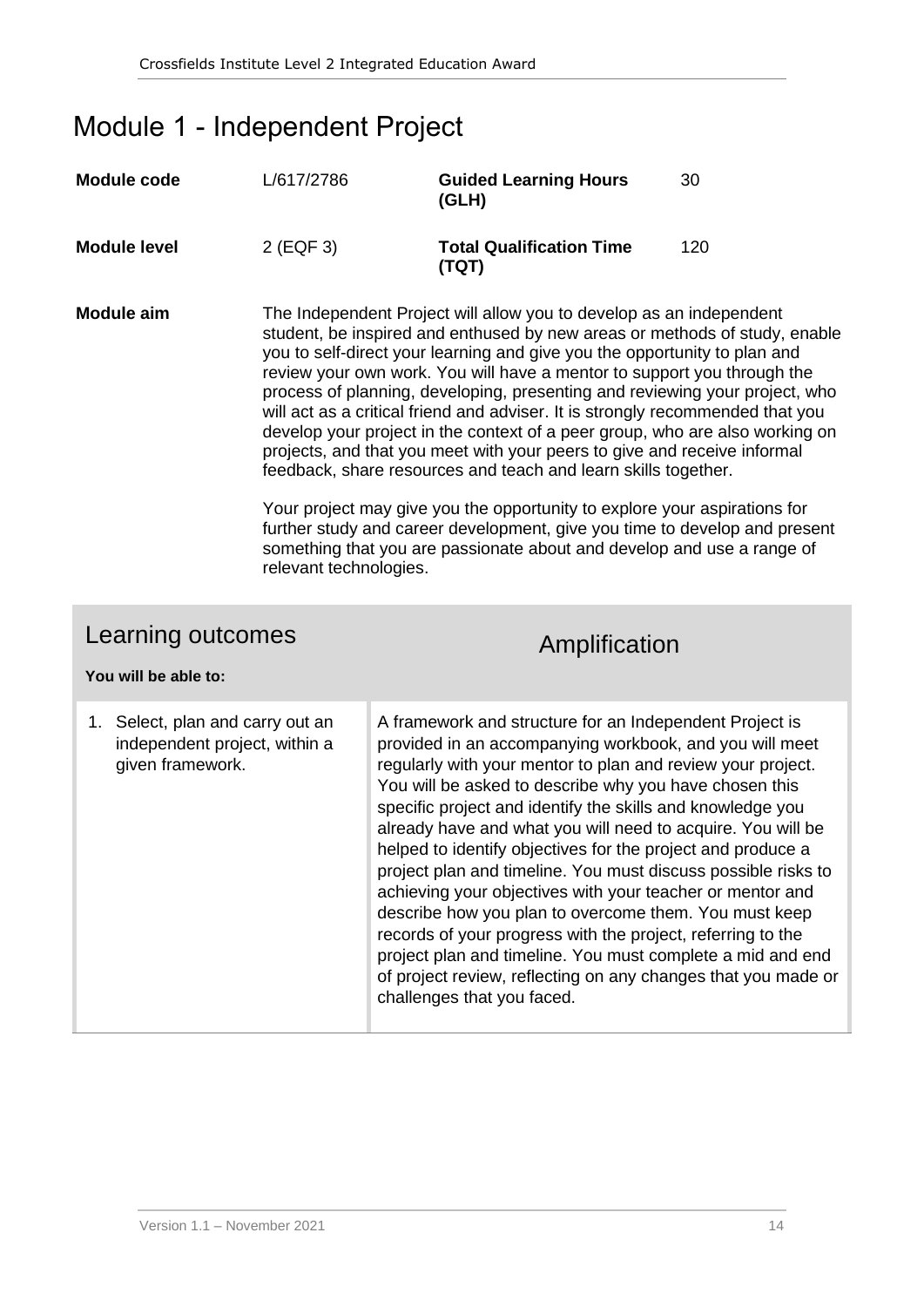### Learning outcomes

## Amplification

#### **You will be able to:**

| 2. Research, compare and select<br>information and resources from<br>a range of sources across at<br>least two curriculum areas that<br>are relevant to your project.        | You will be taught how to research information and resources<br>from a range of given or easily accessible sources across at<br>least two curriculum areas. You should compare the sources<br>and identify which you have chosen to use, and why. You<br>must keep records of your research and your conclusions.                                                                                                                                                                                                                                     |
|------------------------------------------------------------------------------------------------------------------------------------------------------------------------------|-------------------------------------------------------------------------------------------------------------------------------------------------------------------------------------------------------------------------------------------------------------------------------------------------------------------------------------------------------------------------------------------------------------------------------------------------------------------------------------------------------------------------------------------------------|
| 3. Select and use a range of skills,<br>including appropriate<br>technologies and practical<br>skills, to solve problems and<br>work towards achieving your<br>objectives.   | You will be supported to develop and use at least three<br>relevant skills to undertake your project. This may include<br>appropriate technologies and practical skills. If necessary,<br>you will be taught specific skills and techniques that are<br>necessary for safe and effective execution of your project;<br>e.g. safe laboratory or workshop techniques, professional<br>codes of practice. You must give an account of how you<br>have solved problems that you encounter and the progress<br>you have made in achieving your objectives. |
| 4. Review your project outcomes<br>and draw your own<br>conclusions. Communicate your<br>project outcomes, presenting to<br>a familiar audience in an<br>appropriate format. | With your mentor, review the results of the project and your<br>own role in it. Working with your mentor, decide how to<br>present your project outcomes and your conclusions in a way<br>that is appropriate to the project and your audience.                                                                                                                                                                                                                                                                                                       |

#### **Requirements for Assessment**

Evidence for achieving this module must include:

- An approved project topic and title
- A completed record recording and tracking the project
- A record of research
- A 2,000 3,000 word written creative writing piece, dissertation or report OR a 20-30 minute presentation accompanied by notes, slides or handouts OR a performance of 15-30 minutes with evidence of 30-40 hours of rehearsal and preparation OR artefact(s) and/or artwork(s) with evidence of 30-40 hours of workshop or studio time
- A journal or log that has been completed at regular intervals (at least 10 times during the project)
- A presentation of the whole project, including personal conclusions. This should be 500 – 1,000 written words or a 5-10 minute live or recorded oral presentation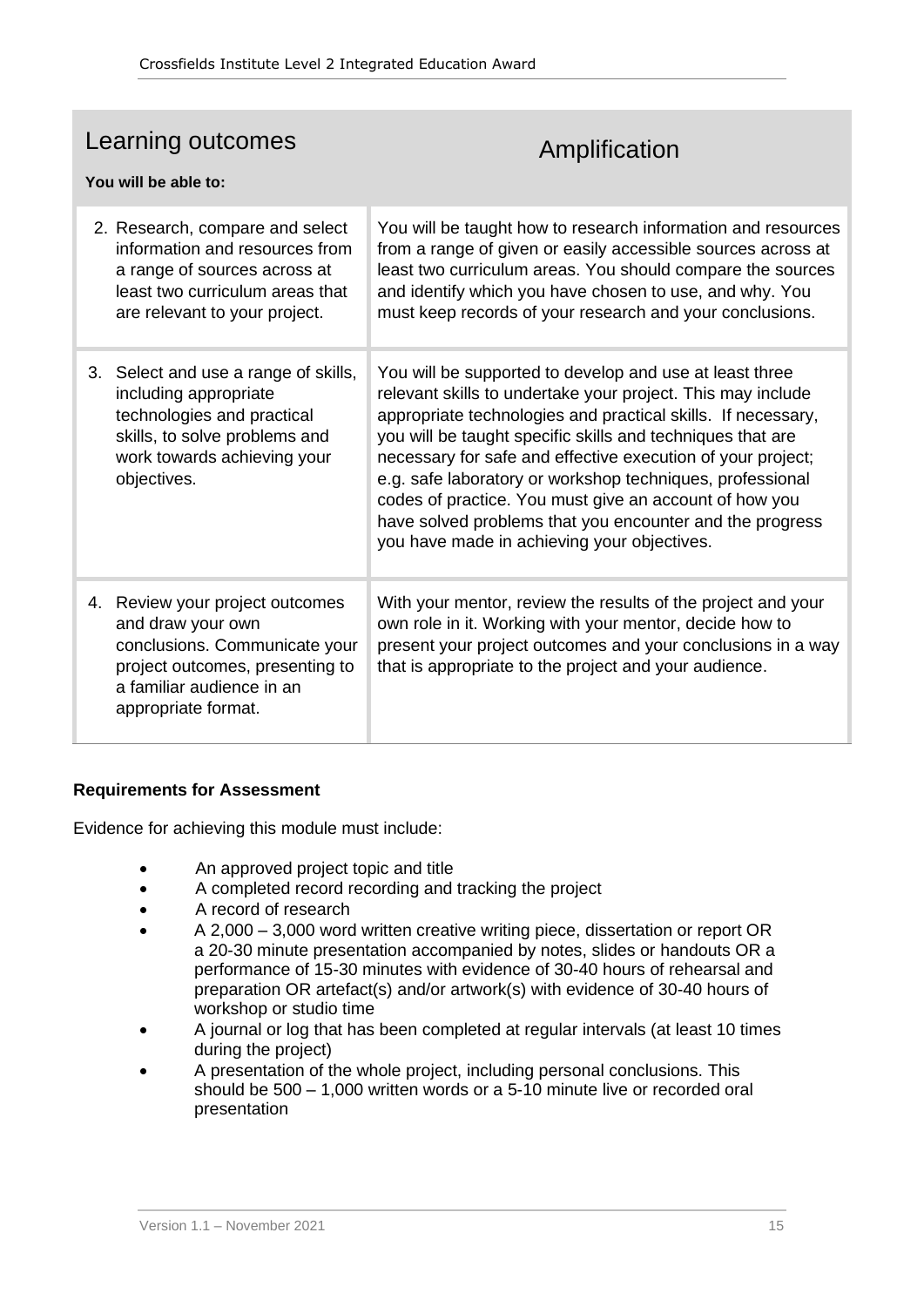Written dissertations or reports, presentations and journals or logs should demonstrate the ability to structure and use appropriate style and vocabulary. Relevant terminology should be used in relation to the subject of the project.

The word count or length of time of presentation given above is not mandatory, but is recommended as the minimum required. Significantly shorter documents or presentations must be agreed in advance by the Internal Quality Assurer and referred to the External Quality Assurer to ensure that they are valid.

The project objectives set by the student do not have to be met, but should be reflected on in their personal conclusions and the mid and end of project reviews.

All learning outcomes must be met to achieve this module. All outcomes are equally weighted.

Evaluation criteria statements are provided in four bands for each outcome. When assessments are made, the criteria statements will be used to judge which mark best fits the student's work on their Level 2 Independent Project. The mark will be awarded on the basis of the general level of the student's work in relation to the criteria statements for each level (i.e. an isolated example of performance at a different level should not be used to raise or lower the overall assessment). The work will clearly meet the evaluation criteria given for each learning outcome descriptor for the lowest available mark in that band as appropriate to the particular project. Higher marks for each band will be given where work is assessed to meet the evaluation criteria consistently and across various aspects of work. A minimum of 4 marks must be achieved for each learning outcome in order to attain this module.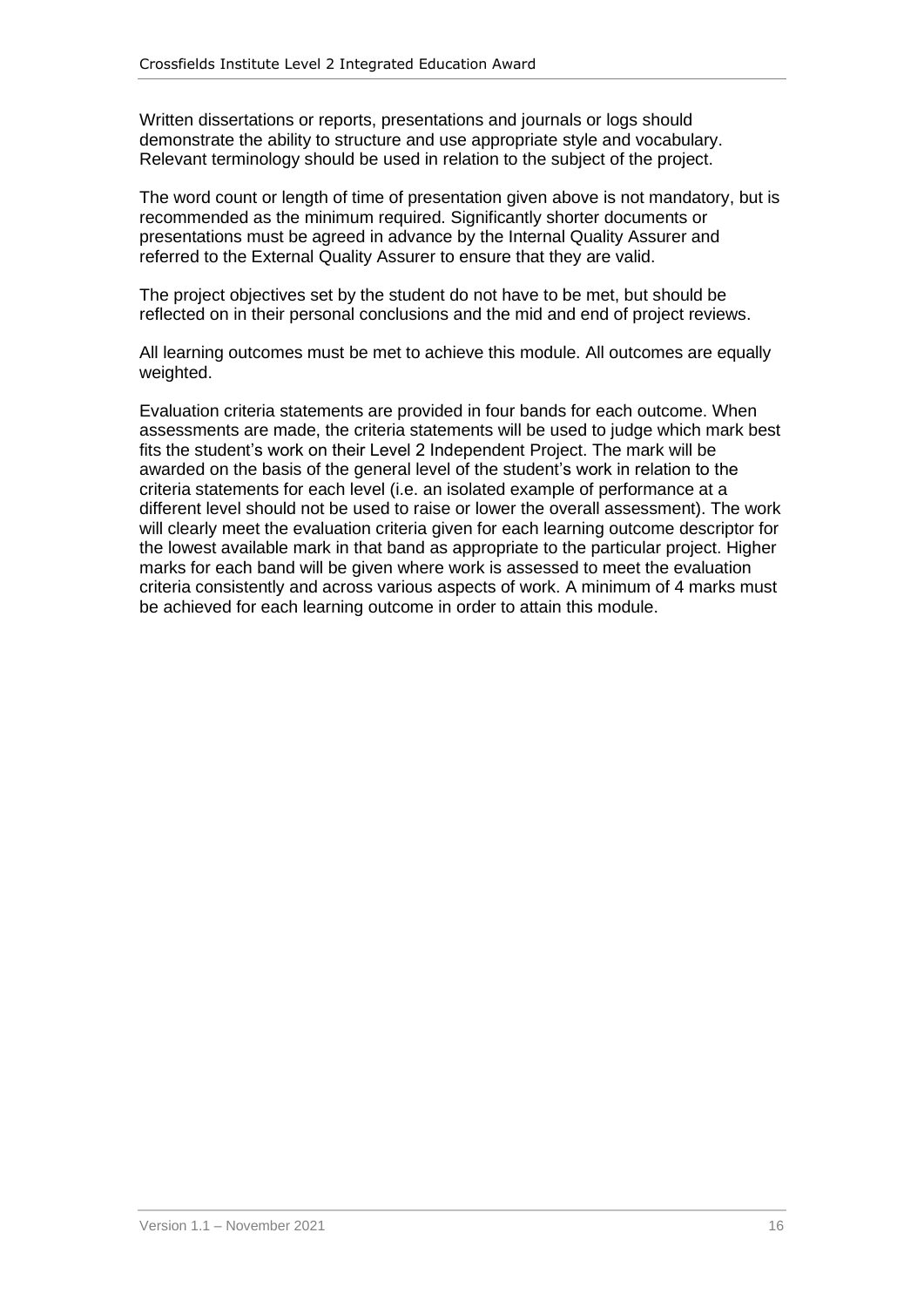Evaluation matrix for the Independent Project Module

| <b>Learning Outcome</b>                                                                                                                                                                       | <b>Distinction 10-12 marks</b>                                                                                                                                                                                                                                                                                                                                                                     | Merit 7-9 marks                                                                                                                                                                                                                                                                                                                                                       | Pass 4-6 marks                                                                                                                                                                                                                                                                                                                             | <b>Working Towards 1-3 marks</b>                                                                                                                                                                                                                                                                                        |
|-----------------------------------------------------------------------------------------------------------------------------------------------------------------------------------------------|----------------------------------------------------------------------------------------------------------------------------------------------------------------------------------------------------------------------------------------------------------------------------------------------------------------------------------------------------------------------------------------------------|-----------------------------------------------------------------------------------------------------------------------------------------------------------------------------------------------------------------------------------------------------------------------------------------------------------------------------------------------------------------------|--------------------------------------------------------------------------------------------------------------------------------------------------------------------------------------------------------------------------------------------------------------------------------------------------------------------------------------------|-------------------------------------------------------------------------------------------------------------------------------------------------------------------------------------------------------------------------------------------------------------------------------------------------------------------------|
| Select, plan<br>1.<br>and carry out<br>an independent<br>project, within a<br>given<br>framework,<br>applying a<br>range of skills,<br>methods and<br>resources.                              | Clear identification of a project<br>and clear evidence of<br>appropriate aims and<br>objectives. Detailed project<br>plan and timeline, with clear<br>evidence of monitoring<br>progress of project work<br>against the agreed project<br>plan. Actively initiates contact<br>with mentor and peers to<br>support progress of the<br>project.                                                     | Has clear ideas to identify a<br>project and is able to use a<br>project plan and timeline<br>with occasional prompting.<br>With minimal support is able<br>to identify suitable aims and<br>objectives. Confidently<br>relates to peers and mentor<br>to support the process of the<br>project. Keeps records up to<br>date with minimal prompting.                  | Some identification of a project<br>and able to follow project plan<br>and timeline with regular support.<br>Some evidence of setting<br>suitable aims and objectives.<br>Sometimes initiates contact with<br>mentor and peers to support<br>process of project. With support,<br>is able to keep records up to<br>date.                   | Limited identification of a project<br>and struggles to keep to timeline.<br>Needs considerable support to<br>identify suitable aim and<br>objectives and possible risks to<br>achievement. Does not actively<br>engage with mentors or peers to<br>support process of project.<br>Record keeping is intermittent.      |
| 2.<br>Research,<br>compare and<br>select<br>information and<br>resources from<br>a range of<br>sources across<br>at least two<br>curriculum<br>areas that are<br>relevant to your<br>project. | Evidence of detailed research<br>involving the selection and<br>evaluation of a wide range of<br>relevant resources from at<br>least two curriculum areas.<br>Clear evidence of data<br>collation and application of<br>research skills. Clear linkage<br>between research and aims<br>and objectives of the project.<br>Keeps good records and can<br>confidently articulate research<br>process. | Evidence of sufficient<br>research, involving selecting<br>and comparing a range of<br>relevant resources from<br>across two curriculum areas.<br>Data is organised relevantly<br>and research skills<br>consistently applied. The<br>research is linked to the<br>aims and objectives of the<br>project. Records are kept<br>consistently with minimal<br>prompting. | Evidence of some research<br>involving choosing and<br>evaluating a range of relevant<br>resources from across two<br>curriculum areas. Some evidence<br>of using data relevantly and<br>applying research skills. Some<br>linkage between research and<br>aims and objectives of the<br>project. Records are kept with<br>some prompting. | Limited research with little<br>selection and comparison from a<br>range of relevant sources. Finds<br>it hard to use data from research<br>relevantly and apply research<br>skills. Finds it hard to make<br>connections between research<br>and aims and objectives of<br>project. Record keeping is<br>intermittent. |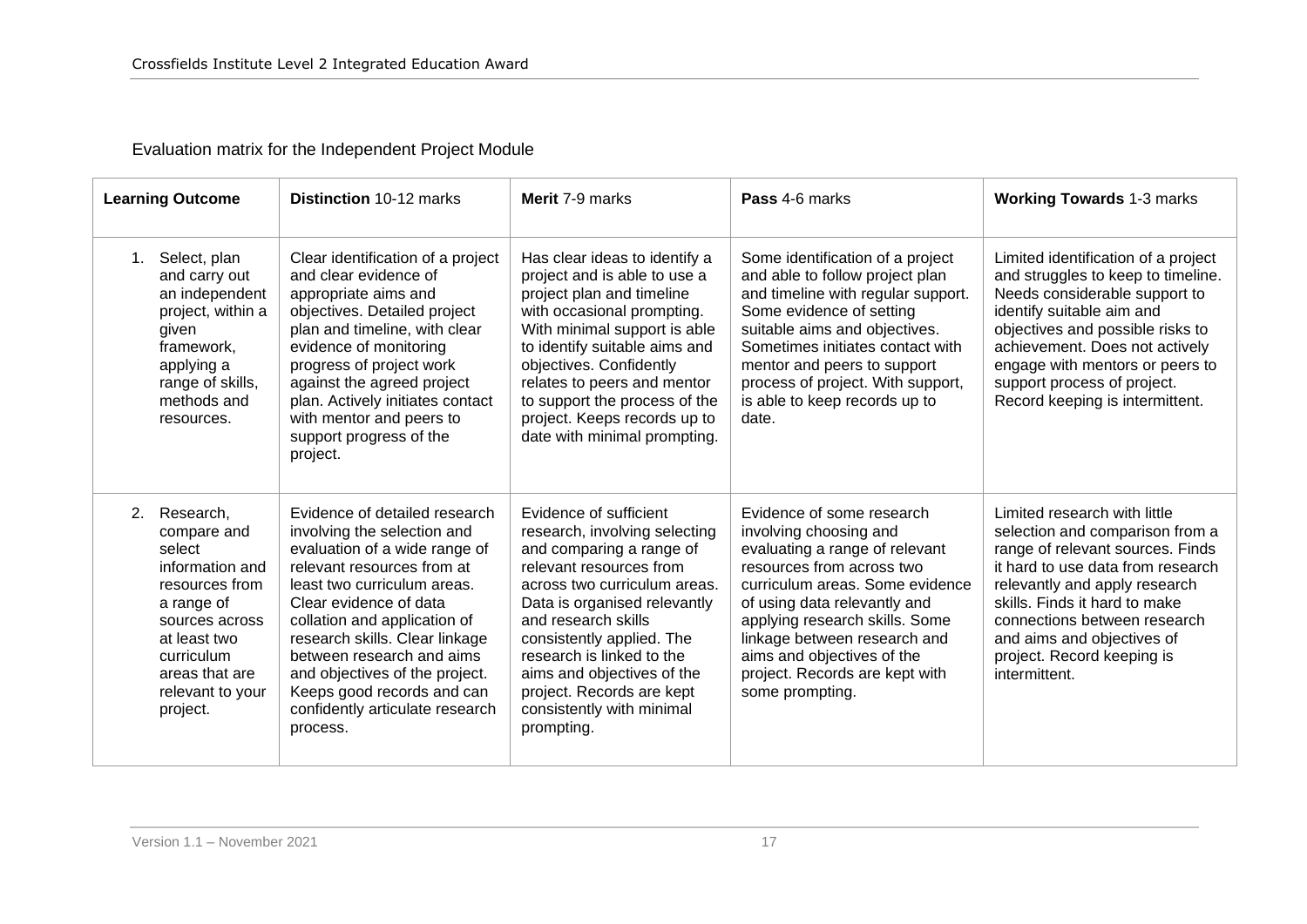| 3. | Select and use<br>a range of<br>skills, including<br>appropriate<br>technologies<br>and practical<br>skills, to solve<br>problems and<br>work towards<br>achieving your<br>objectives.         | The student actively chooses<br>relevant skills and materials.<br>and is able to give a rationale<br>for their choices. There is<br>evidence of the ability to<br>manage a project plan and<br>meet deadlines. The student<br>is flexible and creative in<br>adapting their project plans<br>and aims and objectives and<br>is able to give clear reasons<br>for their adaptations. There is<br>evidence of a wide range of<br>research skills and the use of<br>a variety of sources to meet<br>the aims and objectives of the<br>project. | There is evidence of the<br>student actively choosing<br>relevant skills and materials<br>for the project. There is<br>evidence of the student<br>making decisions and<br>completing tasks in<br>accordance with the project<br>plan. The student shows<br>flexibility in adapting or<br>changing their project plan<br>or aims and objectives with<br>occasional support to do<br>this. There is evidence of<br>the use of research skills<br>and relevant sources to<br>meet the aims and<br>objectives of the project. | There is some choice of skills<br>and materials appropriate for the<br>project. The student takes<br>decisions and completes tasks<br>with some prompting. The project<br>plan is followed consistently. The<br>student is able to adapt and<br>change their project plan or aims<br>and objectives if needed, with<br>support to do this, and is able to<br>give reasons for making<br>changes. There is some<br>evidence of the use of research<br>skills and sources to meet the<br>aims and objectives of the<br>project. | Limited choice of skills and<br>materials. The student takes few<br>decisions and needs<br>considerable prompting to<br>complete tasks. The project plan<br>and objectives are undertaken in<br>a limited or incomplete way.<br>There is little or no evidence of<br>flexibility or willingness to adapt<br>and change project plan or aims<br>and objectives if needed. There<br>is limited evidence of the use of<br>research skills and sources to<br>meet the aims and objectives of<br>the project. |
|----|------------------------------------------------------------------------------------------------------------------------------------------------------------------------------------------------|---------------------------------------------------------------------------------------------------------------------------------------------------------------------------------------------------------------------------------------------------------------------------------------------------------------------------------------------------------------------------------------------------------------------------------------------------------------------------------------------------------------------------------------------|---------------------------------------------------------------------------------------------------------------------------------------------------------------------------------------------------------------------------------------------------------------------------------------------------------------------------------------------------------------------------------------------------------------------------------------------------------------------------------------------------------------------------|-------------------------------------------------------------------------------------------------------------------------------------------------------------------------------------------------------------------------------------------------------------------------------------------------------------------------------------------------------------------------------------------------------------------------------------------------------------------------------------------------------------------------------|----------------------------------------------------------------------------------------------------------------------------------------------------------------------------------------------------------------------------------------------------------------------------------------------------------------------------------------------------------------------------------------------------------------------------------------------------------------------------------------------------------|
| 4. | Review your<br>project<br>outcomes and<br>draw your own<br>conclusions.<br>Communicate<br>your project<br>outcomes.<br>presenting to a<br>familiar<br>audience in an<br>appropriate<br>format. | There is evidence of a<br>detailed review of the<br>outcomes of the project,<br>including strengths and<br>weaknesses, and an<br>evaluation of the process. The<br>presentation of the project is<br>consistent, well-structured<br>and well presented in an<br>appropriate manner. Findings<br>are presented in a way that<br>refers to research undertaken.                                                                                                                                                                               | The student is able to<br>confidently review the<br>outcomes of the project and<br>identify a variety of strengths<br>and weaknesses. The<br>student can draw reasoned<br>conclusions from the<br>process. Presentation of the<br>project and its outcomes is<br>well planned and delivered<br>for the audience.                                                                                                                                                                                                          | There is some review of the<br>outcomes of the project, and the<br>student is able to identify some<br>strengths and weaknesses. The<br>student is able to draw some<br>conclusions. The project findings<br>are communicated adequately<br>and appropriately for the chosen<br>audience.                                                                                                                                                                                                                                     | There is limited reflection on the<br>outcomes of the project, and the<br>student struggles to draw<br>conclusions. The communication<br>of the project findings is limited,<br>and in a format that is not always<br>appropriate for the chosen<br>audience.                                                                                                                                                                                                                                            |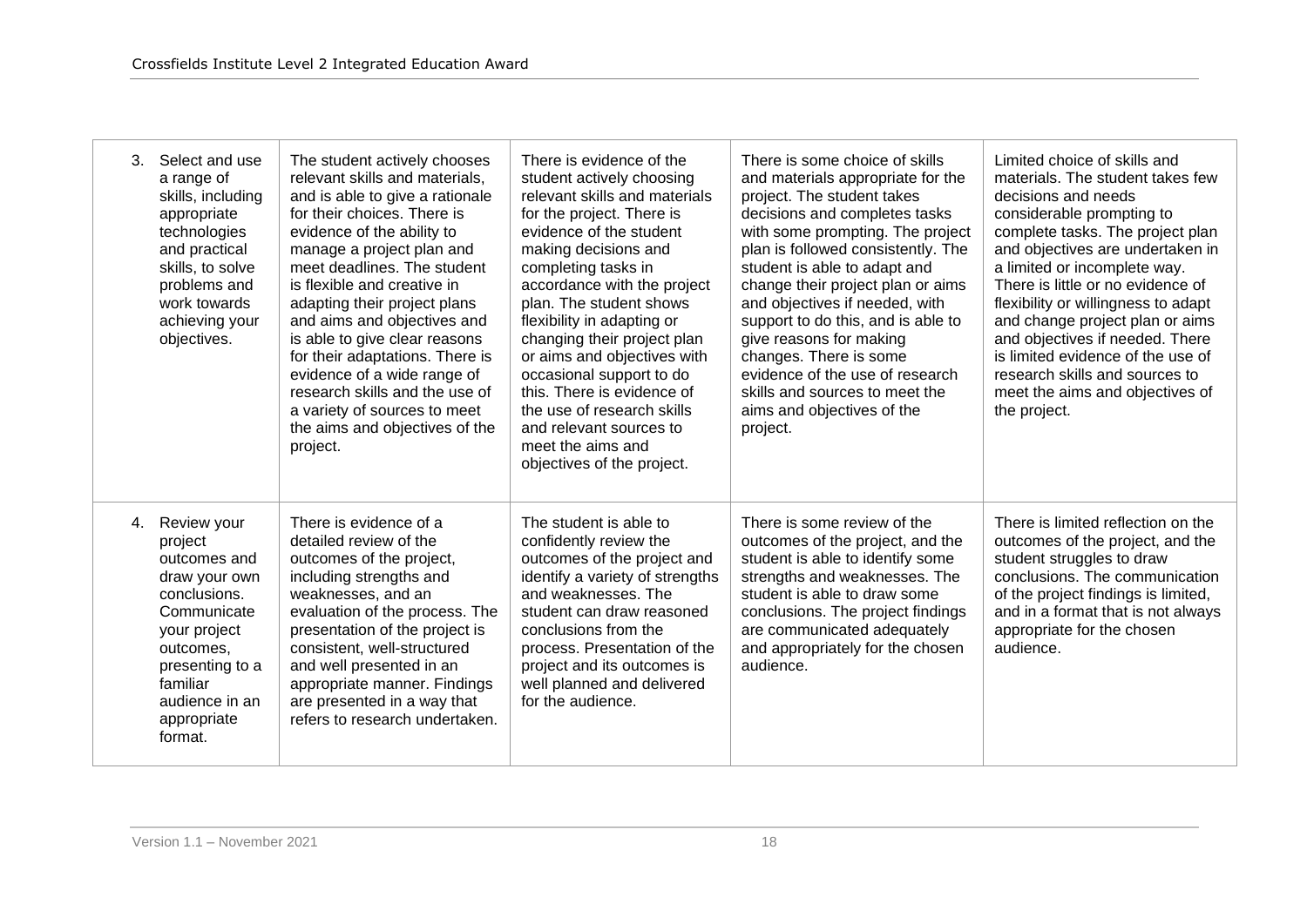#### **Example of a Level 2 Independent Project**

Project aim:

Build a safe and humane chicken run and successfully keep up to 4 hens in a way that meets good welfare standards.

Project objectives:

- 1. Design and build a chicken run in my back garden
- 2. Research how to look after chickens to keep them healthy and happy
- 3. Successfully keep some hens at home

This project requires subject skills from maths (geometry and calculations to design and build a chicken run, calculations to work out costs), biology (research into breeds of domestic hens, requirements of habitat, food, socialisation and pest control), woodwork and engineering (ability to use saw, hammer, power drill/screwdriver, wire cutters, design and build of run, including wooden joints and creating a functioning hinged door). Practical animal husbandry will also be involved, as the student acquires and cares for four hens – which includes daily feeding, regular cleaning and checking for parasites, etc. Some ethical issues can also be explored concerning animal welfare and rights.

The project took place over a 6-month period, and the student created and kept a project plan and journal of record. There was initial training in use of relevant tools by her mentor, and support with checking the design to ensure that it was feasible. The student had assistance from a parent in the actual construction where two people were needed to physically construct the chicken run. The student independently researched the requirements for keeping hens, using books and online materials. There was some initial teaching for a group of students in how to research and reference material in support of a project. The student drew up and updated a budget for the project and for the costs of purchasing and keeping hens. The aim was to offset the costs of feed by supply of eggs to the household.

The student produced plans for the chicken run and a costed list of materials. The construction of the run was documented by photographs and some film clips. The mentor visited during the construction and questioned the student about the process and observed some construction activity. The student wrote an evaluation of the process. As a result of researching chicken keeping the student wrote and illustrated their own manual on keeping hens in a back garden, identifying different breeds and their characteristics, the health and welfare requirements for keeping hens and common ailments and their treatment. The student gave a presentation to teachers, fellow students and their parents on the project, which included photographs, film clips, the illustrated manual and answering questions from the audience. This included answering a question about the ethics of keeping animals in captivity. Of particular note was the account of how one hen became unwell during the project period with sour crop, and the student gave an entertaining account, accompanied by photographs of how they had diagnosed and successfully treated the hen.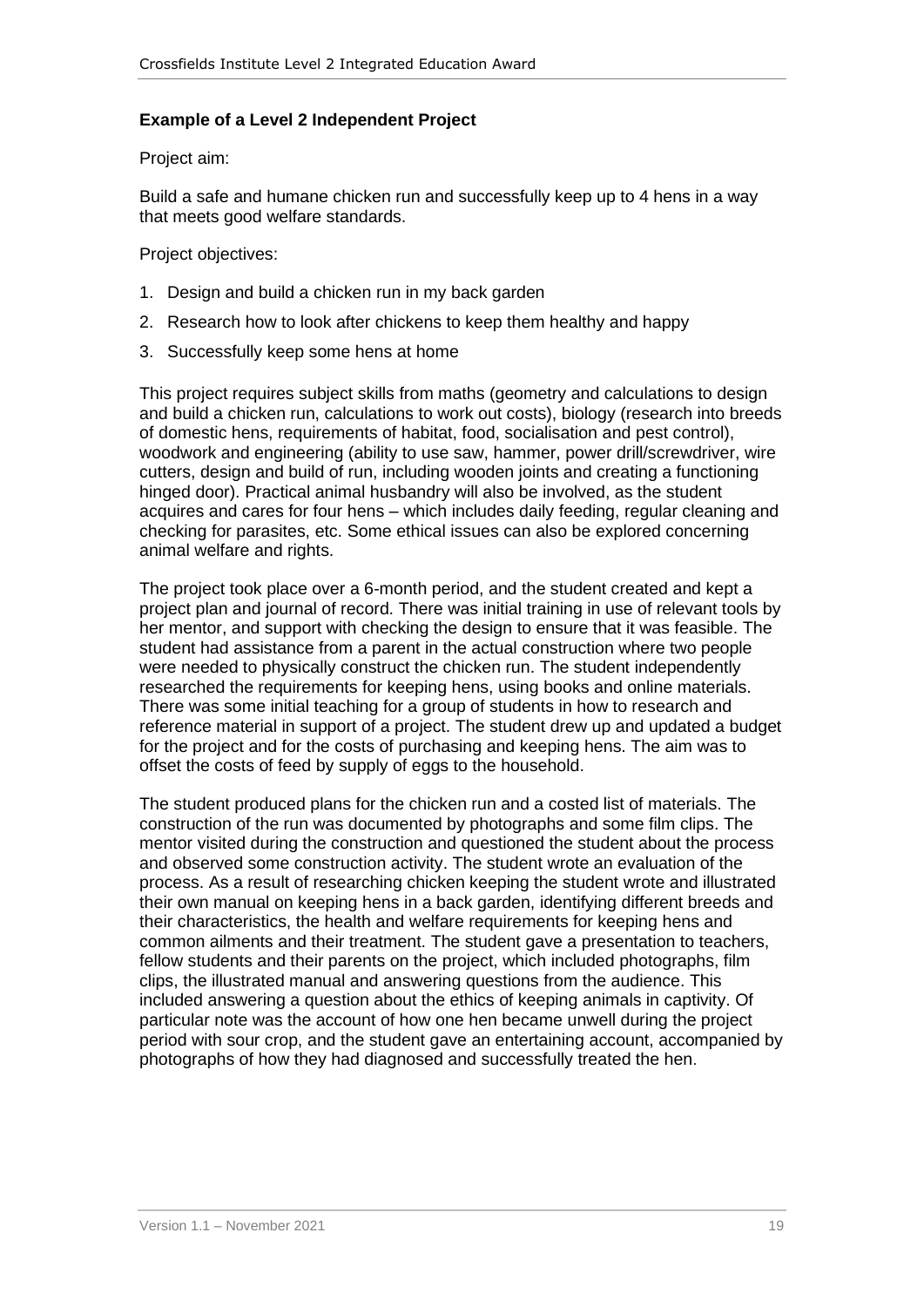## <span id="page-19-0"></span>Section 3 Delivery Requirements

The qualification has 30 guided learning hours with a further 90 hours indicated as independent learning. Teachers, mentors and assessors need to ensure that adequate contact time is provided to ensure that students fully understand the requirements of the Independent Project and have the necessary skills and information to achieve them. This could take the form of whole class teaching for the development of project management, research and presentation skills. It should also include one to one or small group time for mentoring and support as students put together their projects and portfolios. It is recommended that at least six one to one or small group mentoring sessions are provided for the qualification. Assessors must also ensure that they have sufficient time and opportunity to observe skills application and performance and to question students to demonstrate reliability and sufficiency of achievement.

This qualification can use evidence from formal, informal and non-formal learning activities.

**Formal** learning is always organised and structured and has learning objectives. From the student's perspective it is always intentional.

**Informal** learning is never organised and has no set learning objectives. It is not intentional learning from the student's perspective. It is often referred to as "learning through experience". *An example would be a student having visited a town or historic site whilst on holiday, and observed some Roman architecture and mosaics. They were particularly struck by the remains of a bath-house and found out some interesting sociological and historical information and were inspired to take some photos. This knowledge and experience then informed an aspect of their Independent Project.*

**Non-formal** learning is somewhere between the two, in that there will be some element of organisation and there may be learning objectives. For the purposes of this qualification it can be defined as less organised than formal learning, but still consisting of planned activities and educational objectives. It may be more concerned with action and learning by doing and from experience. It may be more holistic, with a particular focus on developing social and emotional skills. *An example might be a student who participates in an out of school drama club. They take on a stage management role for a production and ask the club leader to provide a "witness statement" in relation to this. They also ask their teacher/assessor to come and observe the production, and then have a formal discussion with them concerning their stage management role. Their Independent Project is focussed on drama and stagecraft, and this activity forms part of the project.*

For more information on the value of non-formal and informal learning in education and employment please visit the relevant webpages of the Organisation for Economic Co-operation and Development (OECD) [http://www.oecd.org/edu/skills](http://www.oecd.org/edu/skills-beyond-school/recognitionofnon-formalandinformallearning-home.htm)[beyond-school/recognitionofnon-formalandinformallearning-home.htm.](http://www.oecd.org/edu/skills-beyond-school/recognitionofnon-formalandinformallearning-home.htm)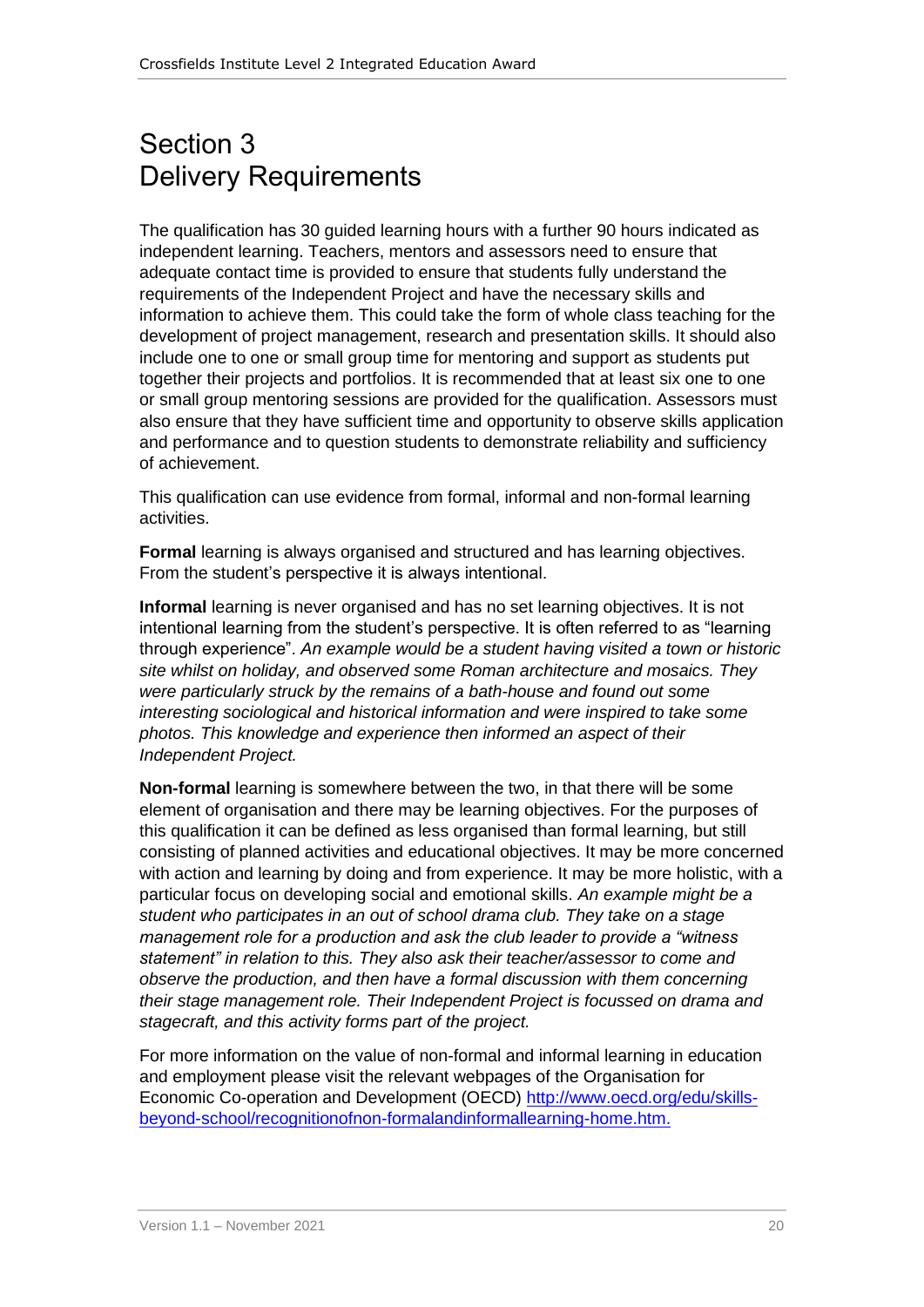This qualification requires students to show evidence of transdisciplinarity in the work that they submit. This can be simply defined as combining knowledge, understanding and skills from at least two curriculum areas or disciplines. For example, a construction project could combine craft skills with mathematical knowledge and understanding. A piece of historical research could include examples of literature, art and music from the relevant period, and could also include a creative response to the topic in the form of a piece of visual art, music or creative writing. Written or spoken work in a foreign language could be set in the context of specific historical, geographical or cultural topic, requiring the demonstration of knowledge and understanding of that aspect of history, geography or sociology.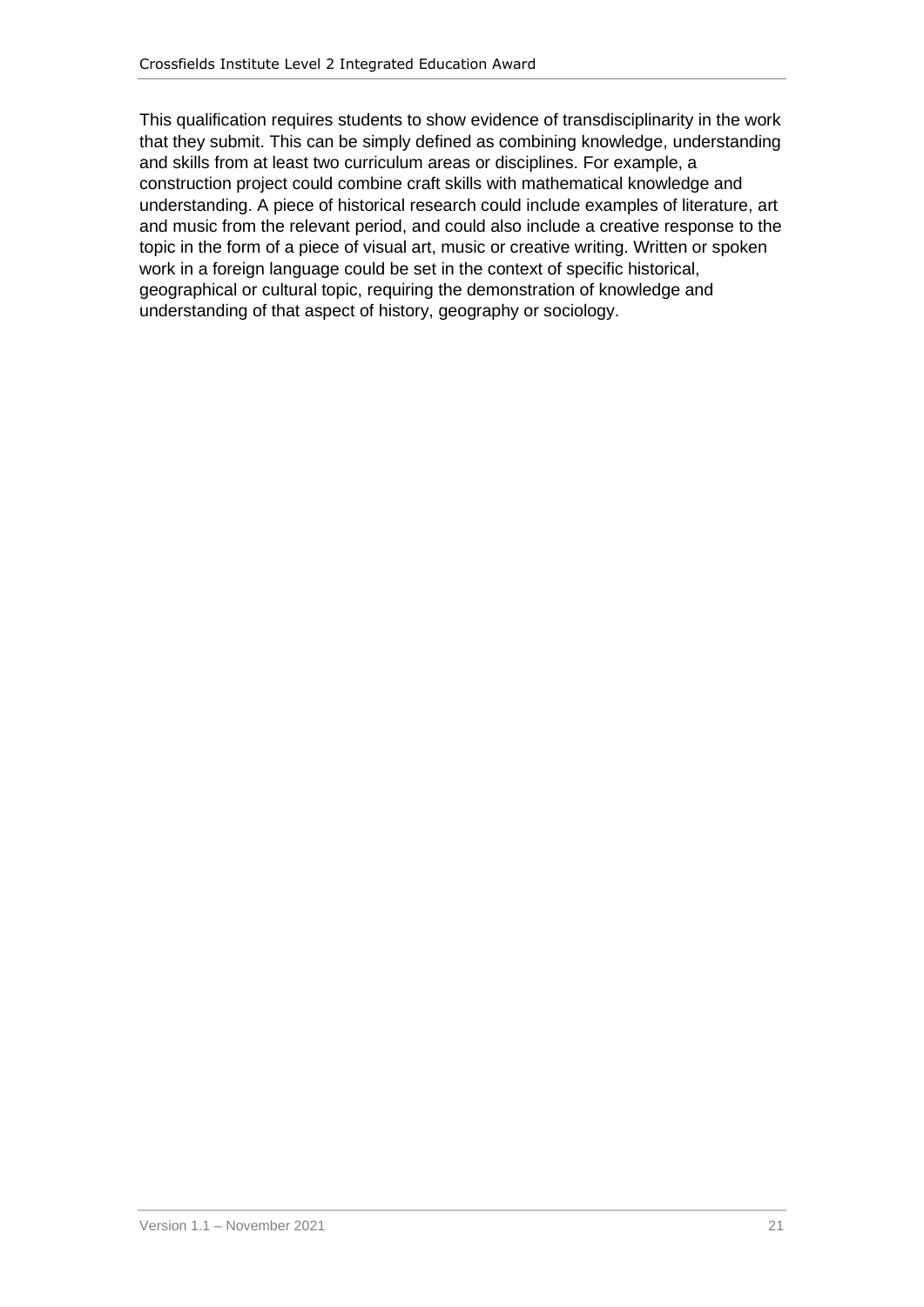## <span id="page-21-0"></span>Section 4 Grading, Assessment and Quality Assurance

### <span id="page-21-1"></span>4.1 Our Approach

The Crossfields Institute approach to quality assurance is underpinned by educational values which address the development and transformation of the whole human being. In this qualification teaching, learning and assessment should be interconnected in order to support each individual to reach his or her full potential.

The following guidance is provided to support schools/centres and students in understanding this qualification's requirements for assessment and how the assessment processes will be monitored.

### <span id="page-21-2"></span>4.2 Assessment Requirements

This qualification is assessed through a portfolio of evidence. The student must meet all learning outcomes in the module before they can be awarded that module.

We encourage a holistic approach to assessment where appropriate, this means using assessment tasks which can cover elements of more than one learning outcome.

Assessment methods used for this qualification may include evidence drawn from:

- Written Work Products
	- o Reports
	- o Creative writing
	- o Reflective journal
	- o Research
	- o Project plans
- **Products** 
	- o Art work
	- o Artefacts
	- o Displays
- Tutor Observation
	- o Practical demonstrations
	- $\circ$  Presentations individual and group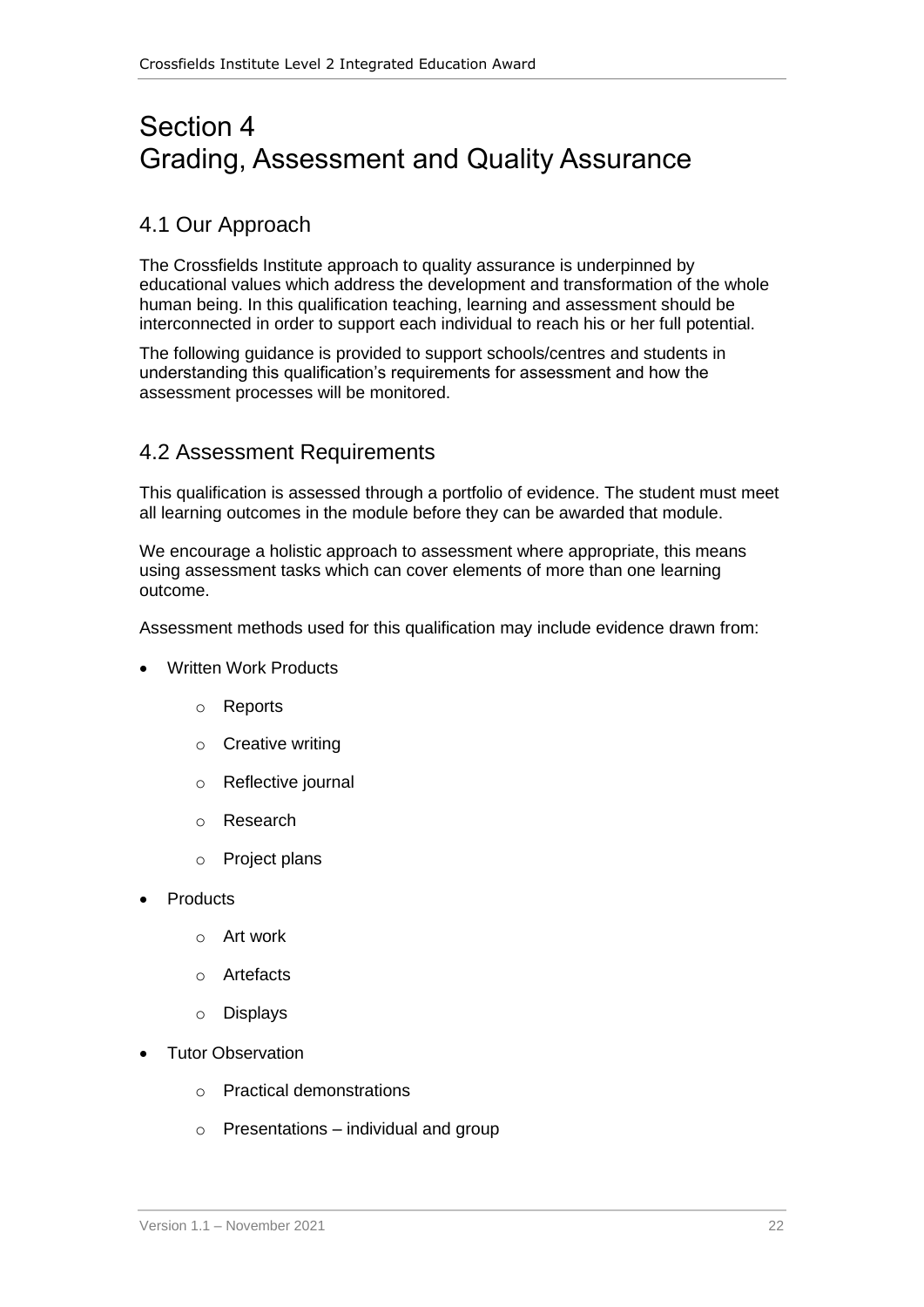- o Performance
- o Group discussions and activities
- Formal discussion/questioning (recorded as sound files or in written notes)
- Witness testimony

An exemplar of an assessment task is included within this specification.

A **Student Journal** workbook is available from Crossfields Institute as a downloadable document or as a paper-based booklet (prices on application). This will support the logging of progress and evidence and can be used for mentor and assessor feedback. If this **Student Journal** workbook is used it replaces Appendices 1-3. Appendix 4 must still be completed for each student.

### <span id="page-22-0"></span>4.3 Grading

This qualification is graded Distinction, Merit, Pass, Working Towards.

Each learning outcome is graded separately, according to the grading grid. This describes the expectations for each learning outcome and how it should be graded. Teacher/assessors should review student work against the relevant row in the grading grid for that learning outcome and assign the grade that most closely corresponds.

Students must attain a pass grade in all learning outcomes in order to pass the module and the qualification overall.

A grade will be calculated for the module using the average of the learning outcome grades. There is a minimum score required to achieve a Pass, Merit or Distinction. Each learning outcome is weighted equally and all learning outcomes must achieve a pass grade to achieve a pass, or higher, overall.

A Grading grid for the Independent Project is included in the module.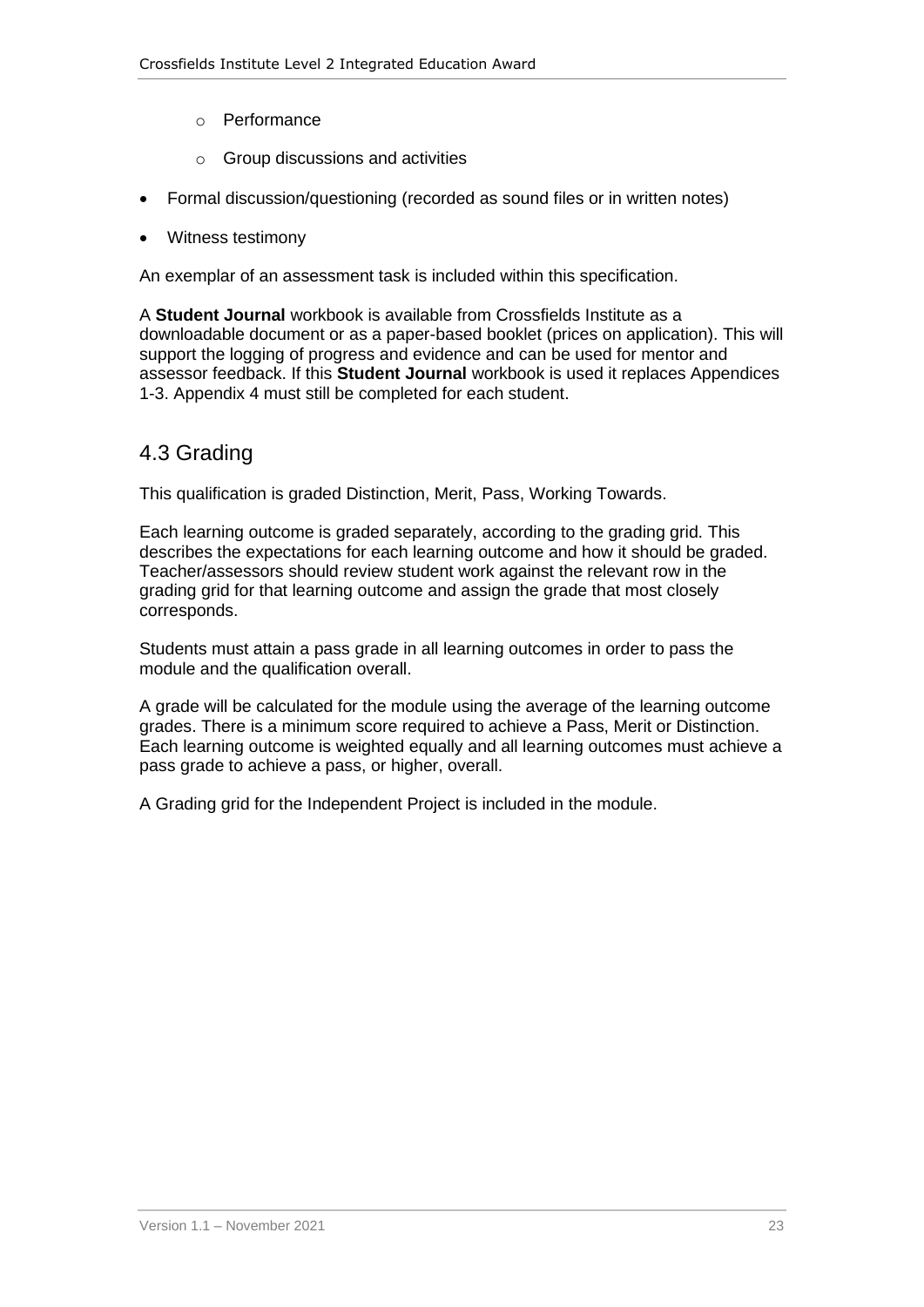### <span id="page-23-0"></span>4.4 Quality Assurance Process

The primary aim of the Crossfields Institute Quality Team is to support schools/centres in delivering the best possible learning experience and high levels of achievement for students. Schools/centres will be allocated an External Quality Assurer (EQA) by the Crossfields Institute Quality Team. The Lead EQA for this curriculum area will also be involved in reviewing assessment plans.

Schools/centres delivering this qualification are required to follow this Crossfields Institute Quality Assurance process:

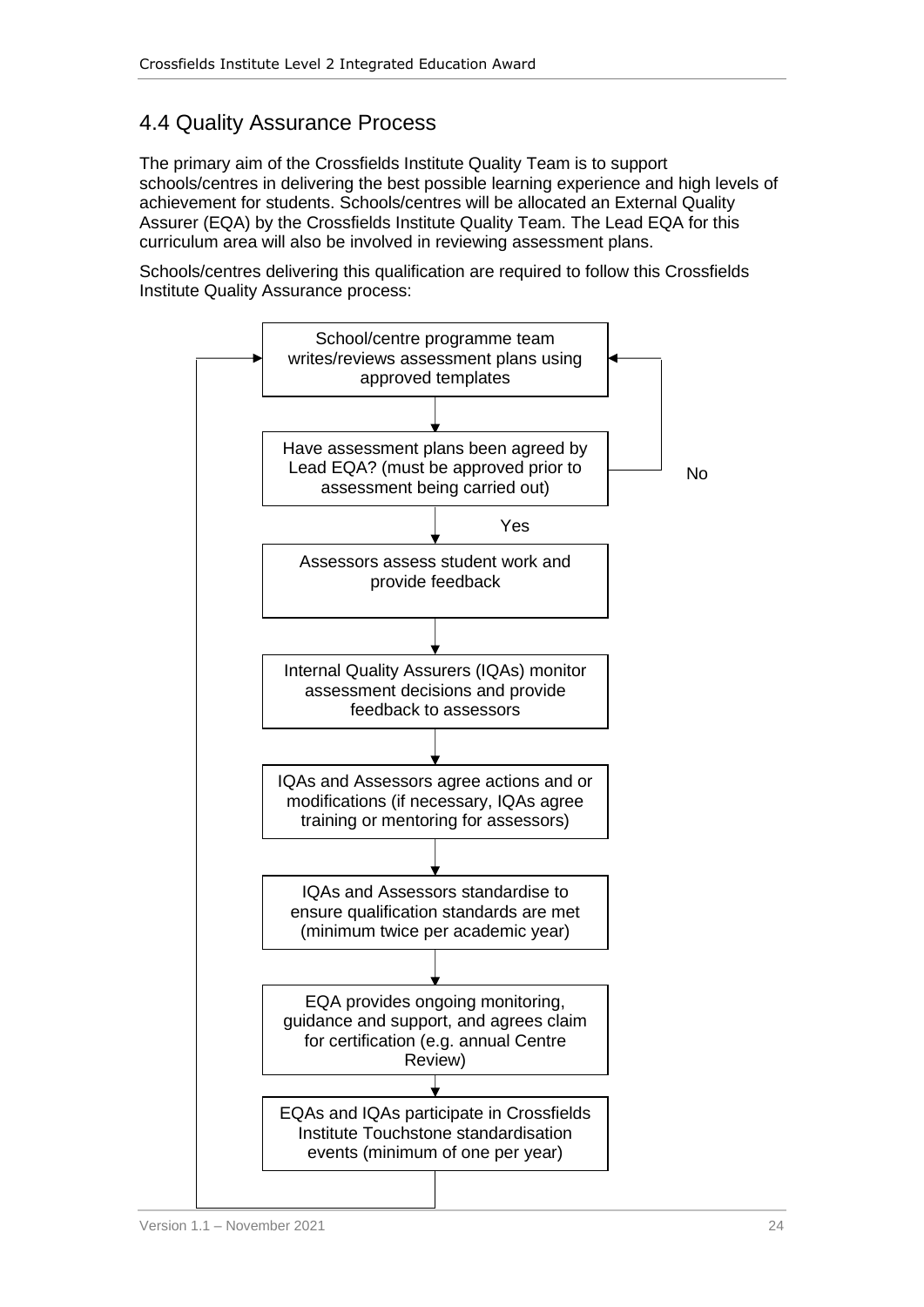### <span id="page-24-0"></span>4.5 Assessment Planning Guidance

This qualification uses a centre devised approach to assessment. As this is a student-led qualification, assessment tasks and activities cannot all be set in advance, but opportunities for formative and summative assessment must be planned into the Independent Project timeline. In planning assessment, schools/centres should ensure that assessment evidence and activities:

- are fit for purpose
- can be delivered efficiently
- meet the learning outcome
- permit Reasonable Adjustments to be made, while minimising the need for them
- allow each student to generate evidence which can be authenticated
- allow the specified level of attainment detailed in this specification to be reached by a student who has attained the required level of knowledge, skills and understanding
- allow assessors to be able to differentiate accurately and consistently between a range of attainments by students

They should also ensure that:

- sufficient time is allowed for assessment planning
- assessment activities do not produce unreasonably adverse outcomes for students who share a common attribute
- methods of assessment are in line with the assessment requirements in this specification
- reasonable timescales for assessment and feedback are given to students
- a timely quality assurance process is conducted

### <span id="page-24-1"></span>4.6 Training and Support

To support schools/centres in carrying out high quality assessment and quality assurance practice, the following training and support measures have been put in place for this qualification:

- All school/centre assessors and quality assurance staff for this qualification are required to meet UK National Occupational Standards for assessors and IQAs.
- Each school/centre must have at least two staff working as lead assessors/IQAs who have completed or are enrolled on the Crossfields Institute Post-Graduate Certificate in the Philosophy and Practice of Integrative Education, or have undertaken equivalent training. This will ensure that key staff have an in depth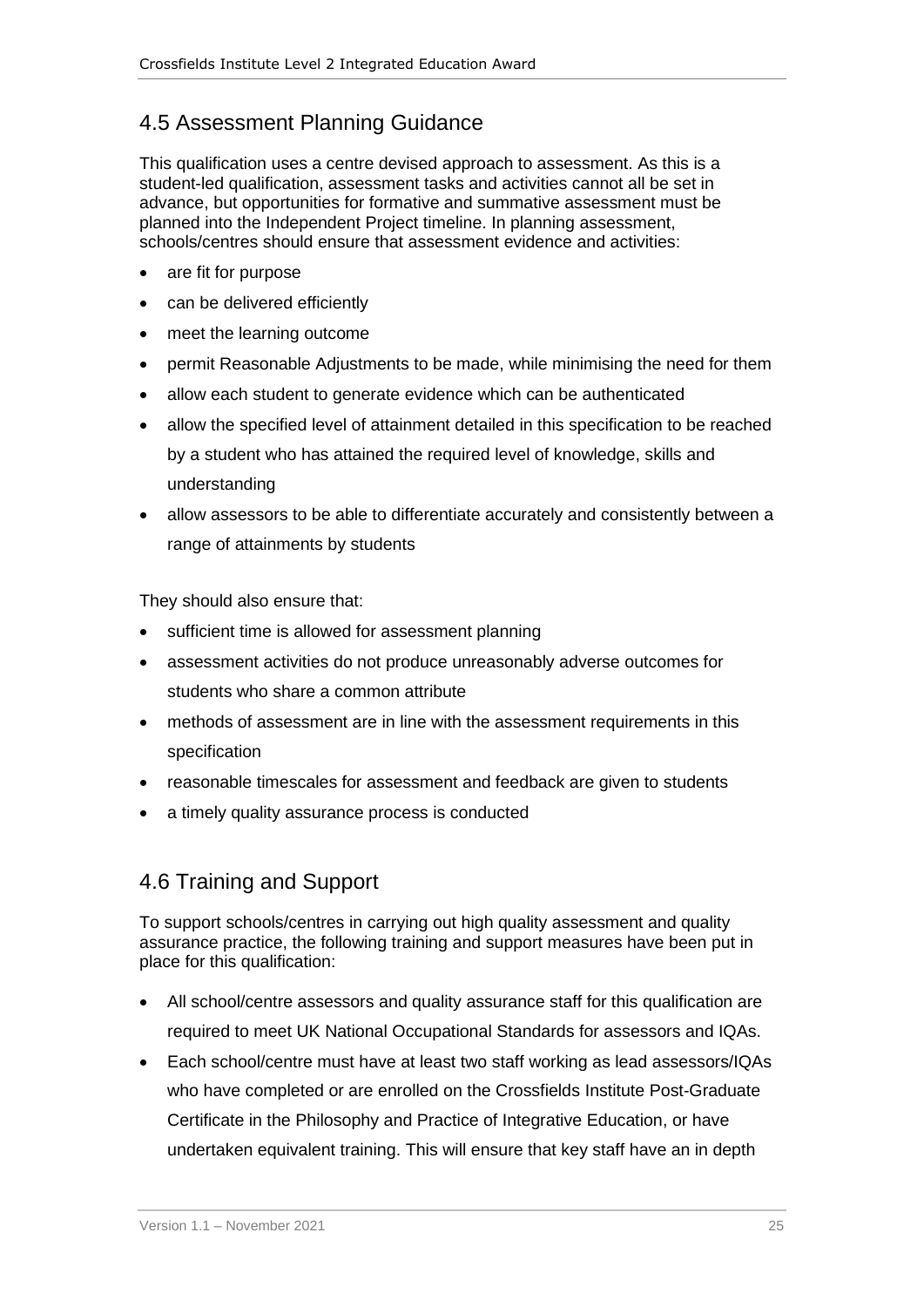understanding and experience of working with the transdisciplinary approach and

Holistic Assessment.

- Teacher/assessors and IQAs must keep an up to date CPD log and be able to demonstrate the relevance of their CPD to this qualification and their role.
- Handbooks, exemplars and templates are available from the Crossfields Institute Quality Team.
- Where required, a customised Quality Assurance Action and Development Plan will be provided by Crossfields Institute for schools/centres.

Please note: there may be a charge for training and resources provided by Crossfields Institute.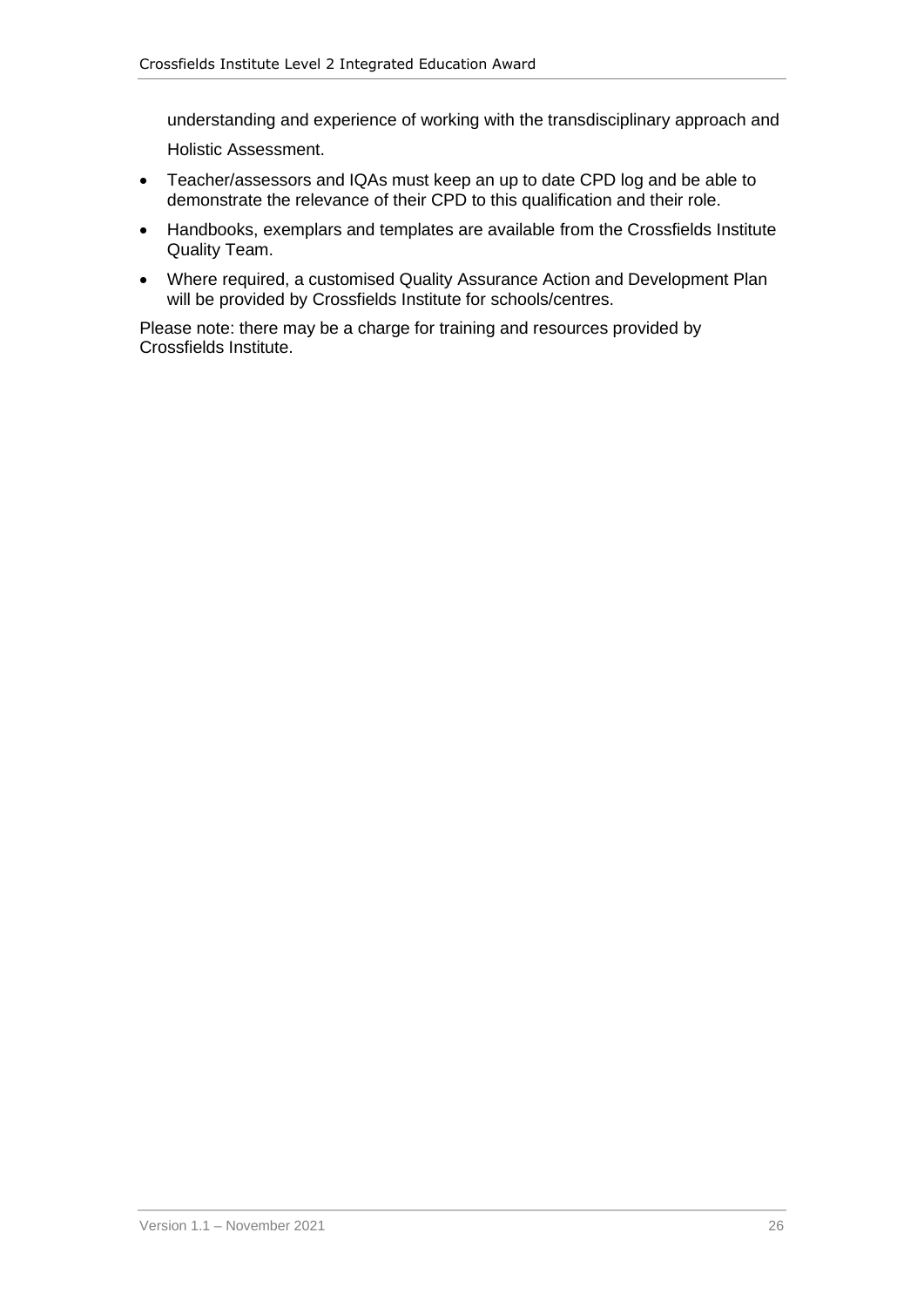## <span id="page-26-0"></span>Section 5: Policies and Procedures

Crossfields Institute has policies and procedures in place to support schools/centres and students. All schools/centres must also implement their own policies, which comply with Crossfields Institute's requirements – these will be checked during centre approval and in subsequent centre monitoring activities. It is the centre's responsibility to make relevant policies available to students.

#### Relevant policies include:

- Student Complaints and Appeals Policy: which allows students to take action if they feel they have been treated unfairly.
- Reasonable Adjustments and Special Considerations Policy: which allows centres to make any necessary adjustments to assessments in the light of students' individual circumstances.
- Malpractice and Maladministration Policy: which gives a framework through which concerns about the delivery and assessment of the qualification can be addressed.
- Data Protection Policy and Privacy Notice: these explain to students and staff how personal data is collected, stored and shared. This is especially relevant for student work that is internally and externally quality assured.

Crossfields Institute Policies, and other key documents, are available on our website at [www.crossfieldsinstitute.com/resources](http://www.crossfieldsinstitute.com/resources) Students should ensure they also refer to the policies and procedures of the centre with which they are registered.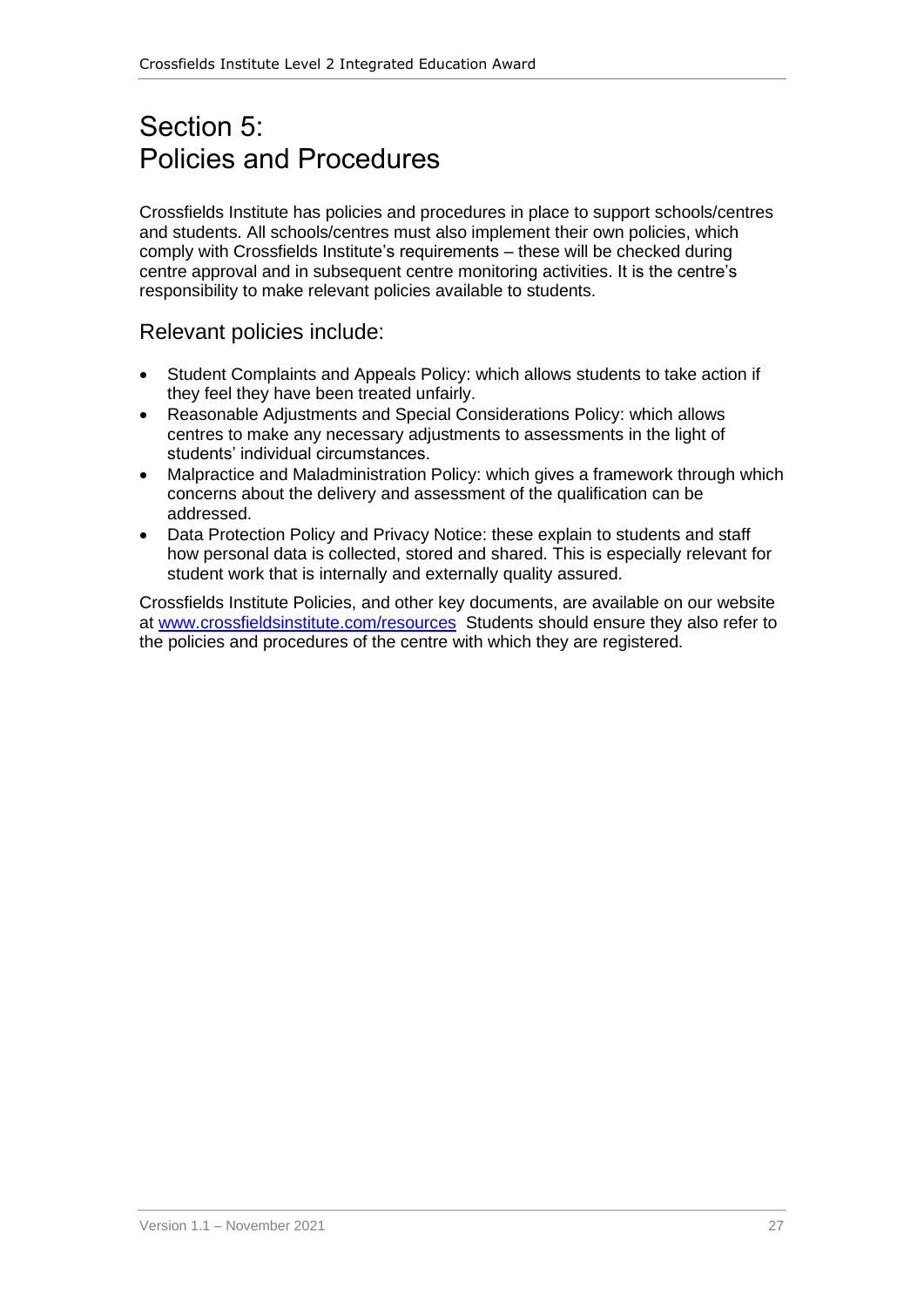## <span id="page-27-0"></span>Appendix 1: Independent Project – Approval of Topic and Title

| Level               |                   |  |
|---------------------|-------------------|--|
| <b>Student Name</b> | <b>Student No</b> |  |
| <b>Mentor Name</b>  |                   |  |
| <b>Centre Name</b>  | <b>Centre No</b>  |  |

#### **The Project title chosen must allow the student:**

- to be validly assessed at the standard applicable to the Project level (level 2).
- the opportunity to meet comparable demands to those made on other students working at the same level
- to meet all of the Learning Outcomes of the Independent Project.

#### **The project title, including its aim and outcome, must be reviewed until Yes can be ticked for the questions in the checklist below.**

| <b>Verification of Title Checklist</b> | Yes | No | <b>Comments</b> |
|----------------------------------------|-----|----|-----------------|
|----------------------------------------|-----|----|-----------------|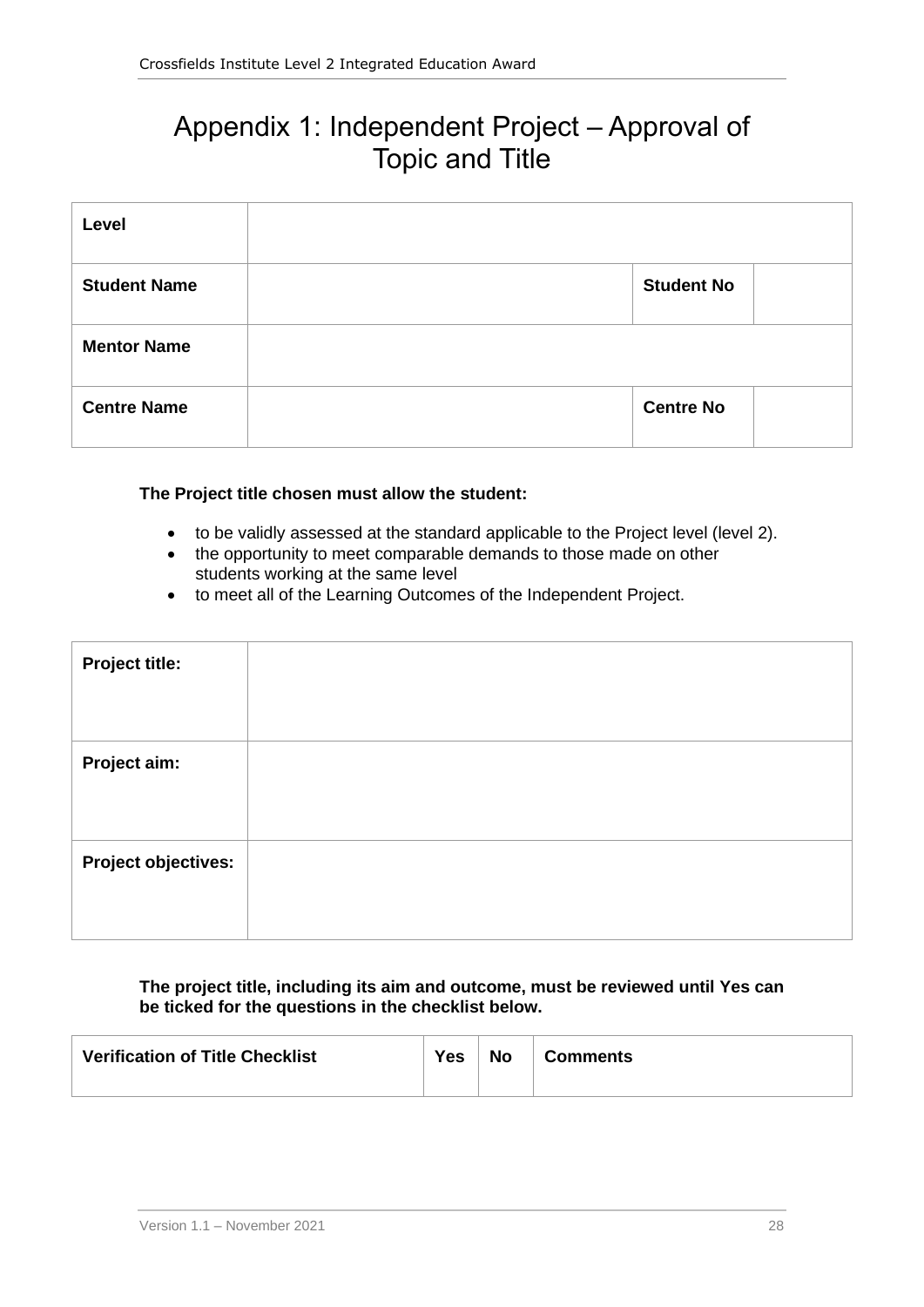| Does the title ask a question, set a task or<br>seek to make a case or argument?                                                                                                                                                  |  | If the answer is No you must resubmit<br>the title to ensure that the title is one of<br>these three options.                                                       |
|-----------------------------------------------------------------------------------------------------------------------------------------------------------------------------------------------------------------------------------|--|---------------------------------------------------------------------------------------------------------------------------------------------------------------------|
| Is there an aim and planned objectives for<br>the project?                                                                                                                                                                        |  | If the answer is No you must ensure<br>that there is a clear aim and planned<br>objectives to support the title                                                     |
| If this is a new area of learning or activity<br>for you, will you be able to demonstrate<br>knowledge, understanding and skill at an<br>appropriate level?                                                                       |  | If the answer is No the title must be<br>amended to ensure the project is<br>achievable at the specified level                                                      |
| If this is already an area of experience,<br>learning or part of an existing course that<br>you are taking, will you be able to extend<br>your knowledge, understanding and skills<br>beyond those you have already<br>developed? |  | If the answer is No the title must be<br>amended to ensure that it does allow<br>you to demonstrate an extension of<br>your knowledge, understanding and<br>skills. |

### **Confirmation of approval of project title, aim and planned outcome**

| The project title, aim and planned objectives stated above are<br>approved (please circle) | <b>Yes</b> | <b>No</b> |
|--------------------------------------------------------------------------------------------|------------|-----------|
| <b>Mentor Name:</b>                                                                        | Date:      |           |
| Mentor signature:                                                                          |            |           |
| <b>Student Name:</b>                                                                       | Date:      |           |
| Student signature:                                                                         |            |           |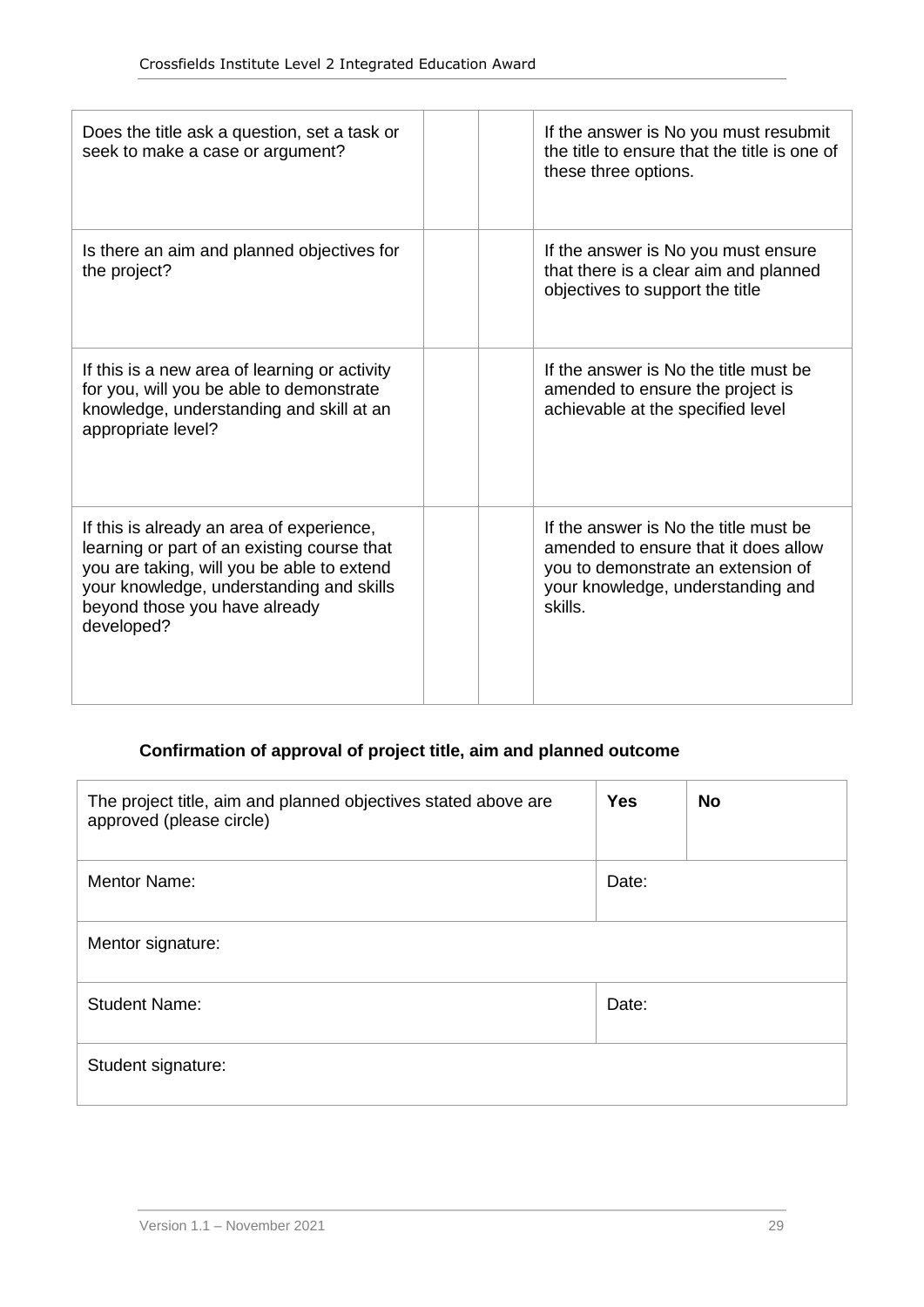## <span id="page-29-0"></span>Appendix 2: Independent Project Tracking and Recording

*This form should be completed by the student and mentor*

| Name:               | Centre:    |
|---------------------|------------|
| Student no:         | Centre no: |
| <b>Mentor Name:</b> |            |

*Before starting this form you should have started to complete the Independent Project title approval form, and discussed your project proposal with your teacher or mentor*

| Date Project started:                                                                                                                                                 |  |  |  |
|-----------------------------------------------------------------------------------------------------------------------------------------------------------------------|--|--|--|
| Project Title and Aim:                                                                                                                                                |  |  |  |
|                                                                                                                                                                       |  |  |  |
|                                                                                                                                                                       |  |  |  |
| Rationale: Please write about why you have chosen this project title and aim, how it links to other<br>study or learning and how it relates to any personal interests |  |  |  |
|                                                                                                                                                                       |  |  |  |
|                                                                                                                                                                       |  |  |  |
|                                                                                                                                                                       |  |  |  |
|                                                                                                                                                                       |  |  |  |
|                                                                                                                                                                       |  |  |  |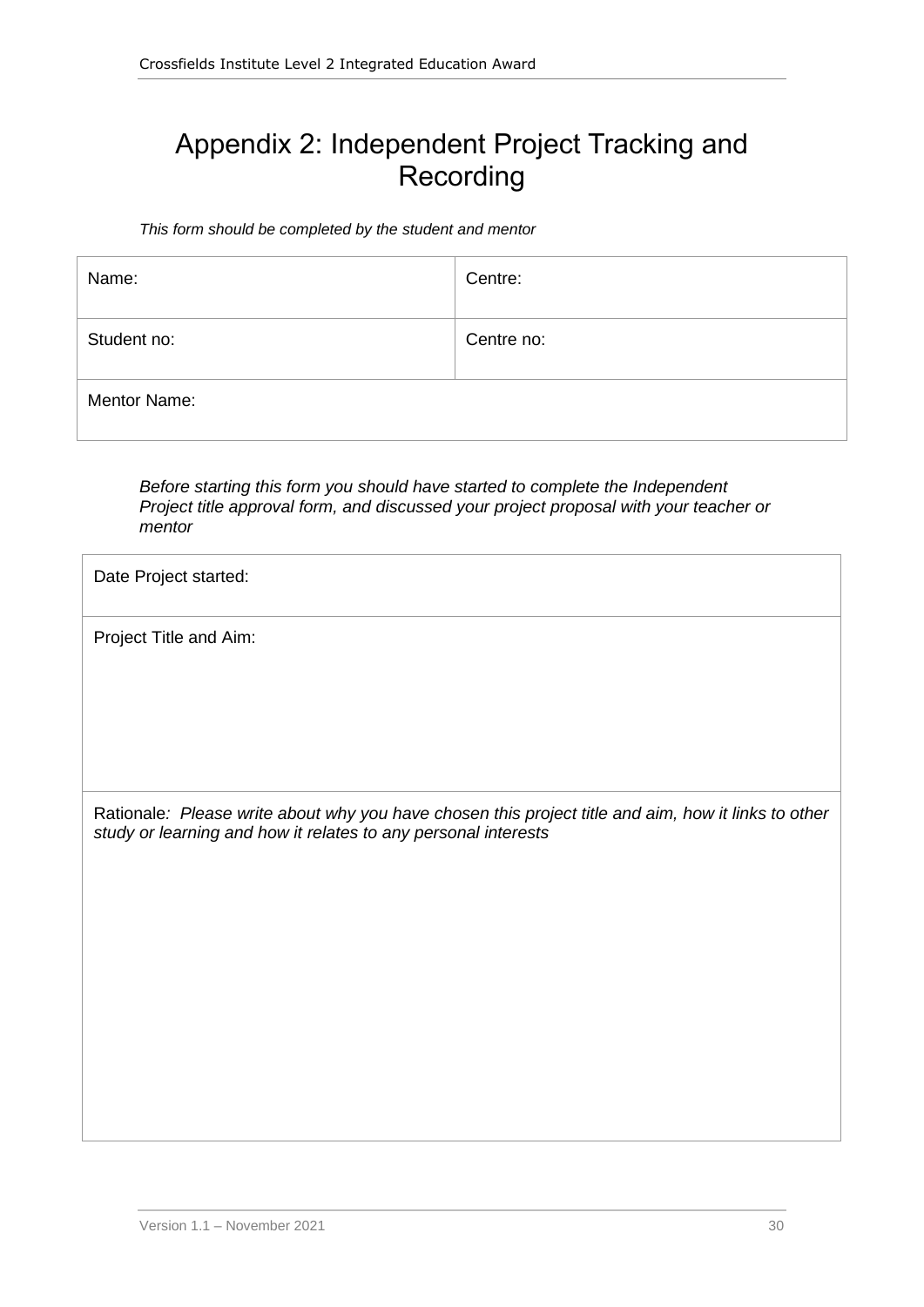| Outcomes: What do you hope will be the outcomes of this project? What do you hope to achieve?<br>What skills do you hope to develop? |
|--------------------------------------------------------------------------------------------------------------------------------------|
| 1.                                                                                                                                   |
| 2.                                                                                                                                   |
| 3.                                                                                                                                   |
| 4.                                                                                                                                   |
|                                                                                                                                      |

### **Initial Planning**

*What are the things that might help you achieve your aim and outcomes? What will motivate you? What support can you access? How will you manage your time and balance the demands of the project with other work and activities?*

*What might make it difficult for you to achieve your aim and outcomes? Is there anything that you are worried about?*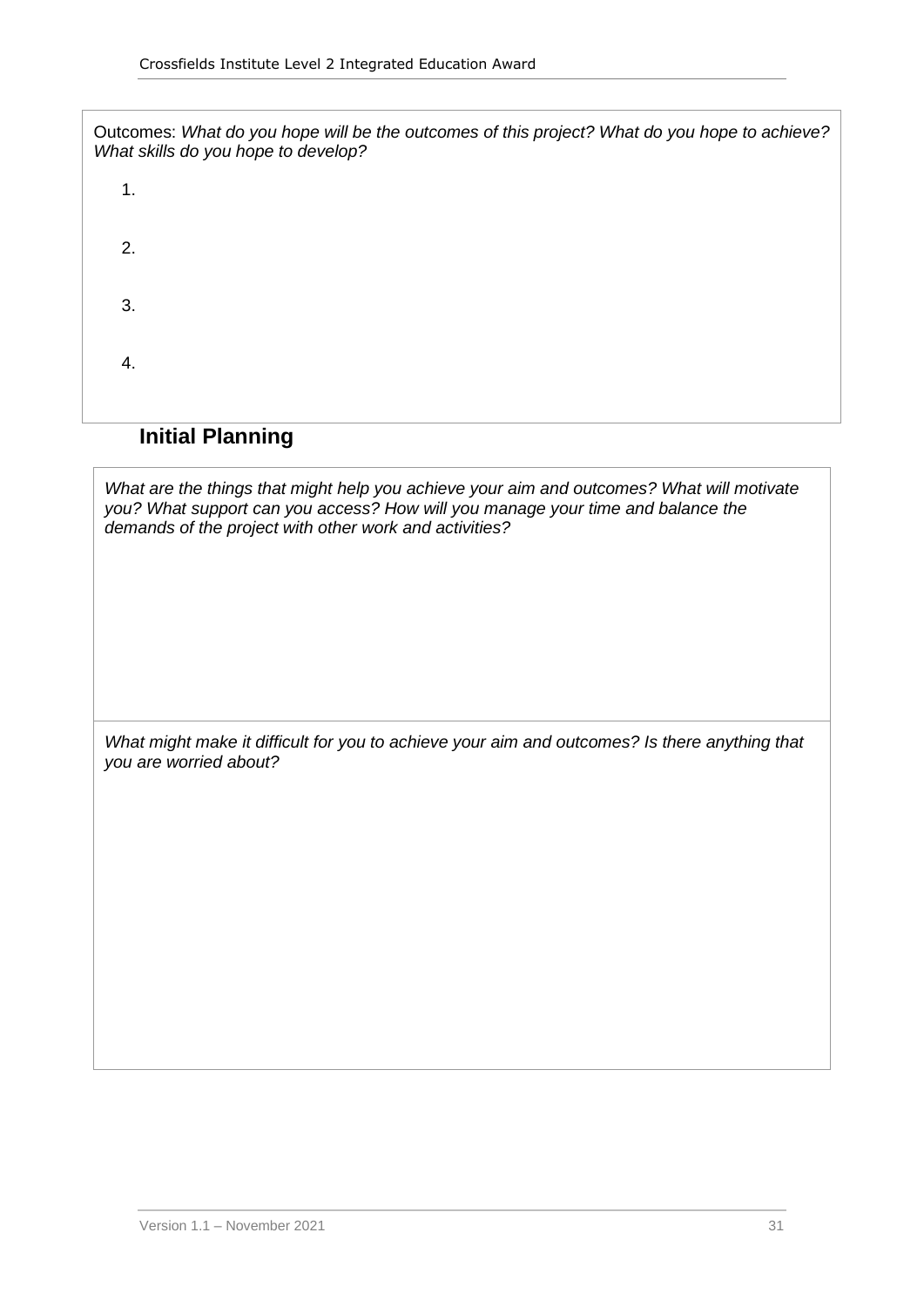| What resources do you think you will need?                   |            |           |
|--------------------------------------------------------------|------------|-----------|
| Materials?                                                   |            |           |
|                                                              |            |           |
| Physical workspace?                                          |            |           |
|                                                              |            |           |
|                                                              |            |           |
| Access to books and online materials?                        |            |           |
|                                                              |            |           |
|                                                              |            |           |
| Specialist training?                                         |            |           |
|                                                              |            |           |
|                                                              |            |           |
| Visits?                                                      |            |           |
|                                                              |            |           |
|                                                              |            |           |
|                                                              |            |           |
| Have you created a project management plan or time-<br>line? | <b>Yes</b> | <b>No</b> |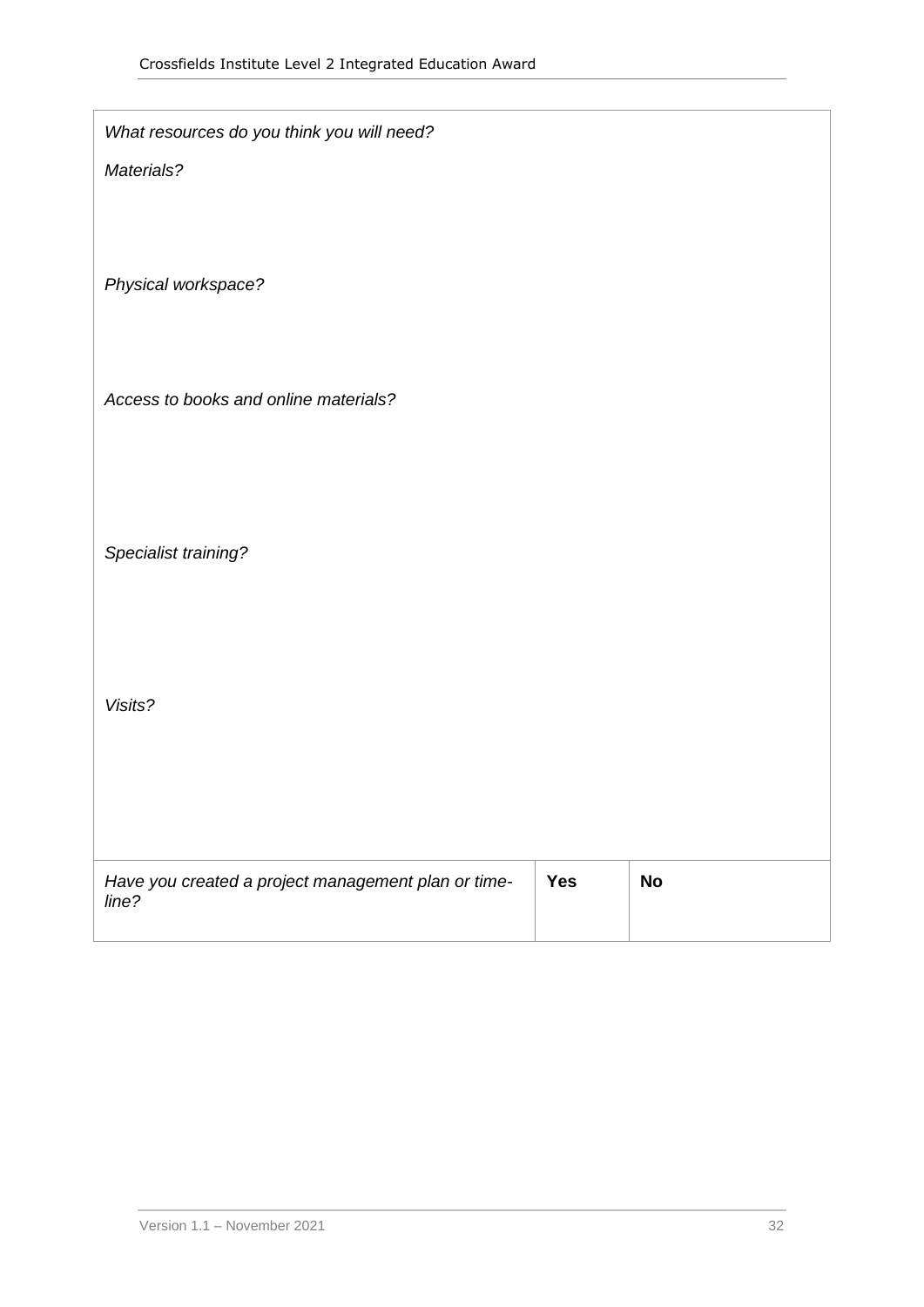| Mentor feedback and comments: |      |
|-------------------------------|------|
|                               |      |
|                               |      |
|                               |      |
|                               |      |
|                               |      |
| Mentor name:                  |      |
|                               |      |
| Signed                        | Date |

### **Mid Project Review**

Date:

*What progress have you made towards achieving your outcomes?*

*In what ways has your project aim or outcomes changed or developed since you started?*

*How has your project management gone? What has worked well? What has been challenging?*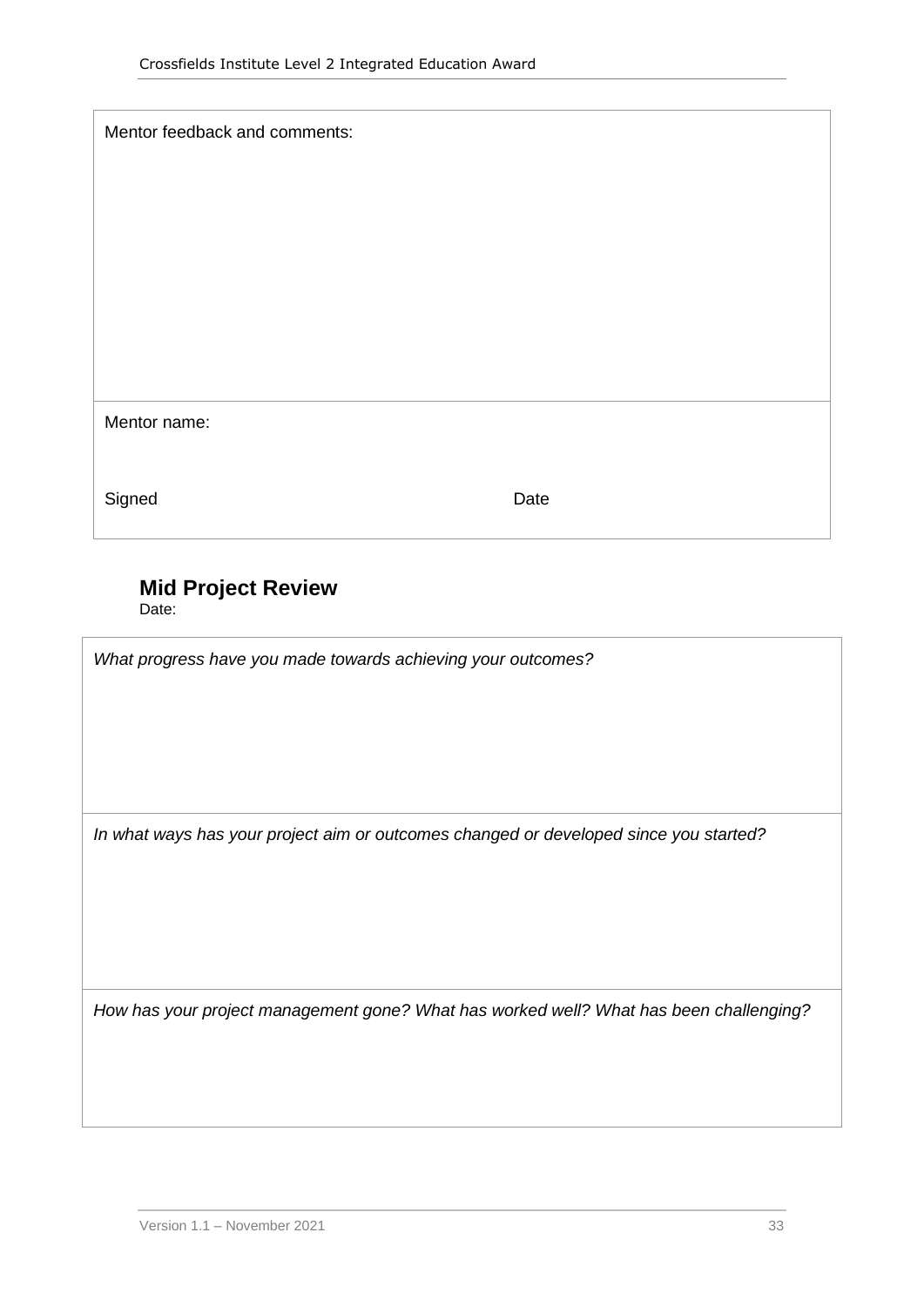| What evidence are you keeping of your work on the project?                 |       |
|----------------------------------------------------------------------------|-------|
| Is there anything that concerns you about the progress of your project?    |       |
| What have you learnt about yourself so far in the context of this project? |       |
| Mentor feedback and comments:                                              |       |
| Mentor name:                                                               |       |
| Signed:                                                                    | Date: |

### **End of Project**

**Where is the evidence within your project that demonstrates:**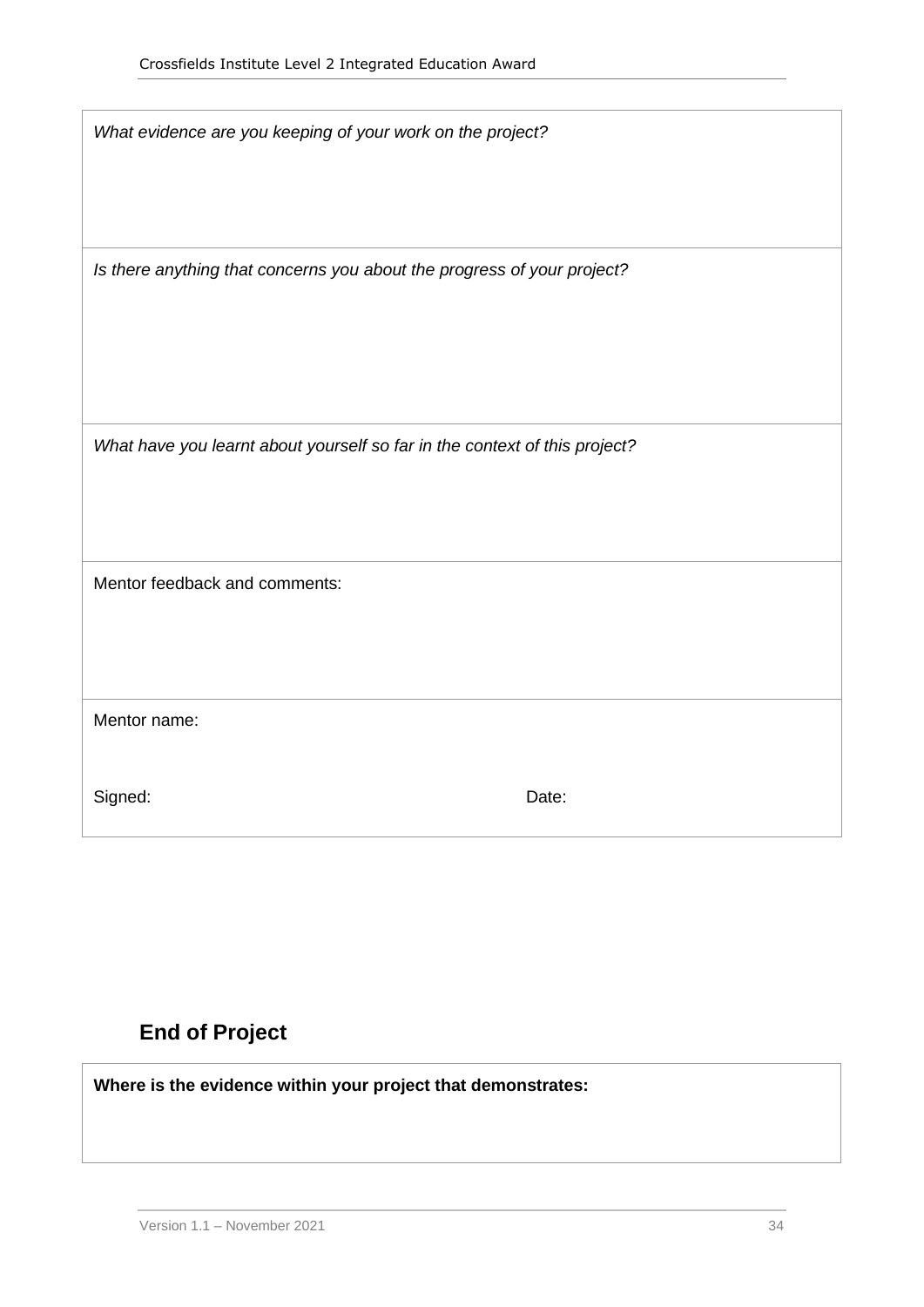| What                                                                | <b>Summary Statement</b> | <b>Evidence</b> – where can it be found?<br>e.g. journal, folder, DVD recording etc |
|---------------------------------------------------------------------|--------------------------|-------------------------------------------------------------------------------------|
| How you have<br>developed the aim and<br>outcomes of the<br>project |                          |                                                                                     |
| How you have<br>followed a project plan<br>and timeline             |                          |                                                                                     |
| The range of research<br>and resources that you<br>have accessed    |                          |                                                                                     |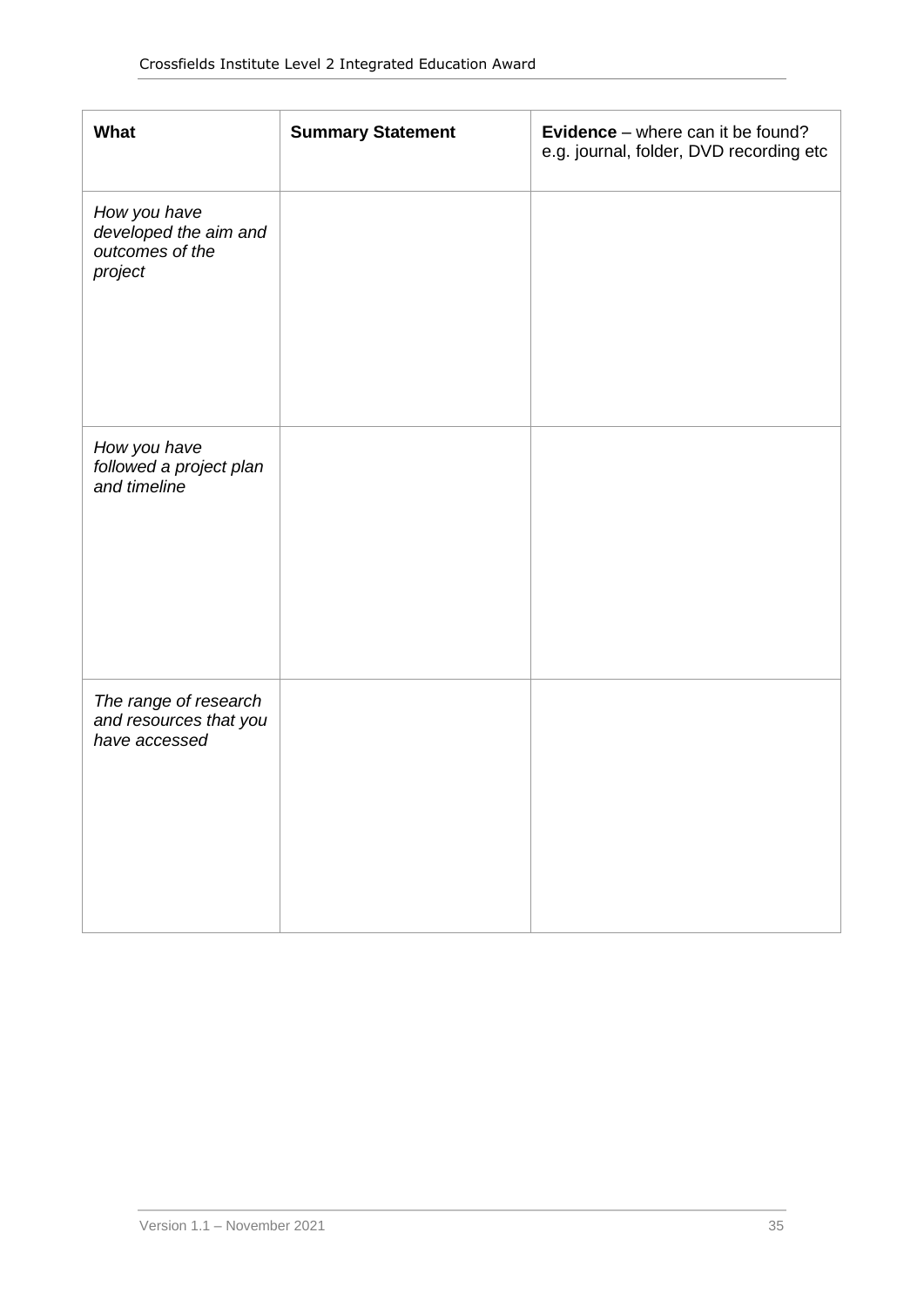| How you have<br>selected research<br>material and evaluated<br>it                |  |
|----------------------------------------------------------------------------------|--|
| How you made<br>decisions and solved<br>problems                                 |  |
| What use you made of<br>technology or online<br>resources - where<br>appropriate |  |
| Artefacts, artworks or<br>performances                                           |  |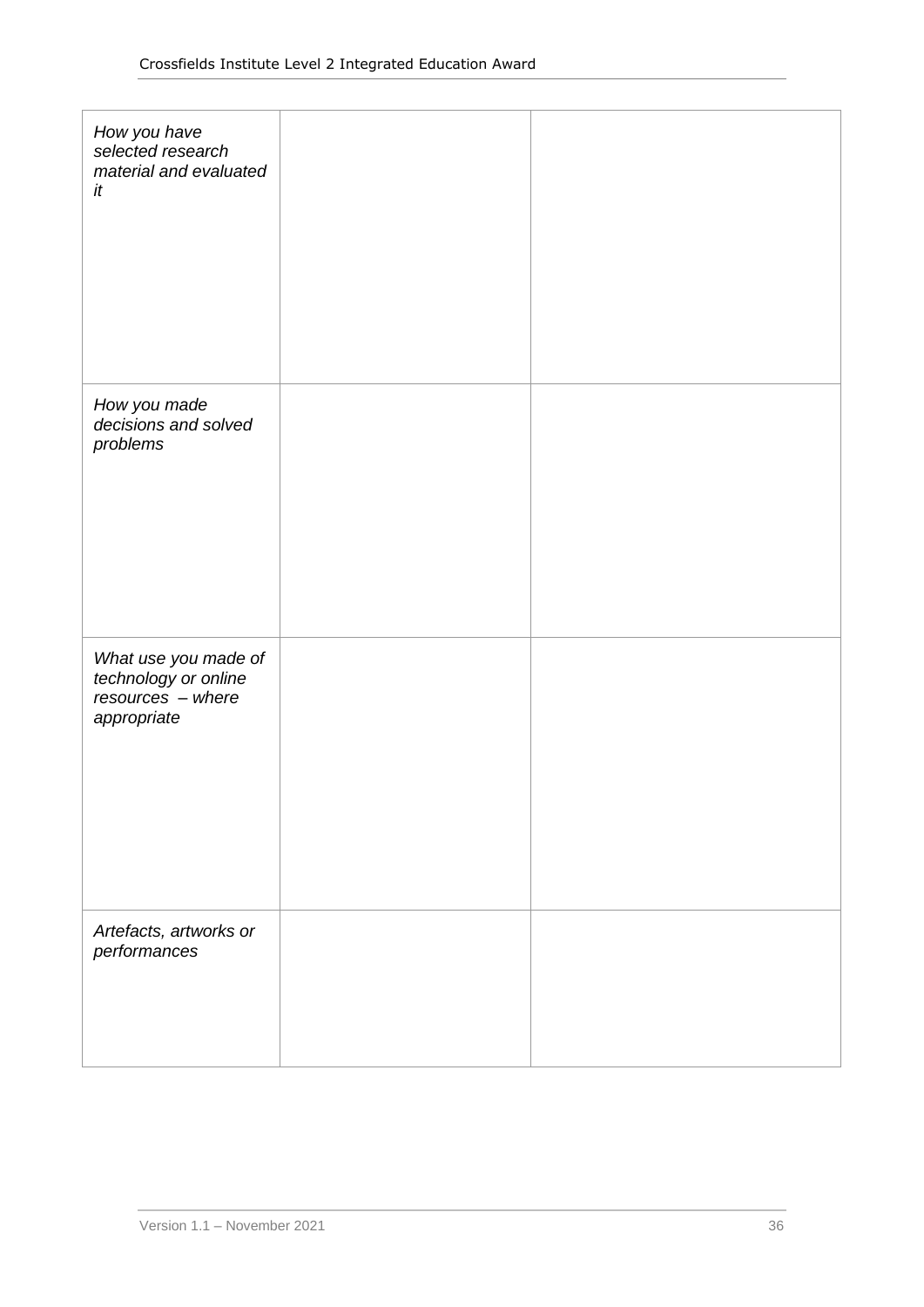| Written work or<br>presentation                                                                                      |  |
|----------------------------------------------------------------------------------------------------------------------|--|
|                                                                                                                      |  |
| Journal or log<br>recording and<br>reflecting on your<br>research, process and<br>work during the project            |  |
| Final presentation<br>about your project<br>given to an audience                                                     |  |
| Consideration of "what<br>next" - how your<br>project might link to<br>future study, work or<br>personal development |  |

| Date of Submission:       |  |  |
|---------------------------|--|--|
|                           |  |  |
|                           |  |  |
| <b>Student Signature:</b> |  |  |
|                           |  |  |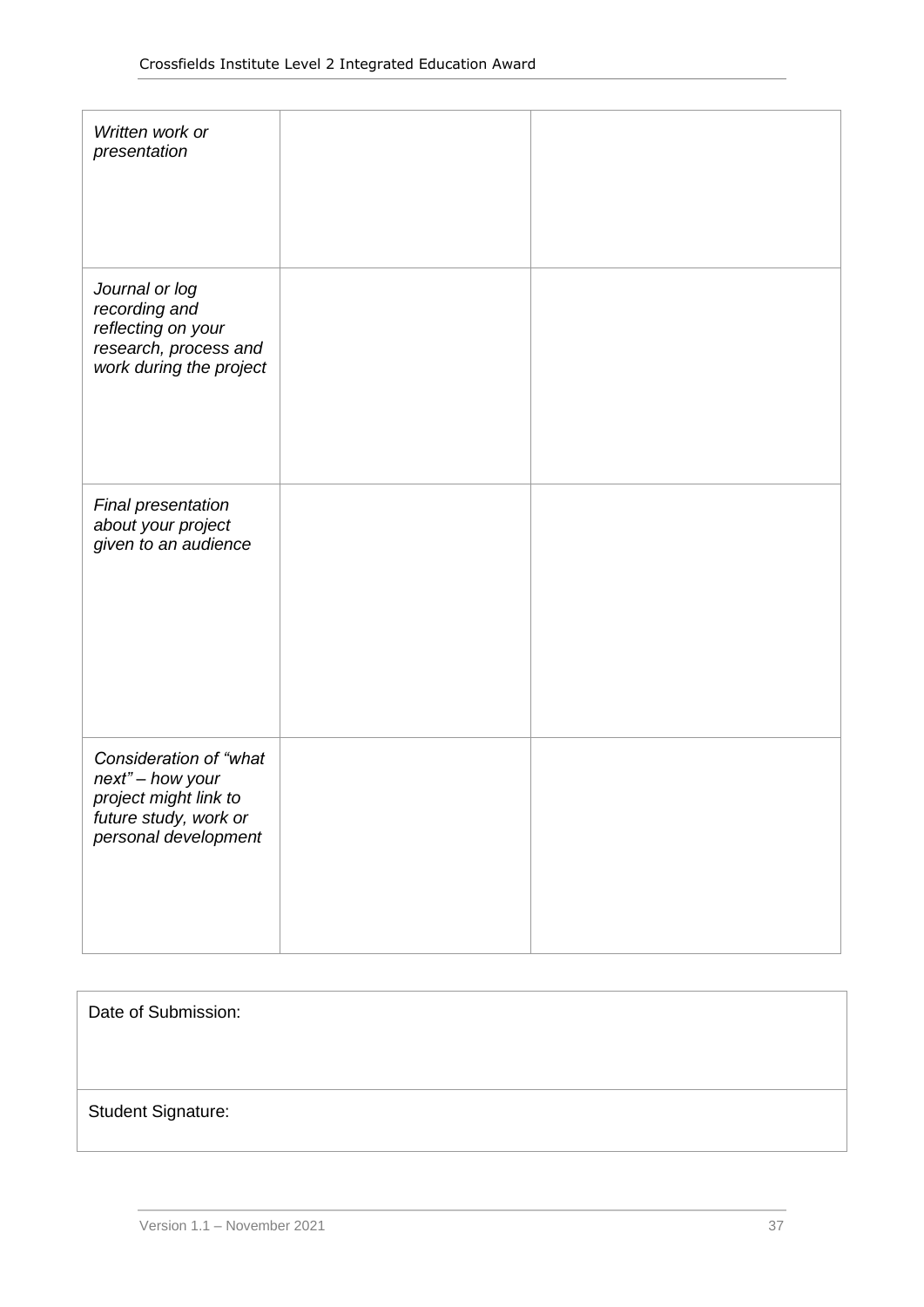Mentor Signature:

Assessor signature *(if not mentor):*

*A copy of this form must accompany each student's work when it is submitted for Internal and External Quality Assurance.*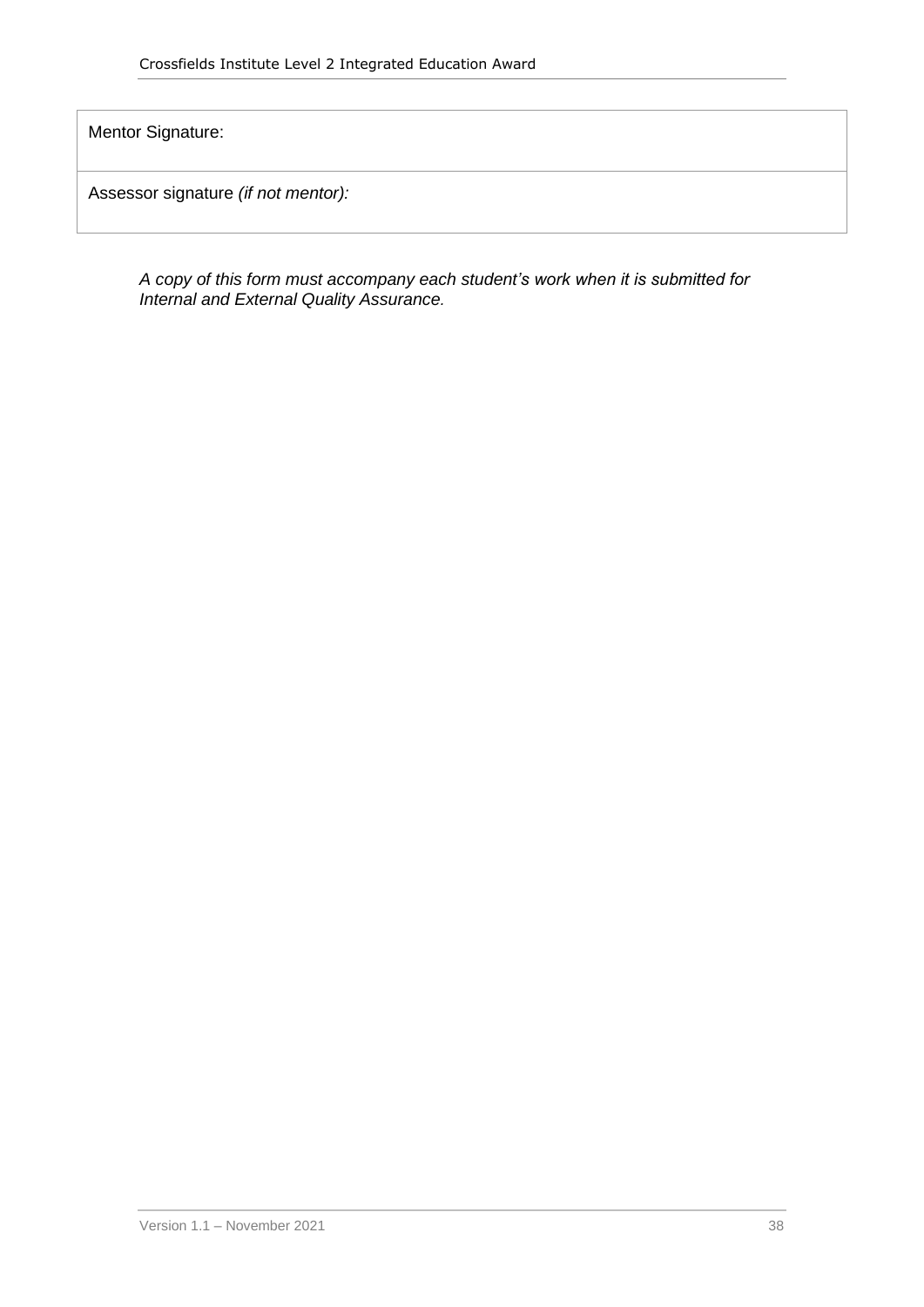## <span id="page-38-0"></span>Appendix 3: Independent Project Statement of Authenticity and Assessment Record

| <b>Student Name</b>                                   | <b>Student No</b> |  |
|-------------------------------------------------------|-------------------|--|
| <b>Mentor Name</b>                                    |                   |  |
| <b>Assessor Name</b><br>(if not the<br><b>Mentor)</b> |                   |  |
| <b>Centre Name</b>                                    | <b>Centre No</b>  |  |

Work submitted for assessment must be the student's own. If students copy work, allow others to copy their work or cheat in any other way they may be disqualified.

Student declaration:

Have you received help to undertake and complete this project from anyone other than your mentor(s)?

**Yes No** (please circle)

If Yes, please describe this in the box below

Please list below any books, online sources, published materials, etc that you have used to complete this project and have not referenced or acknowledged in the project itself. Presenting material copied from another source and **not acknowledged** is considered a deliberate deception.

From time to time we use anonymised examples of students' work (in paper form and electronically) for moderation and guidance work with schools/centres. If you do not wish your work to be used by Crossfields Institute in this context please contact us and we will ensure that it is not used in this way.

I have read and understood the statements above. I confirm I produced the attached work without assistance other than that which is acceptable as stated in the qualification specification.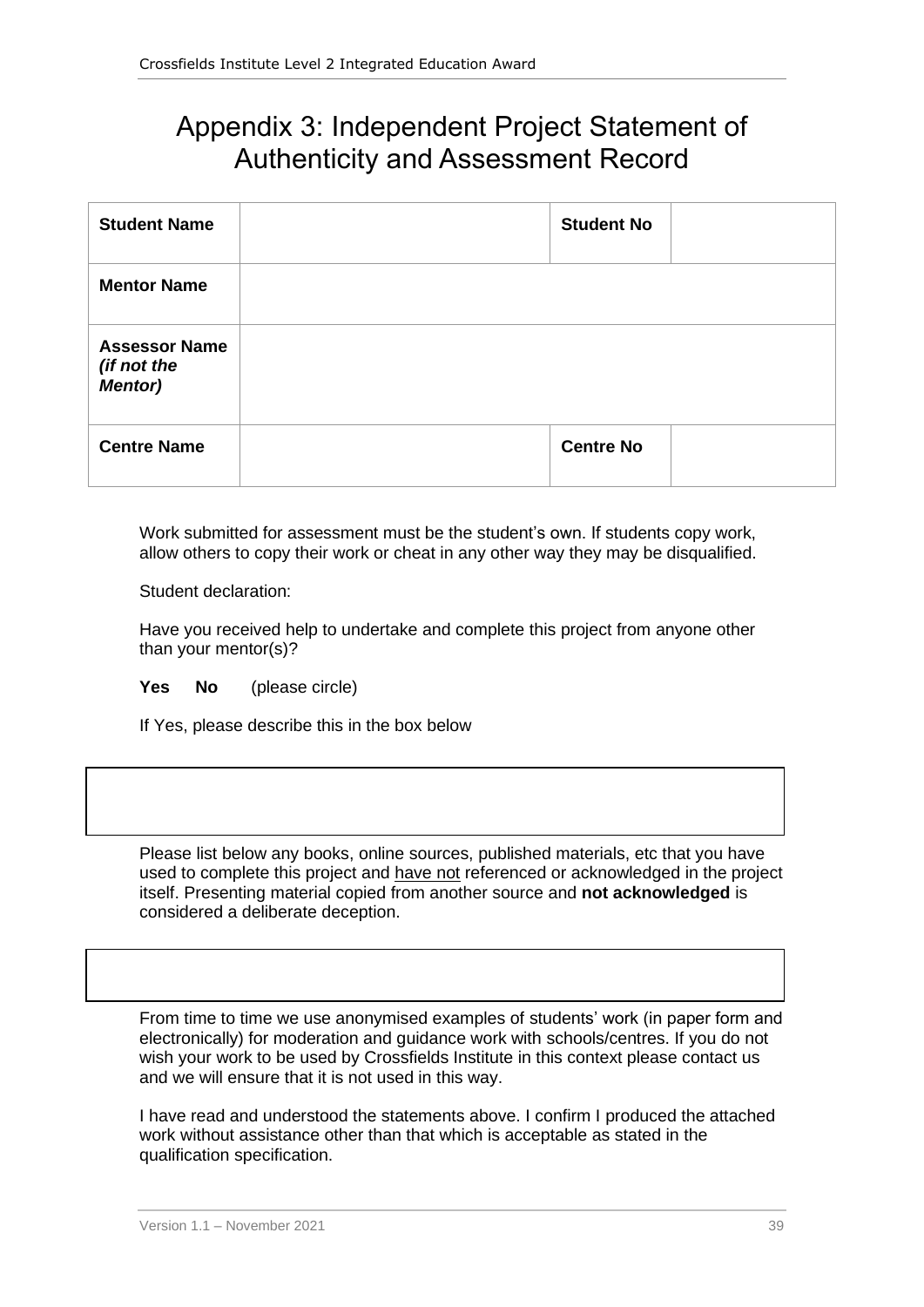| Student signature:                                                                                                                                                                                                                                                           |  | Date: |  |
|------------------------------------------------------------------------------------------------------------------------------------------------------------------------------------------------------------------------------------------------------------------------------|--|-------|--|
| Assessor declaration<br>I confirm that the student's work was undertaken as required by the qualification<br>specification. I have authenticated the student's work and am satisfied, (to the<br>best of my knowledge) that the work produced is solely that of the student. |  |       |  |
| Assessor<br>Signature:                                                                                                                                                                                                                                                       |  | Date: |  |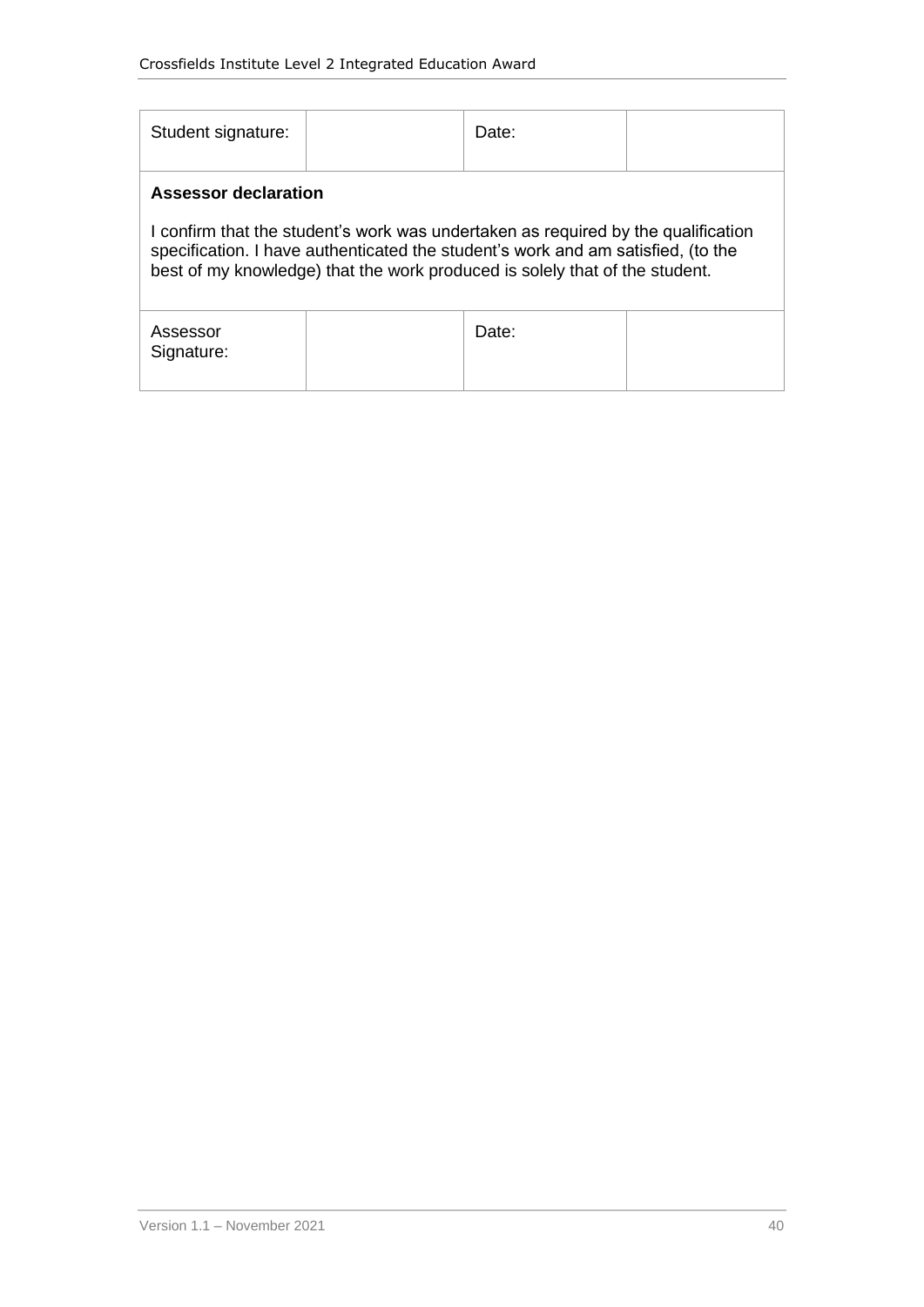## <span id="page-40-0"></span>Appendix 4: Submission checklist and assessment record

#### **To be completed by the assessor**

Independent Project **final** title:

|                | Was the project: |                                                                                                                                     |                                                                                                                                                                             |  |
|----------------|------------------|-------------------------------------------------------------------------------------------------------------------------------------|-----------------------------------------------------------------------------------------------------------------------------------------------------------------------------|--|
| $\perp$        | Either           | written report                                                                                                                      |                                                                                                                                                                             |  |
| $\perp$        | Or               | Click here to enter text.                                                                                                           |                                                                                                                                                                             |  |
|                |                  | Is this independent project part of a group project?                                                                                |                                                                                                                                                                             |  |
| $\Box$         | No               |                                                                                                                                     |                                                                                                                                                                             |  |
| $\blacksquare$ | <b>Yes</b>       | If 'Yes', give brief details Click here to enter text.                                                                              |                                                                                                                                                                             |  |
|                |                  |                                                                                                                                     |                                                                                                                                                                             |  |
|                | Select/tick      | Items that must be included                                                                                                         | <b>Notes</b>                                                                                                                                                                |  |
| $\Box$         |                  | 1. A signed and completed statement of<br>authenticity, assessment record, title<br>approval form and tracking and<br>recording log | These documents are all included<br>as appendices of the qualification<br>specification                                                                                     |  |
| $\Box$         |                  | 2. Student record of research and skills<br>development                                                                             | Students must keep a record of<br>their research and of their skills<br>development.                                                                                        |  |
| $\Box$         |                  | 3. Evidence of the project product                                                                                                  | E.g. photographs of an artefact,<br>investigation or production;<br>recording of performance; a piece<br>of creative writing; research based<br>written report.             |  |
| $\Box$         |                  | 4. Evidence of a presentation including a<br>reflection on the process                                                              | Presentation on the project<br>outcomes and process (this could<br>be a recording or an observation<br>record with supporting notes or<br>materials from the presentation). |  |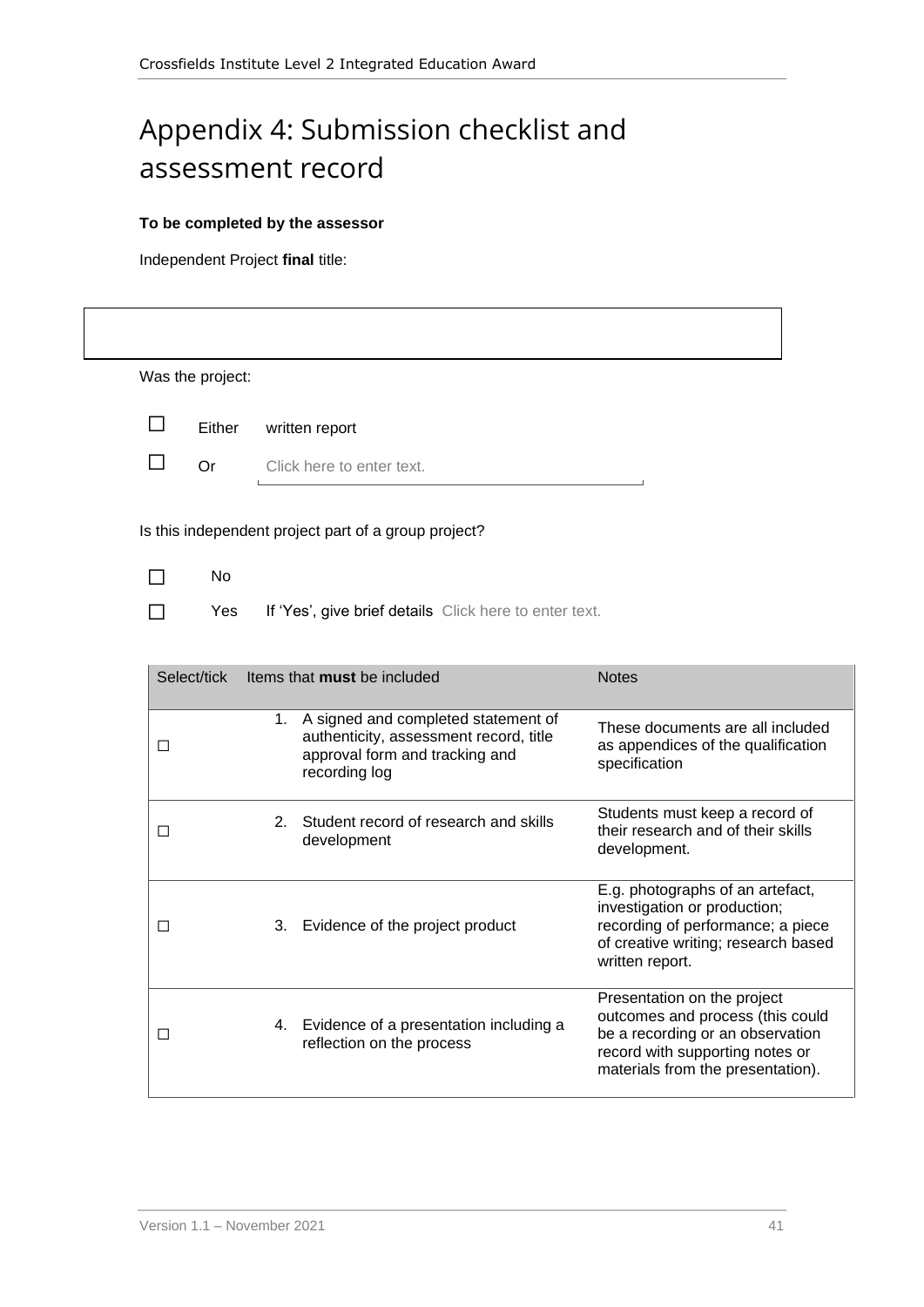## The taught element

#### **To be completed by the mentor(s)**

#### **Outline details of taught skills**

Record here details of any relevant skills taught in a class/group (e.g. research skills) and details of relevant skills taught individually to this student. Continue on a separate sheet if necessary.

Click here to enter text.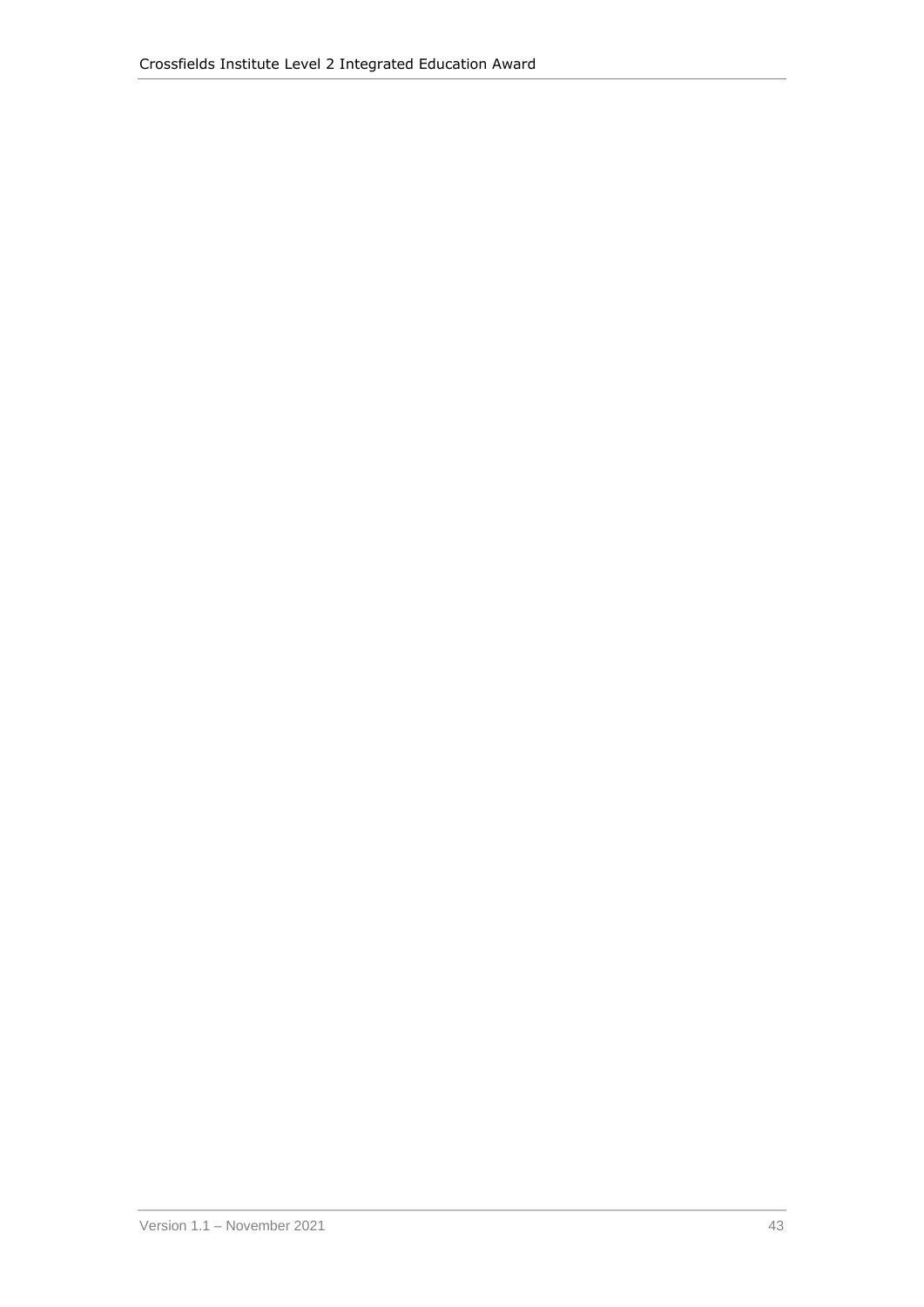## Record of assessment

#### **To be completed by the assessor**

Marks must be awarded in accordance with the instructions and criteria in the specification.

Summative feedback to show how the marks have been awarded should be given in the spaces below in addition to feedback recorded in the tracking and recording document and any other feedback, for example annotations on the student's work.

| Learning Outcome                                                                                                                                                                                | Maximu<br>m<br>mark | <b>Mark</b><br>awarded | Assessor's supporting statement - please<br>state how and why the student achieved<br>these marks |
|-------------------------------------------------------------------------------------------------------------------------------------------------------------------------------------------------|---------------------|------------------------|---------------------------------------------------------------------------------------------------|
| LO1 Select, plan<br>and carry out an<br>independent<br>project, within a<br>given framework                                                                                                     | 12                  | Click.                 | Click here to enter text.                                                                         |
| LO2 Research,<br>compare and select<br>information and<br>resources from a<br>range of sources<br>across at least two<br>curriculum areas<br>that are relevant to<br>your project               | 12                  | Click.                 | Click here to enter text.                                                                         |
| LO3 Select and use<br>a range of skills,<br>including<br>appropriate<br>technologies and<br>practical skills, to<br>solve problems and<br>work towards<br>achieving your<br>objectives          | 12                  | Click.                 | Click here to enter text.                                                                         |
| LO4 Reflect on<br>your project<br>outcomes and draw<br>your own<br>conclusions.<br>Communicate your<br>project outcomes,<br>presenting to a<br>familiar audience in<br>an appropriate<br>format | 12                  | Click.                 | Click here to enter text.                                                                         |
| <b>Total mark</b>                                                                                                                                                                               | 48                  | Click.                 |                                                                                                   |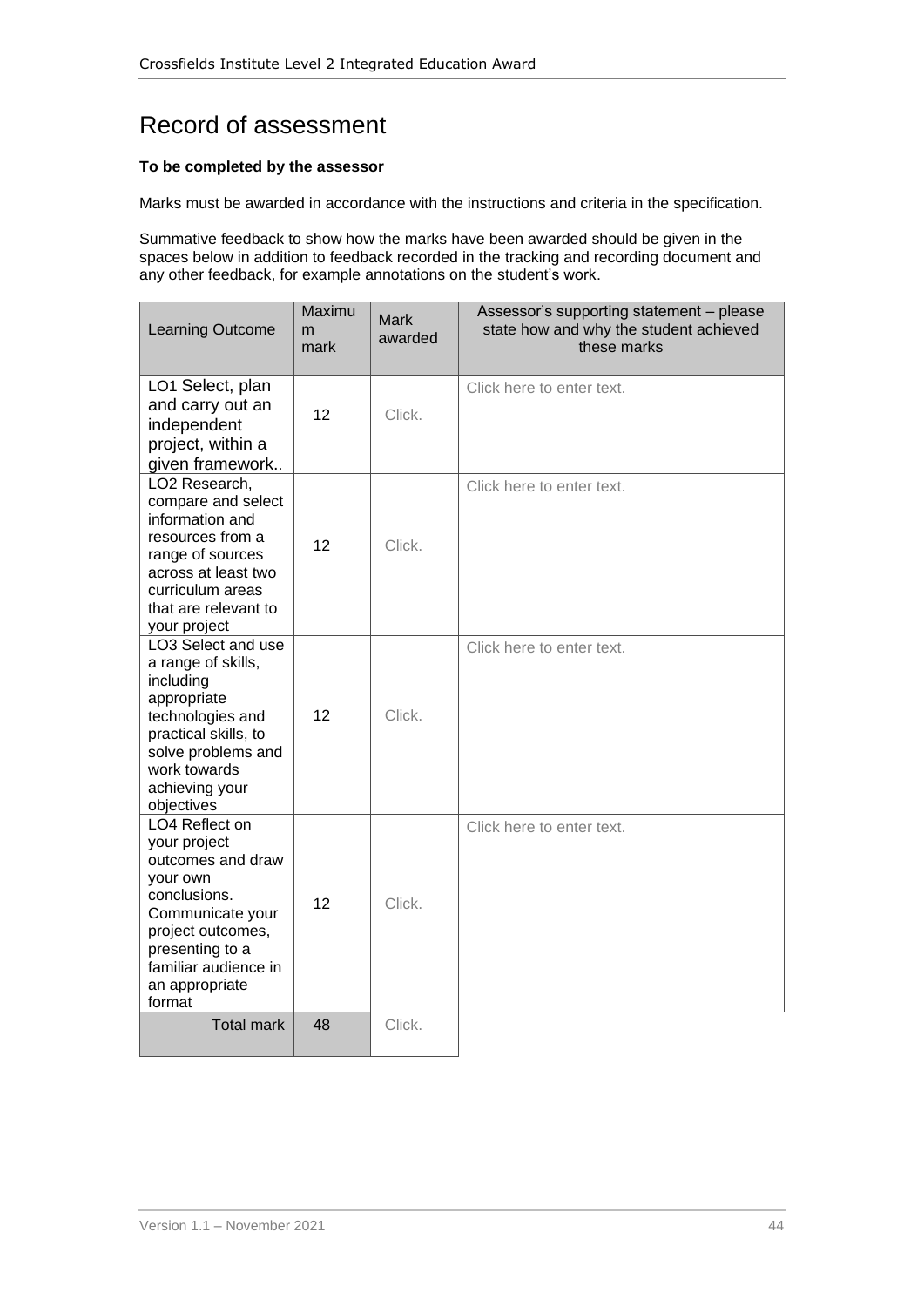#### **Assessor's concluding comments**

Click here to enter text.

#### **Internal Quality Assurer comments if appropriate**

Click here to enter text.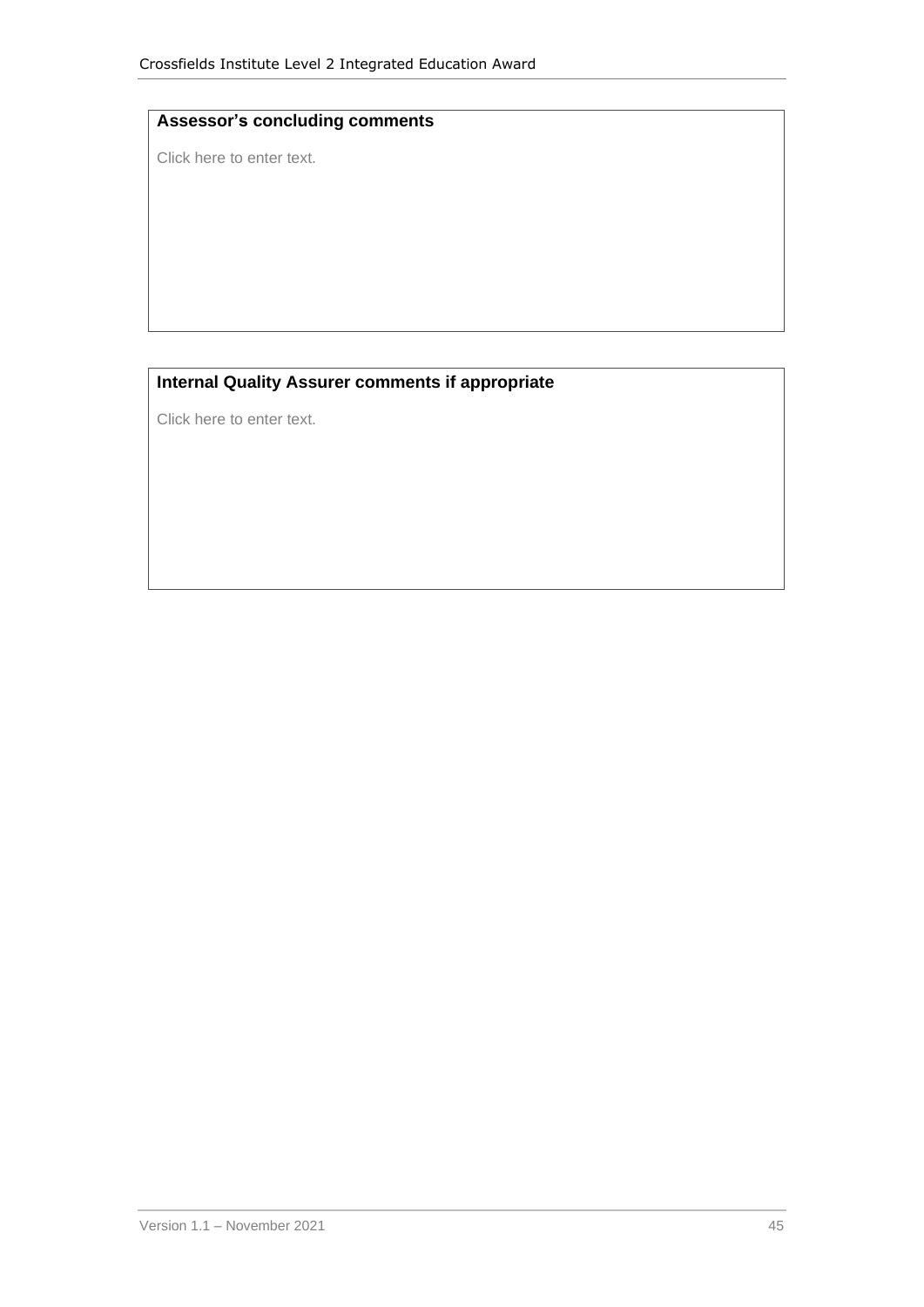## <span id="page-45-0"></span>**Appendix 5: What are the Creative Thinking Skills?**

The following Creative Thinking Skills are those developed by Elaine Holt and articulated through the Erasmus+ funded project. They can be developed and explored with students as part of the process of undertaking an Independent Project.

- **1. Written Linguistic Articulation** the ability to formulate coherent written communication for various contexts using appropriate vocabulary.
- **2. Verbal Linguistic Articulation** the ability to formulate coherent spoken communication in various contexts using appropriate vocabulary and expression.
- **3. Imaginative, Non-Linguistic Thought Pictures in 2 dimensions** the ability to generate 2-dimensional pictorial images that can then be communicated, for example as images or linguistic descriptions
- **4. Imagined Inner Structure/systems in three dimensions and over time**  the ability to mentally maintain an overview of three-dimensional physical or conceptual mechanisms, systems, forms or processes of change. It is also the ability to co-ordinate a variety of perspectives including the ability to represent the point of view or experience of another person.
- **5. Resonance and Pattern in Thinking** the ability to represent and place memories, experiences and associations into meaningful relationships. This could be conceptual, visual, expressed in movement, music, mathematical terms or in other ways.
- **6. Observational Thinking: the commonplace in novel terms the ability to** produce an innovative approach or insight to common problems or accepted wisdom. It involves seeing beyond the obvious, to reach the essence, the reality or the unseen potential.
- **7. Co-ordinated Thinking –** the ability to multi-task ideas, concepts, strategies and approaches, whilst keeping an eye on deadlines, personal organisation and needs, and the associated internal and external ethical considerations associated with any potential action.
- **8. Heuristic Thinking/Improvisation –** the ability to use common sense when working with unknowns. The use of trial-and-error. Heuristic thinking is often an inspired attempt, and most importantly it entails being willing to fail. It may involve thinking through the practical application of the hands/body or 'wholebody thinking'.
- **9. Contemplation** the ability to refrain from judgement or prejudice when considering, for example, information or experiences and maintain that position for a sustained period to achieve a wider, more objective overview.
- **10. Critical Analysis –** the ability to make reasoned and coherent judgements on the basis of an informed understanding.
- 11. **Reflection on Perception** the ability to objectively compare and contrast a new perception with a previously held view, experience or understanding and support or adapt one or the other. This includes perception of one's own thought processes. Where this presents a paradox, this can be consciously recognised and acknowledged.